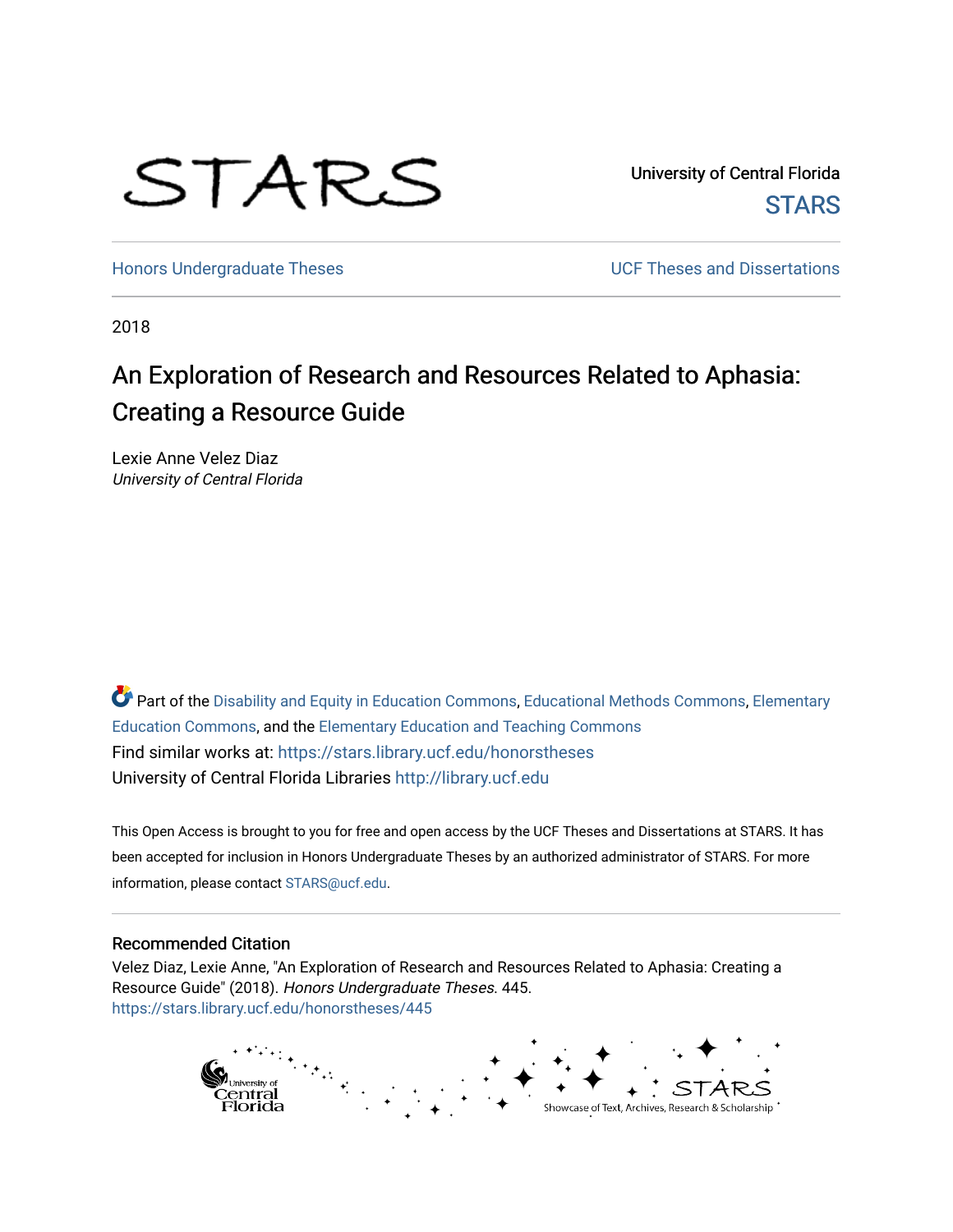#### **AN EXPLORATION OF RESEARCH AND RESOURCES RELATED TO APHASIA:**

# **CREATING A RESOURCE GUIDE**

#### **BY**

## **LEXIE ANNE VELEZ DIAZ**

A thesis submitted in partial fulfillment of the requirements for the Honors in the Major Program in Elementary Education in the College of Community Innovation and Education and in The Burnett Honors College at the University of Central Florida Orlando, Florida

Fall Term 2018

Thesis Chair: Dr. Norine Blanch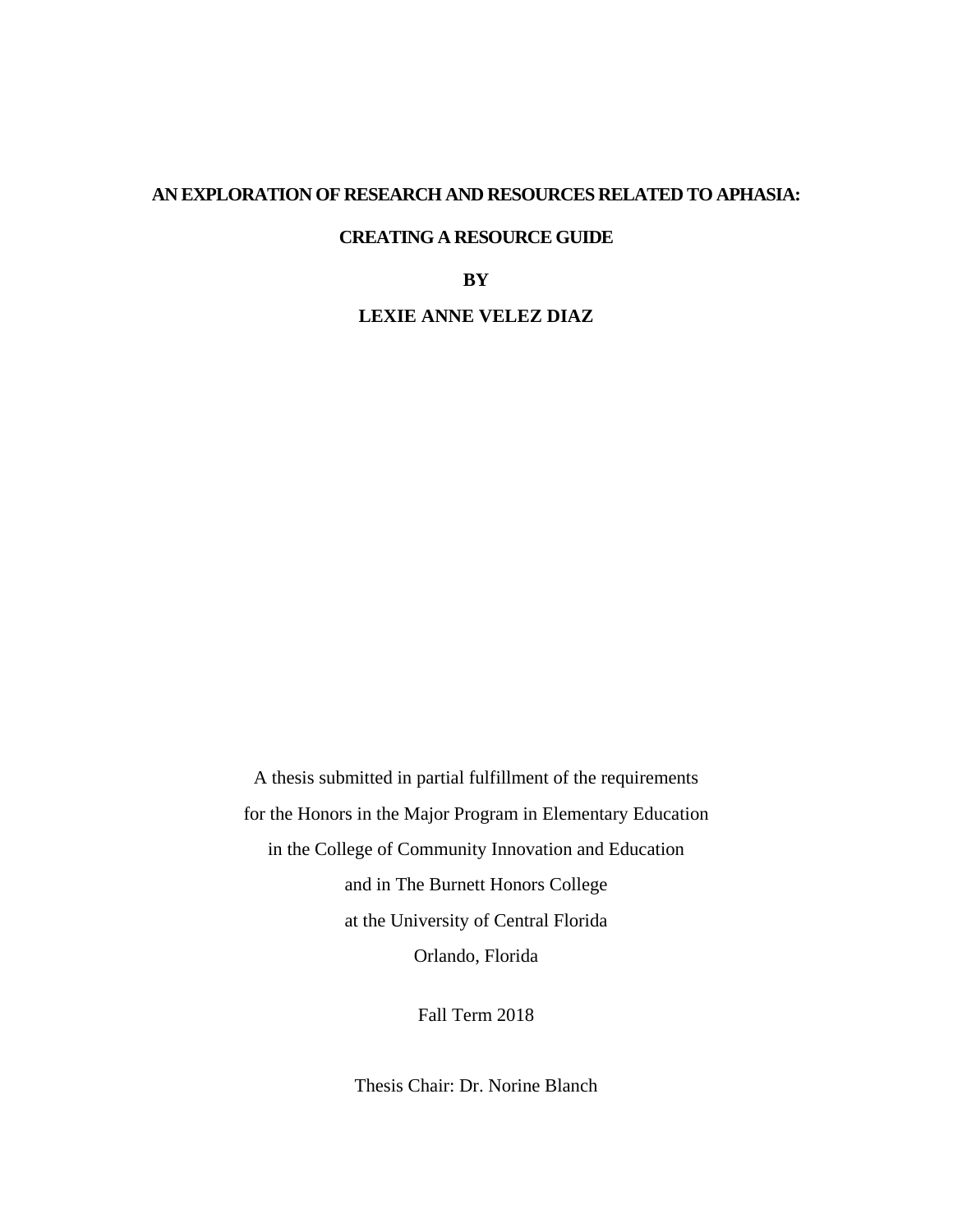#### **Abstract**

<span id="page-2-0"></span>The purpose of educators is to aid their students as they develop as their own individuals. Only through education can individuals grow to become the best version of themselves, in and out of the classroom. It is crucial for educators to be aware of the many different learners in the world, so teachers are prepared for any exceptional student that enters their classroom. That is why it is so important to educate oneself on the many exceptionalities and circumstances students are facing. Encompassed within the 13 disabilities identified in the *Individuals with Disabilities Education Act* (IDEA, 1975), are sub categories of many additional exceptionalities. It is a lot of information, and it can be very overwhelming for anyone, not just teachers, to know each one. By bringing exposure to the many exceptionalities, teachers, parents, and students can potentially feel less overwhelmed.

By creating a resource guide for at least one exceptionality, help is being given to those who need it. For this research, the exceptionality of focus is Expressive Aphasia, also known as Broca's aphasia. Expressive Aphasia is not an exceptionality commonly spoken of outside of those involved in this study and those afflicted with this unique form of aphasia. Which This highlights the purpose of this thesis, to examine research/studies and form a resource guide for teachers and parents to learn about Expressive Aphasia. The resource guide will provide information about the history of Expressive Aphasia, offer definitions, suggest strategies, and introduce resources that can help educators, parents, and students better understand this type of aphasia. Everyone needs help, and what better way to help teachers and parents than to give them tools to effectively aid students in their educational journey.

i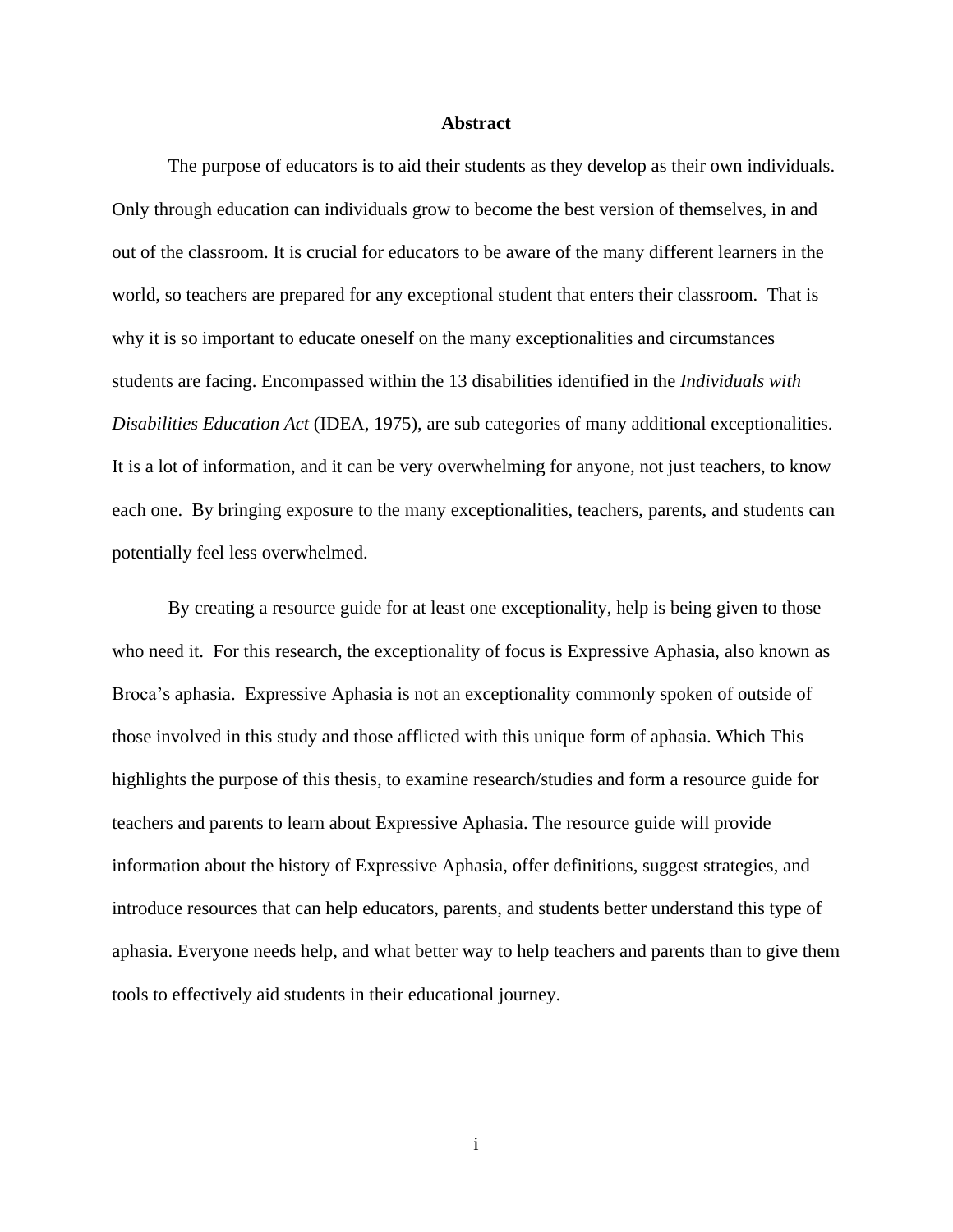# **Dedications**

<span id="page-3-0"></span>For my mother, who constantly inspires me to keep trying and to never give up.

For Alexander, whose love, and support has helped me through many moments of hardship.

For my past teachers, and professors, my educational path was molded through my choices but greatly influenced by you.

And for teachers both current and future, who strive to continue educating themselves so that they will provide the best for their students.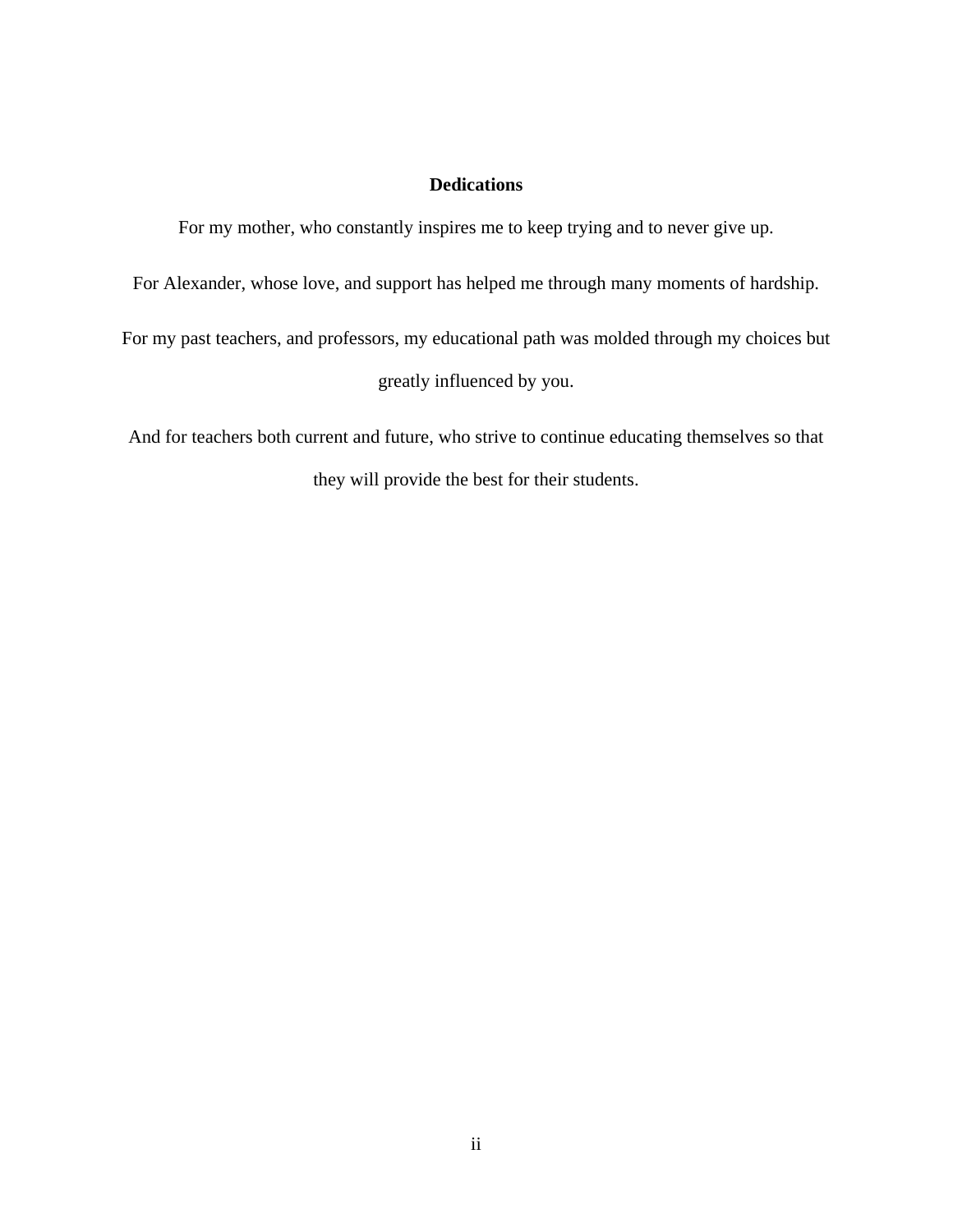## **Acknowledgements**

<span id="page-4-0"></span>I want to thank from the bottom of my heart, Dr. Norine Blanch, for helping me not just through this thesis, but through many moments of self-doubt and turmoil. Without her support, I would not have continued, let alone completed this work. To Dr. Sherron Killingsworth Roberts, you gave me confidence that I never knew I had and that is a priceless gift that I will never be able to thank you enough for. Thank you, Dr. Martha S. Lue Stewart, for inspiring me with your passion for helping students with exceptionalities, as well as future educators. These women have helped me more than they will know, and I am a better version of myself because of

them. I am eternally grateful. They are the definition of effective educators.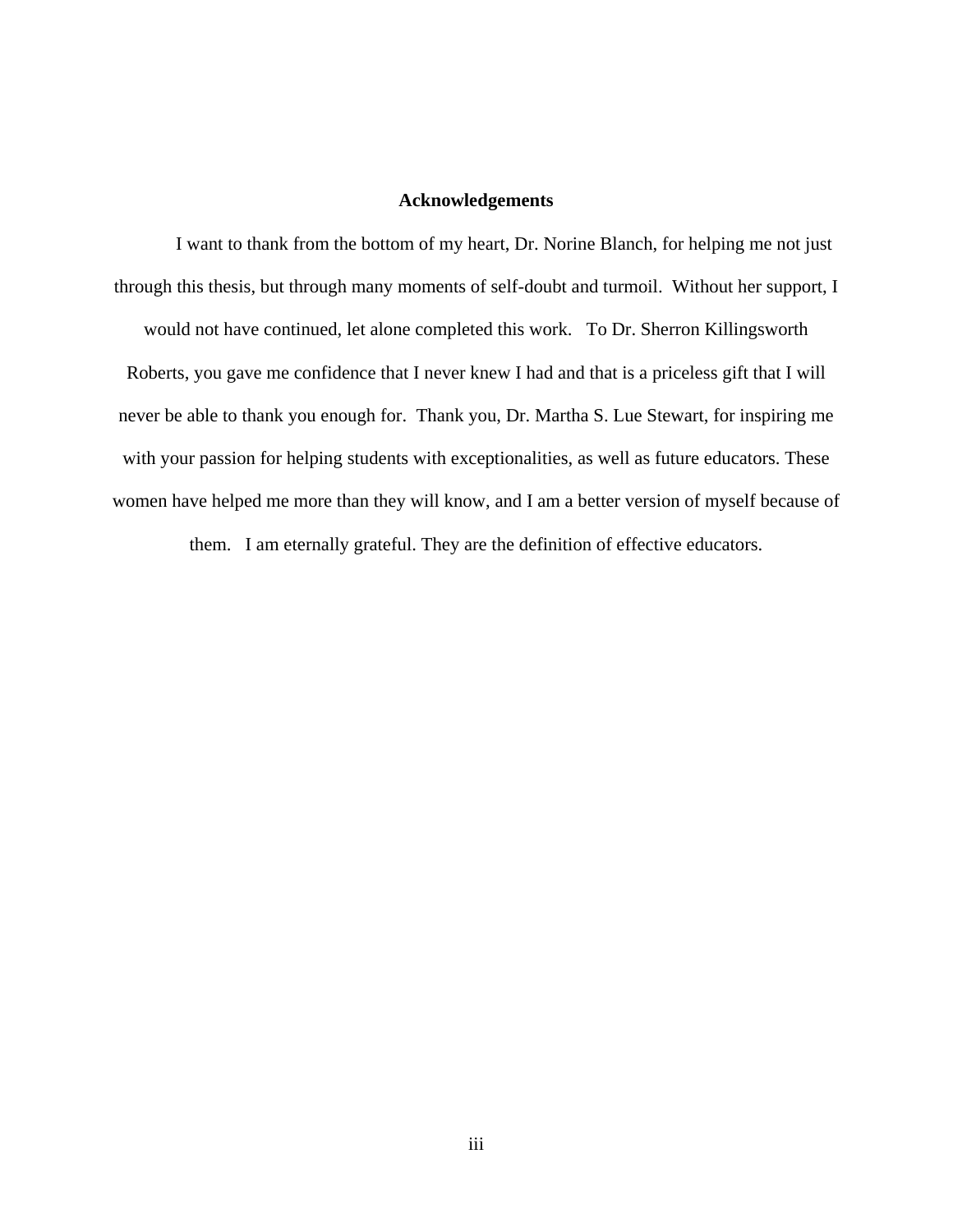# **Table of Contents**

| An Absence of Literature Written for Children with Expressive Aphasia  20 |  |
|---------------------------------------------------------------------------|--|
|                                                                           |  |
|                                                                           |  |
|                                                                           |  |
|                                                                           |  |
|                                                                           |  |
|                                                                           |  |
|                                                                           |  |
|                                                                           |  |
|                                                                           |  |
|                                                                           |  |
|                                                                           |  |
| The Parent-Teacher Resource Guide to Students with Expressive Aphasia 34  |  |
|                                                                           |  |
|                                                                           |  |
|                                                                           |  |
|                                                                           |  |
|                                                                           |  |
|                                                                           |  |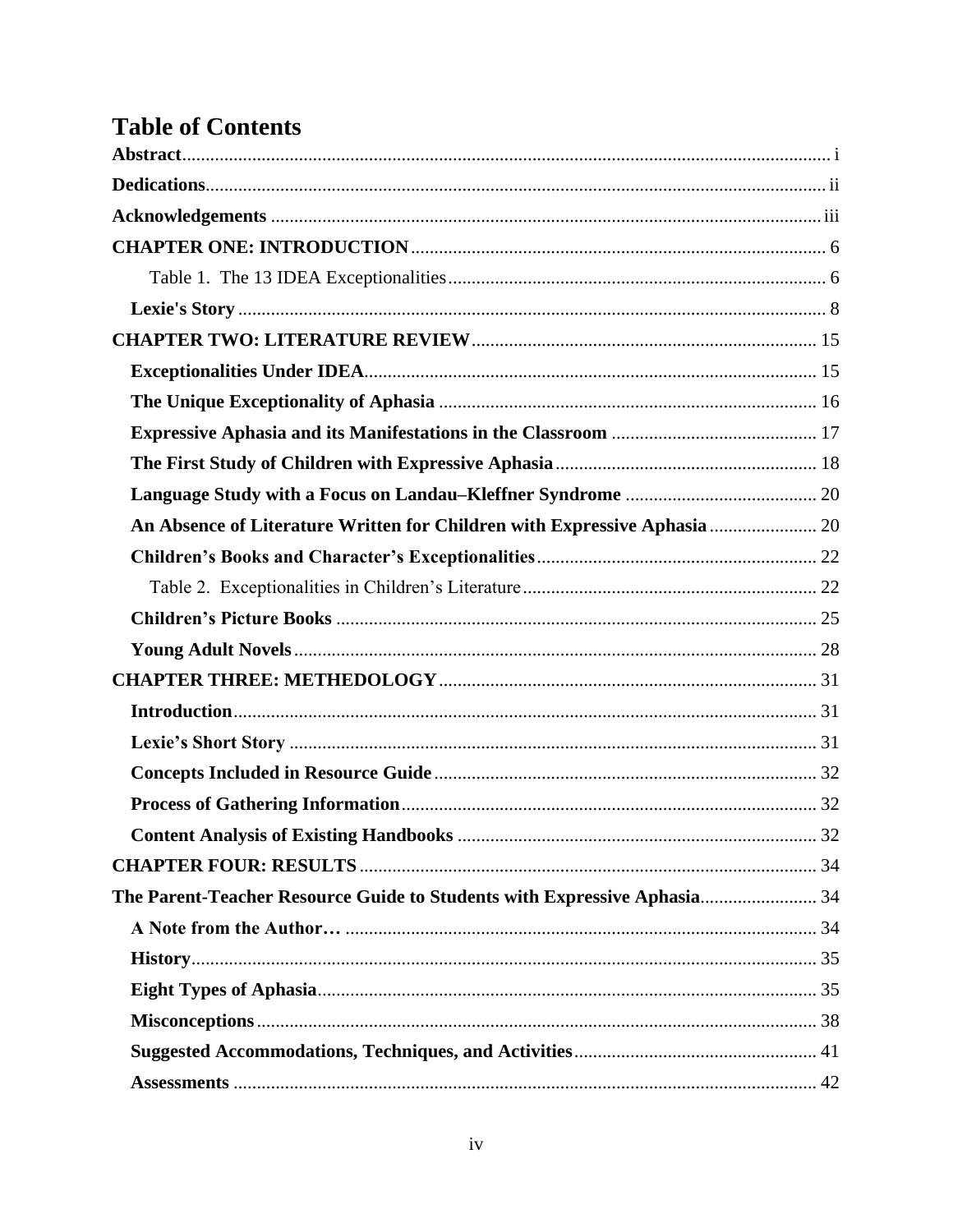| Resources for Parents (organizations, support groups, and websites)  46 |  |
|-------------------------------------------------------------------------|--|
|                                                                         |  |
|                                                                         |  |
|                                                                         |  |
|                                                                         |  |
|                                                                         |  |
|                                                                         |  |
|                                                                         |  |
|                                                                         |  |
|                                                                         |  |
|                                                                         |  |
|                                                                         |  |
|                                                                         |  |
|                                                                         |  |
|                                                                         |  |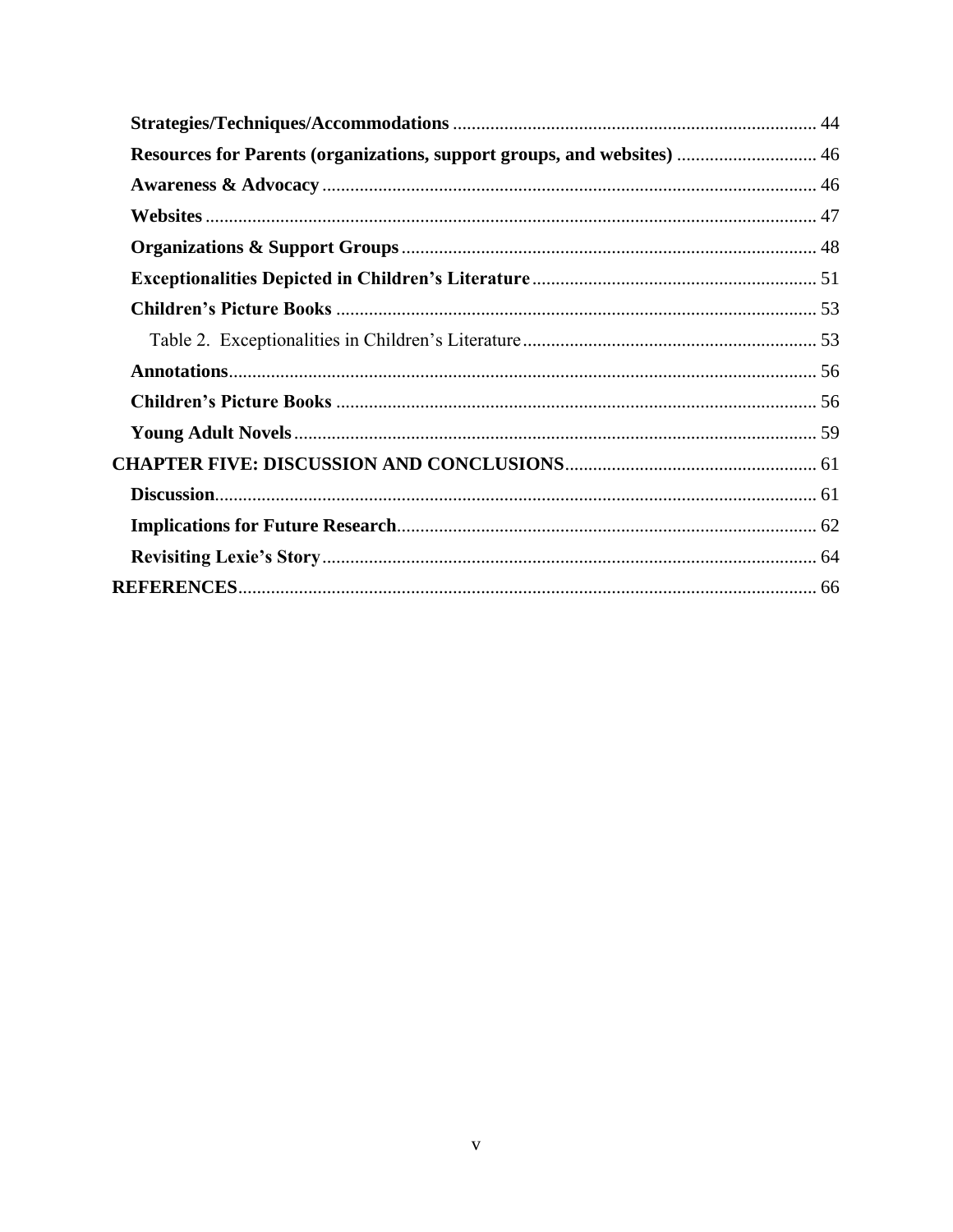#### **CHAPTER ONE: INTRODUCTION**

<span id="page-7-0"></span>Children with exceptionalities are deserving of our full attention, so that like all children, they can reach their full potential and excel. In 1990, the Individuals with Disabilities Education Act (IDEA) was passed. This federal law supports special education and the services provided for children with exceptionalities. IDEA makes sure that the rights of children with exceptionalities, as well as their families, are protected under the law. IDEA has identified 13 categories of exceptionalities that inform: federal funding, teachers, the medical community, and parents. These 13 exceptionalities under the *Individuals with Disabilities Education Act* (IDEA) are outlined in Table 1 below:

| #                       | <b>Name of Exceptionality</b>               | #  | <b>Name of Exceptionality</b> |
|-------------------------|---------------------------------------------|----|-------------------------------|
| $\mathbf{1}$            | Specific Learning Disability (SLD)          | 8  | <b>Traumatic Brain Injury</b> |
| $\overline{2}$          | Other Health Impairment (OHI)               | 9  | Intellectual Disability       |
| 3                       | Autism Spectrum Disorder (ASD)              | 10 | Orthopedic Impairment         |
| $\overline{\mathbf{4}}$ | Emotional Disturbance (ED)                  | 11 | Deaf-Blindness                |
| 5                       | Speech or Language Impairment               | 12 | <b>Hearing Impairment</b>     |
| 6                       | Visual Impairment (including)<br>blindness) | 13 | Deafness                      |
| 7                       | <b>Multiple Disabilities</b>                |    |                               |

<span id="page-7-1"></span>Table 1. The 13 IDEA Exceptionalities

This study examines current and past research regarding one of the exceptionalities categorized as a Speech or Language Impairment, Expressive Aphasia. The end outcome of this research is to create a resource guide of resources, including children's literature, to support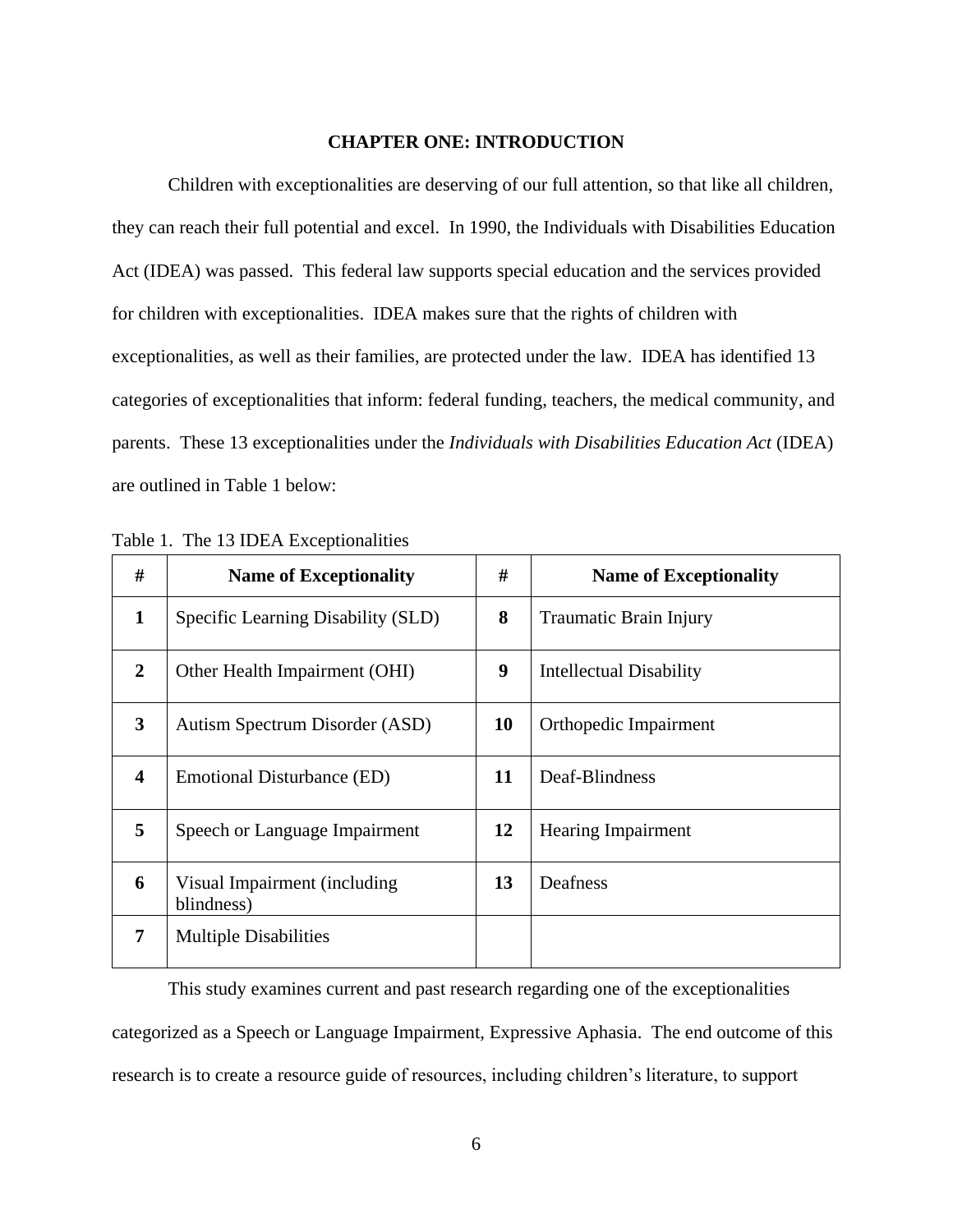teachers, preservice teachers, parents, and children in the classroom. Resource guides, in my opinion, provide a proven standard of information that benefits the reader, aiding them with possible techniques that can potentially remove obstacles that impede learning and growth for students/children afflicted with Expressive Aphasia. Resource guides, by definition, are books of information (Webster, n.d.). Therefore, the proposed resource guide will be a book of information about Expressive Aphasia, written for teachers, preservice teachers, parents, and children. The goal is to inform a wider audience about Expressive Aphasia, and provide recommendations, resources, and techniques to improve opportunities for students with Expressive Aphasia to learn and develop both in and out of the classroom.

Expressive Aphasia, also known as Broca's aphasia, is a learning disability that is categorized in the speech and language impairment or traumatic brain injury in IDEA (1990). Many who have Expressive Aphasia have suffered a traumatic event that damages their brain, such as a car accident or stroke (www.aphasia.org). Other individuals are born with Expressive Aphasia but have not experienced a traumatic brain injury. Those born with this exceptionality are categorized into the Speech or Language Impairment category by IDEA (1990). According to The National Aphasia Association, (1987), children born with Expressive Aphasia can understand most speech but may not be able to speak at a normal pace. Speech is usually limited to less than four words at a time. An individual with Expressive Aphasia has an impaired ability to access words and writing, they comprehend information and are aware of their exceptionality but write how they speak (www.aphasia.org). This exceptionality will be the focus of this thesis because of my life experiences as a person with Expressive Aphasia. Telling my story as a person living with this learning exceptionality is important in providing a personal rationale.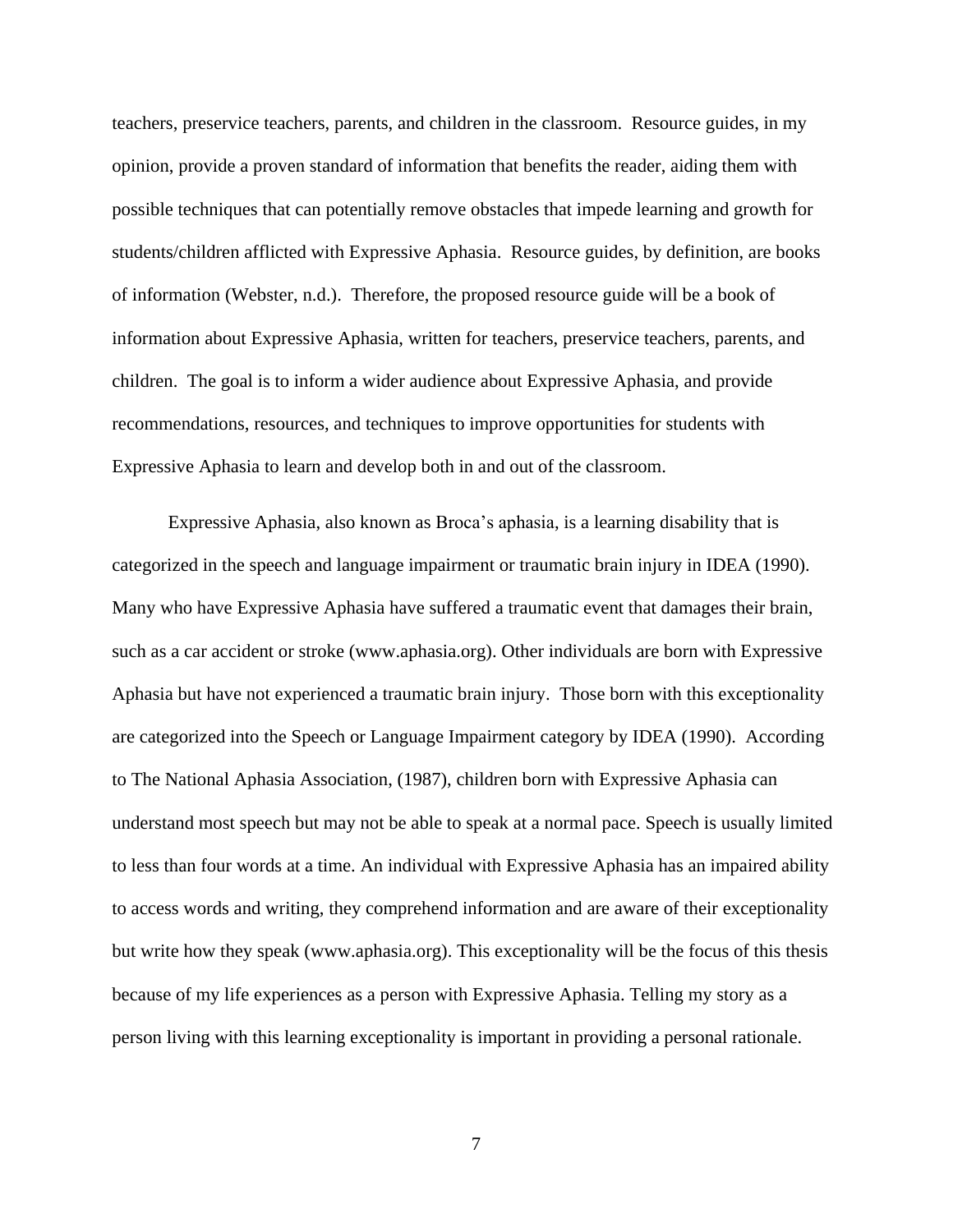#### <span id="page-9-0"></span>**Lexie's Story**

#### **The Experiences of Elementary School**

It was my first time in a school in the U.S. that was not my original school in Puerto Rico. My third-grade teacher, Mrs. White, was kind and patient. I was learning English and was having a hard time adjusting to school life. When Ms. White taught, I stayed quiet. Math homework was rarely turned in, or I guessed my answers. Tutors were not effective. I would listen to them and practice math work with them, but as soon as I went home, I could not do it. I was made fun of for not knowing a simple problem by a classmate.

One day in class she shouted out, "I thought you were from Puerto Rico, not Mars!" I began to sob. I was overwhelmed as it was my first year in an American school. I missed my dad, I was still learning English, and I did not understand most of the material being taught. My mother was given the option of holding me back or letting me continue to the fourth grade. She asked me what I wanted; I did not want to be left behind. I advanced to the fourth grade and was in Ms. Apa's class.

Ms. Apa would be my wake-up call to what a teacher should not do, especially with students with exceptionalities like me. She was intimidating and was only pleased and energetic with students who were doing well. There was a meeting one day that included my mother, Ms. Apa, and other individuals I did not know. We discussed why I was not performing well in writing, math, and reading. I told them I did not understand math, it was confusing, and everything went too fast. For writing, Ms. Apa told my mother that I could not stick to the topic that I was writing about, trailing off to another topic while writing. In reading, I was given a book to read, but did not receive proper directions that I actually had to read and take a quiz, so I did not complete any quizzes. Through that meeting, I was given an Individual Education Plan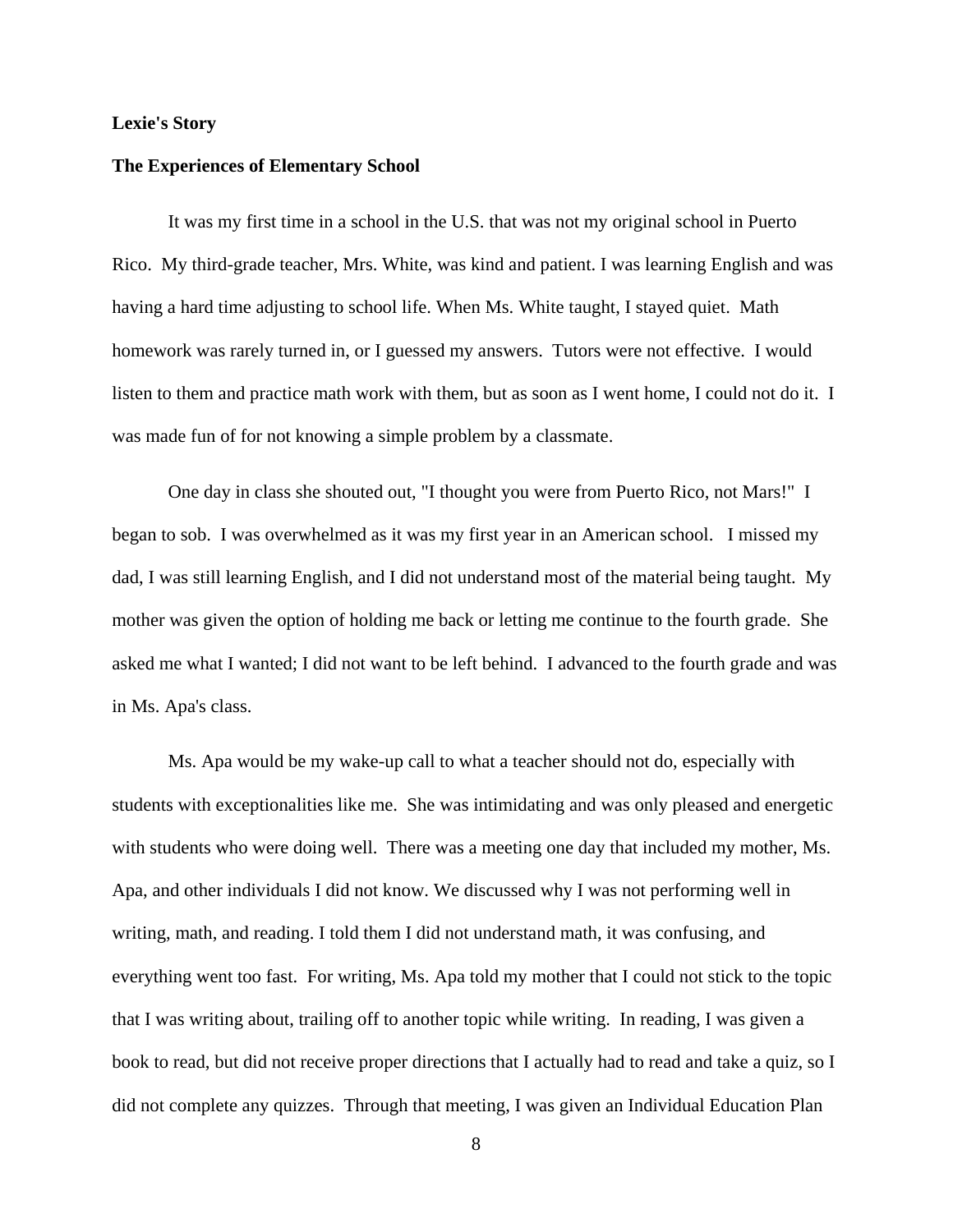(IEP), which allowed me extra time, encouraged me to raise my hand when I did not understand something, and placed me in the ESOL program to support me as a second language learner. I was also referred to the school psychologist, who eventually diagnosed me with Expressive Aphasia. My mother had a very negative experience with the school psychologist, so we did not return to her. I was never told about this diagnosis.

I did gain confidence from that meeting though. I agreed to raise my hand to ask questions and was excited to do so. One day, when I finally got the courage to actually raise my hand to ask a question during a math lesson, Ms. Apa looked at me with an exhausted expression. "What exactly do you not understand?" she said. I looked at her and froze, she repeated the process. "Do you get it?" she asked. I nodded, not wanting to be humiliated any longer than necessary, and the lesson continued. I did not understand, but I never asked another question after that.

When I came back to school from a lengthy virus that year, Miss Apa welcomed me back. During a hot recess, I asked her to go to the nurse's office. She asked me why I even bothered coming to school and pointed to the door for me to leave. When I did not come to school on Three King's Day, she asked me why I was not in school. I answered that my family celebrates that day, and she pointed to another Latin girl in the classroom and said, "she was here in school". I did not know what to say or how to respond, humiliated again.

The final straw happened when I asked Ms. Apa if I could become a hall monitor, something I was excited about, and she actually let me do this job. Being a hall monitor required all students to maintain an average to above average grade; checking in with the hall monitor teacher to ensure this was happening. Ms. Snow, the hall monitor teacher, was very nice. Therefore, I started reading lots of books and passing all my book quizzes. When I would show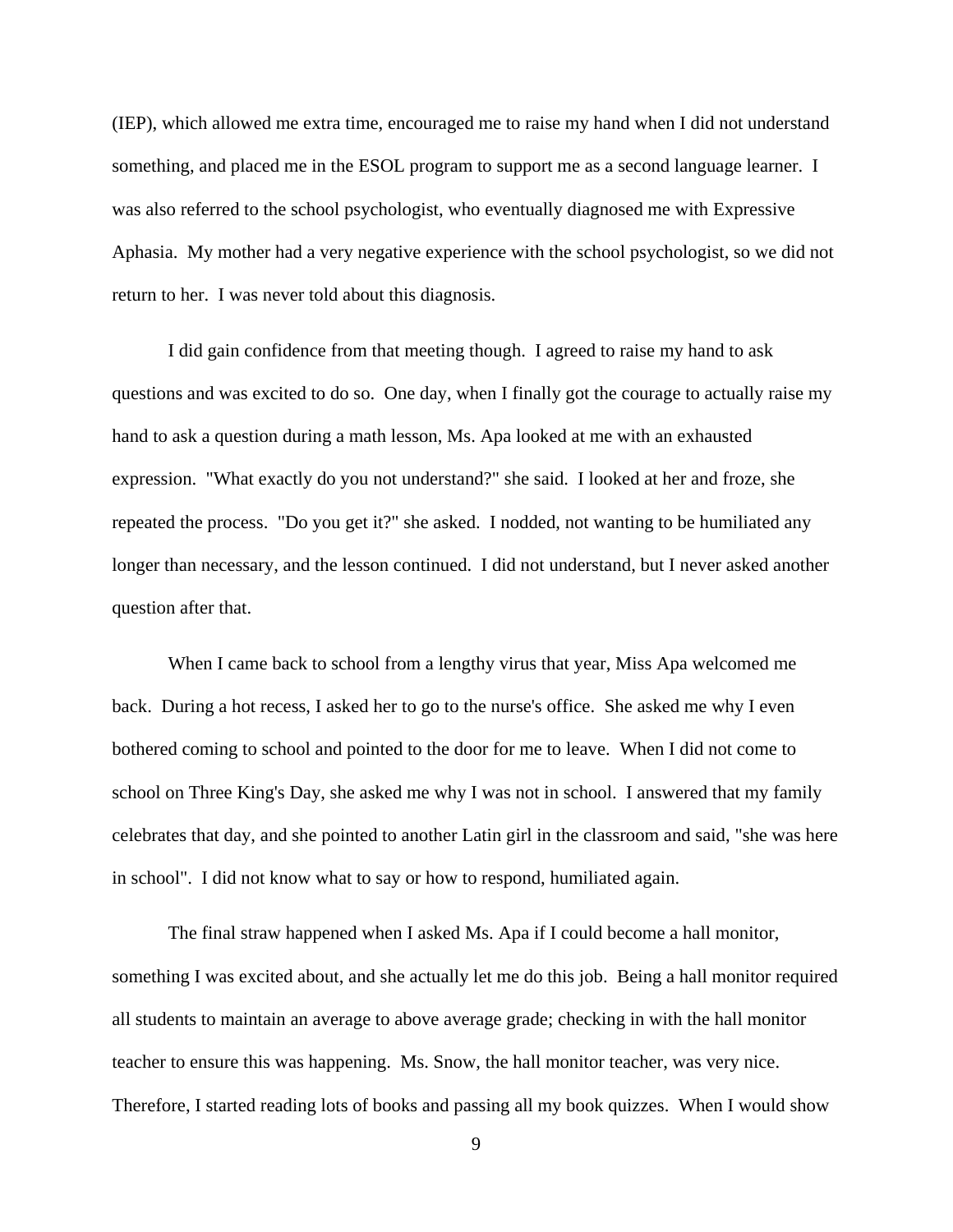Ms. Snow that I was doing well, she was so proud of me that she told her class about me. But when I did not do well on one of my projects, Ms. Apa said that I had to tell Ms. Snow that I could not be a hall monitor anymore. I was humiliated to tell Ms. Snow of this failure, because I felt as though her entire class was looking at me, and that I had let Ms. Snow down. Ms. Apa took that special privilege away from me. Ms. Apa was my teacher for the remainder of that year and the next. Needless to say, those were very rough years, full of many humiliating moments.

#### **The Experiences of Middle School**

Middle school came along, and more responsibility fell on me. I had many different teachers; some I liked and some I wished I could skip their classes. Sixth grade was hard, but it made me do my work. I still had my issues with math, but my reading improved greatly through constant reading practice. My writing improved as well, but I was not turning in my work in any of my classes. Looking back, I remember being overwhelmed and distracted by other things that I could be doing instead of homework. Because I never asked for information to be clarified in class, for fear of humiliation and lack of ability to express myself, I did not know how to do most of my work, so I simply did not do it at all. I know now that this is an area in which my aphasia (although I wasn't aware of the diagnosis), played a key role.

I wish my teachers knew exactly what my disability was and had talked to me one-on-one to see what they could do to help, but it was middle school and there were a lot of students. I thought it was just too overwhelming for teachers to notice at the middle school level. When my mother was notified of my failure to turn in work, she was livid with me. I was not allowed to watch TV or play video games anymore. Thankfully, I turned even more to books. I started to complete and turn in my homework. As a result, I started to read even better. Most of my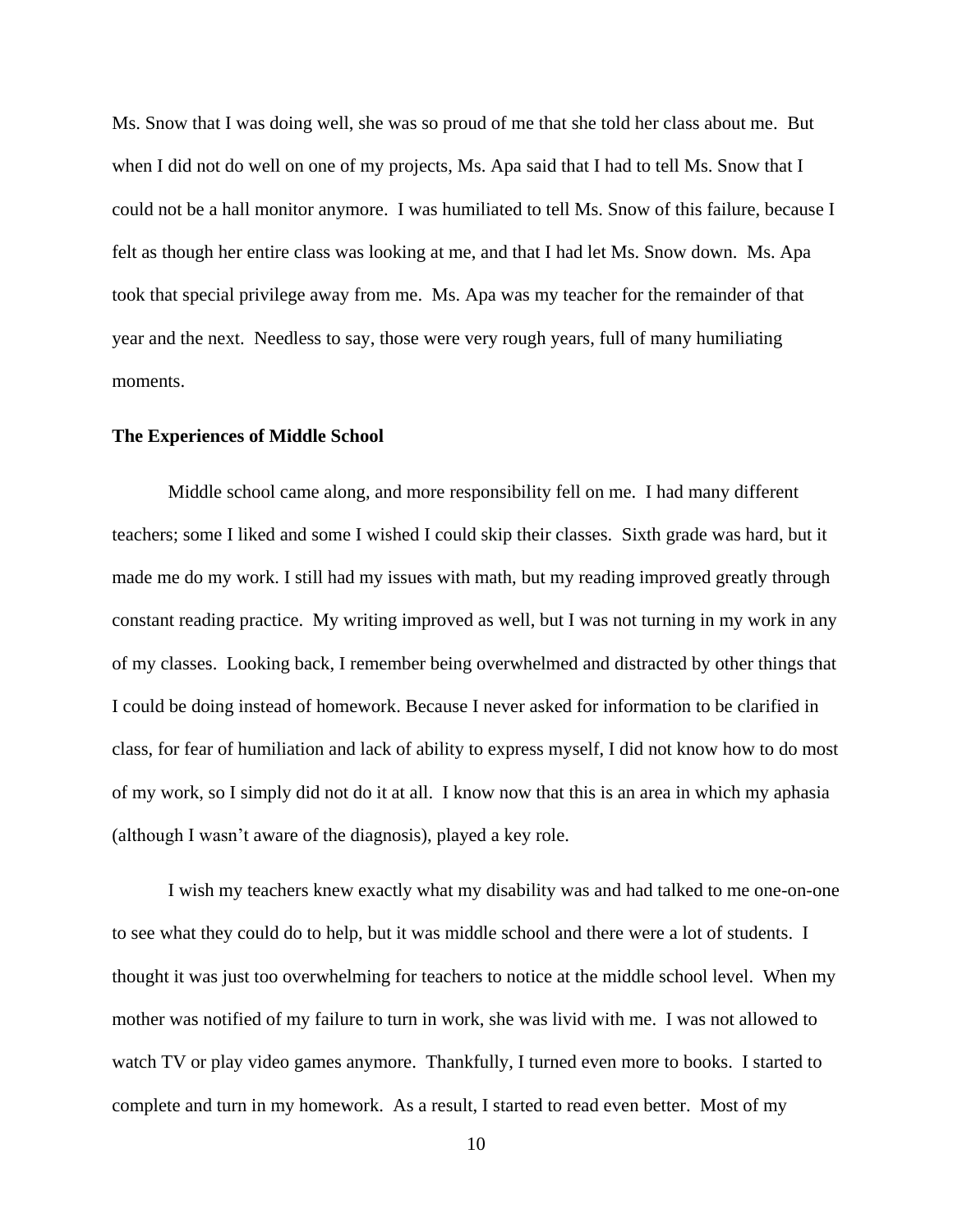teachers were great, with the exception of my science teacher, and my co math teacher. My science teacher was very scary to me because she went through materials fast, and I felt she did not like dealing with me and my struggles. What I needed most, to cope with my Expressive Aphasia, was for materials to be repeated, but that took too long for teachers, and when I could tell that I was frustrating them, I became even more shy and quiet. I did not want to be disrespectful, so I feared individuals of authority.

The co-math teacher was intimidating because she had a very serious disposition and she would constantly hover over me. My aphasia was exacerbated by teachers drawing attention to me. I became very self-conscious and even less able to express myself. The main math teacher was nice, but I did not understand what she was teaching me. There were times when she would go through the math problems with me. It was during these times that I discovered I liked to work one-on-one with my main math teacher to help me do my work. When the main math teacher was busy, I would pretend to do my work because I did not want the co-teacher to help me. The co teacher would explain things to me, but the tone of her voice always made me feel like she was calling me stupid for not already knowing.

#### **Hope in a New Middle School**

In seventh grade, I was rezoned to a newly built school in my area. I was sad to lose some of my friends, but I was excited because everything was new. I liked all of my teachers, but my math teacher, Mr. Smith, scared me. He would ask students to answer problems randomly, and that was my worst fear, and still is. The day finally came that he would call on me for all of the questions, but I did not answer any of them. My mind went blank; at that point I could not even tell you my name, let alone the right equation for the problem. I remember the day he asked to talk to me after class. Mr. Smith, he took me outside his door into the empty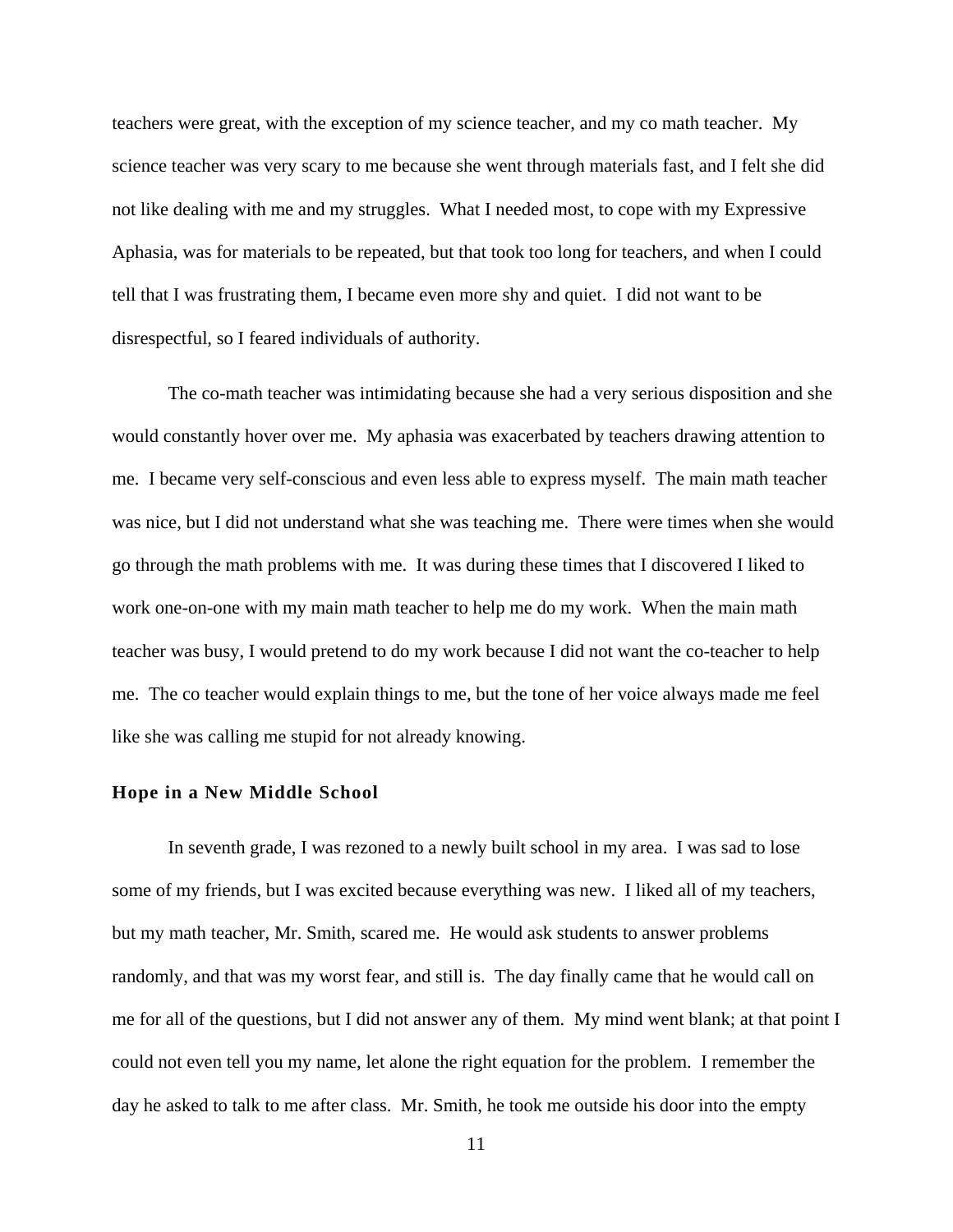blue hallway, and told me I was failing, and that I would be placed into a slower math class. I remember looking down at our shoes as soon as he said I was being moved from class, I began to cry silently. He handed me a pass for my next class and sent me off. I was already being bullied at that age, and I felt ashamed that I was being moved, but the math class that I was moved to would be a blessing.

It was a small class, the teacher was friendly, and the lessons were taught at a good pace for me, and the teacher would ask the class if they had questions, and then come to students individually to help. I did well and was passing. I remained in this type of math class for 8th grade as well. I was doing well, because I was doing bare minimum work. I was still in the ESOL program as well.

#### **The Awkward Mess of High School**

High school was an awkward mess of an experience. Yet unfortunately, with my luck, I got an apathetic math teacher who would roll his eyes and sigh at students who asked questions. He left the school after half of a semester. I failed that half, but I did not know that I failed it until senior year. I was asked to repeat the first half of that math class before I could graduate. I was doing well in all of my other classes but doing well in my mind for me was turning in completed work. I was getting by with C's, and a few D's. Through high school, I always had a learning strategies class for students with learning exceptionalities. This class was meant to give students support in their trouble areas and help them with life skills. It was a great class; it helped me set goals and practice. Somehow though, I did not take the learning strategies class seriously because I did not even know I had a disability until senior year. I was never told that I had a disability, but I knew I had a harder time with school than regular individuals. I was never told about the specific disability I had, despite that my mother was informed when I was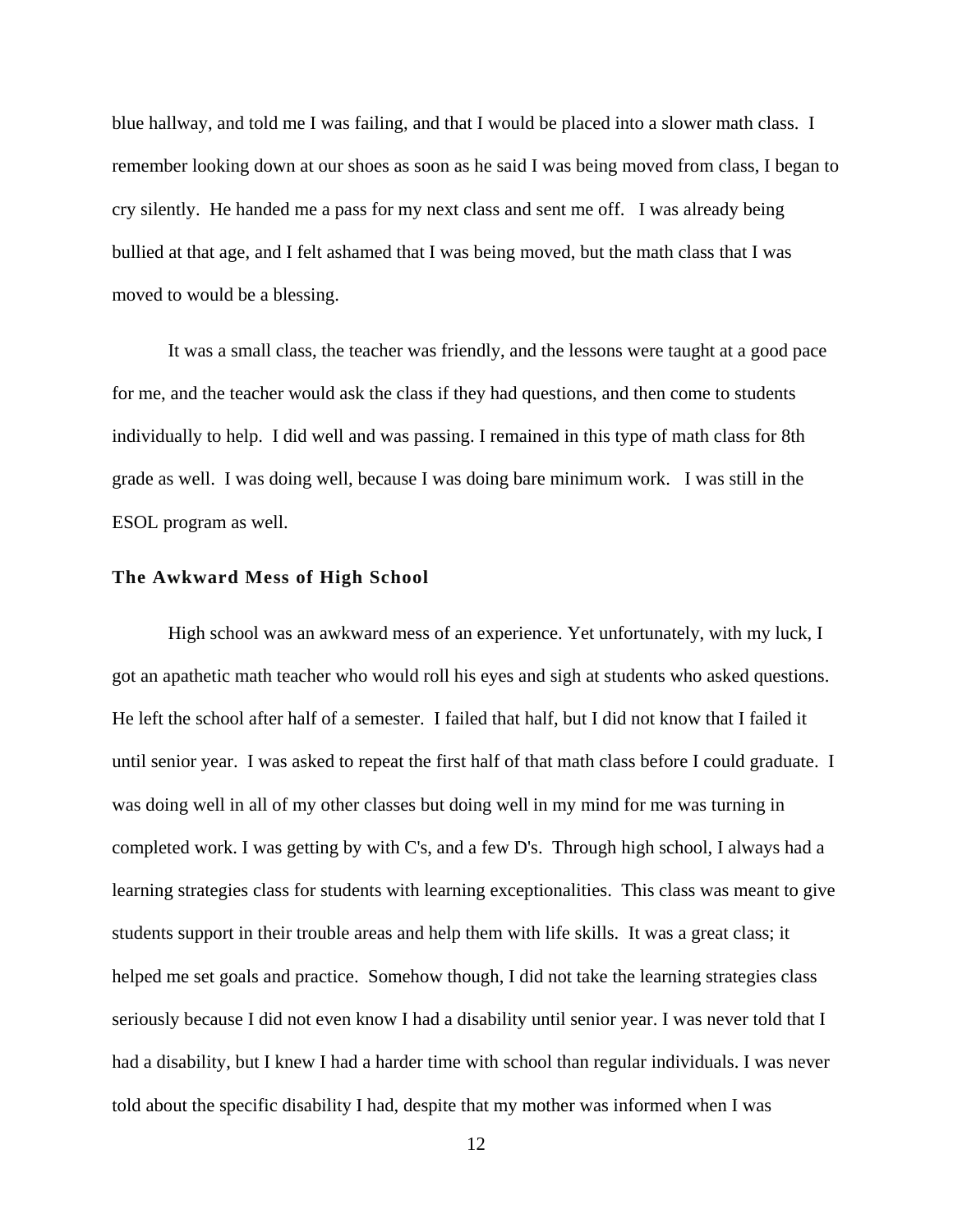diagnosed in elementary school. Senior year, I was pulled aside because I was in danger of not graduating. It was at that point, that I realized that my learning exceptionality, that I had never been informed of, was playing a role in the completion of the bare minimum amount of school work. I graduated by the skin of my teeth, and I owe it all to two teachers who helped me. Both teachers were in my learning strategies class. They helped me by working on my homework and checking on me throughout the year. What I needed the most, to cope with my Expressive Aphasia, was positive support, and help with subjects that made no sense to me. The teachers gave me this gift. After graduating, while I was in the process of applying to a college, I spoke to my mother asking what learning disability I had. My mother informed me that I have Expressive Aphasia. Not knowing what that entailed, I still felt a sense of clarity that finally I knew what was causing a portion of my struggles.

#### **The Experiences of College**

I accomplished my associate's degree without telling the college about my disability. I failed math twice; I did not ask for help. I was passing my other classes well with B's and C's, but not math. After four semesters, I enrolled in a math class that had an aide who sat in class and held tutoring afterward. After my second failed test, I finally mustered the courage to go and attend the tutoring class. It was a great experience; the aide was patient; repeated steps, gave us practice problems, and went through them together at a calm pace. This tutoring session and the aide helped me pass. After tutoring, I also decided I should go to the math help that the school provided for my homework. I passed four math classes with these same strategies, going to those available resources helped me pass. On my last semester of getting my associates degree, I had a math class with no aide, and a professor who was no help. She left us to teach ourselves; I would have failed if it were not for a few friends. We would make study groups and contact each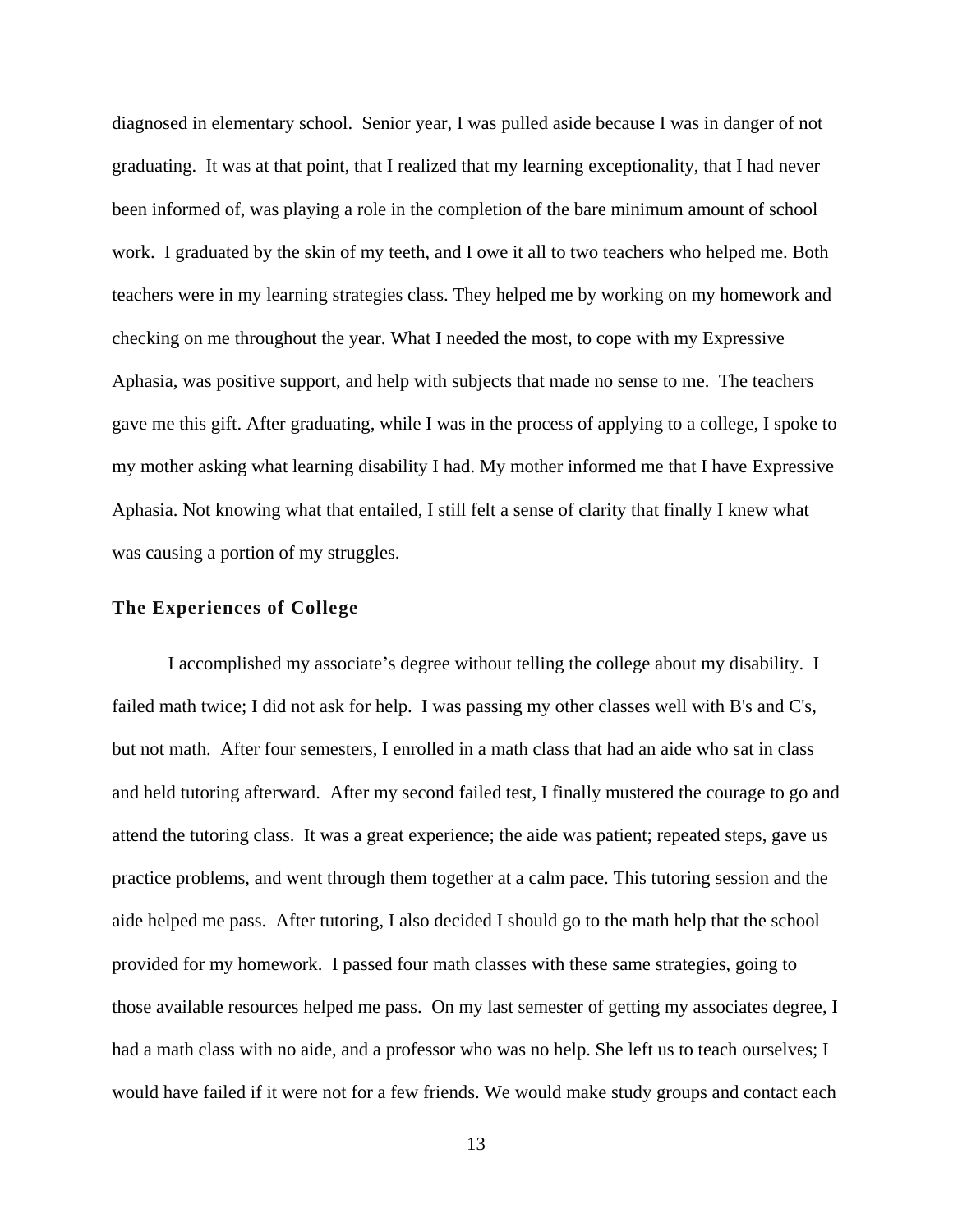other on things we did not know or understand. My peers are the reason I passed that semester; their support helped me to persevere.

Now I am in my last bachelor's degree year, I have a top grade point average (GPA), as evidenced by my association with The Burnett Honors College. I know what I want to do, and I just want to help as many individuals as possible who have had the same experiences, or individuals who want to help students who have this similar exceptionality. When I feel stressed, anxious, or scared, it becomes increasingly difficult to convey what I what to say, but I try hard to formulate what I want to say, so that I can be somewhat understood. The difference now is that I understand myself and my exceptionality. My biggest fear is being judged for my academic failures, and things I cannot do. I rarely ask questions, I freeze when asked questions, and it takes me longer to grasp information and retain it.

Therefore, this study will focus on the research surrounding Expressive Aphasia, the related strategies and resources that might help teachers in elementary classrooms to provide a supportive environment in which all learners can find success.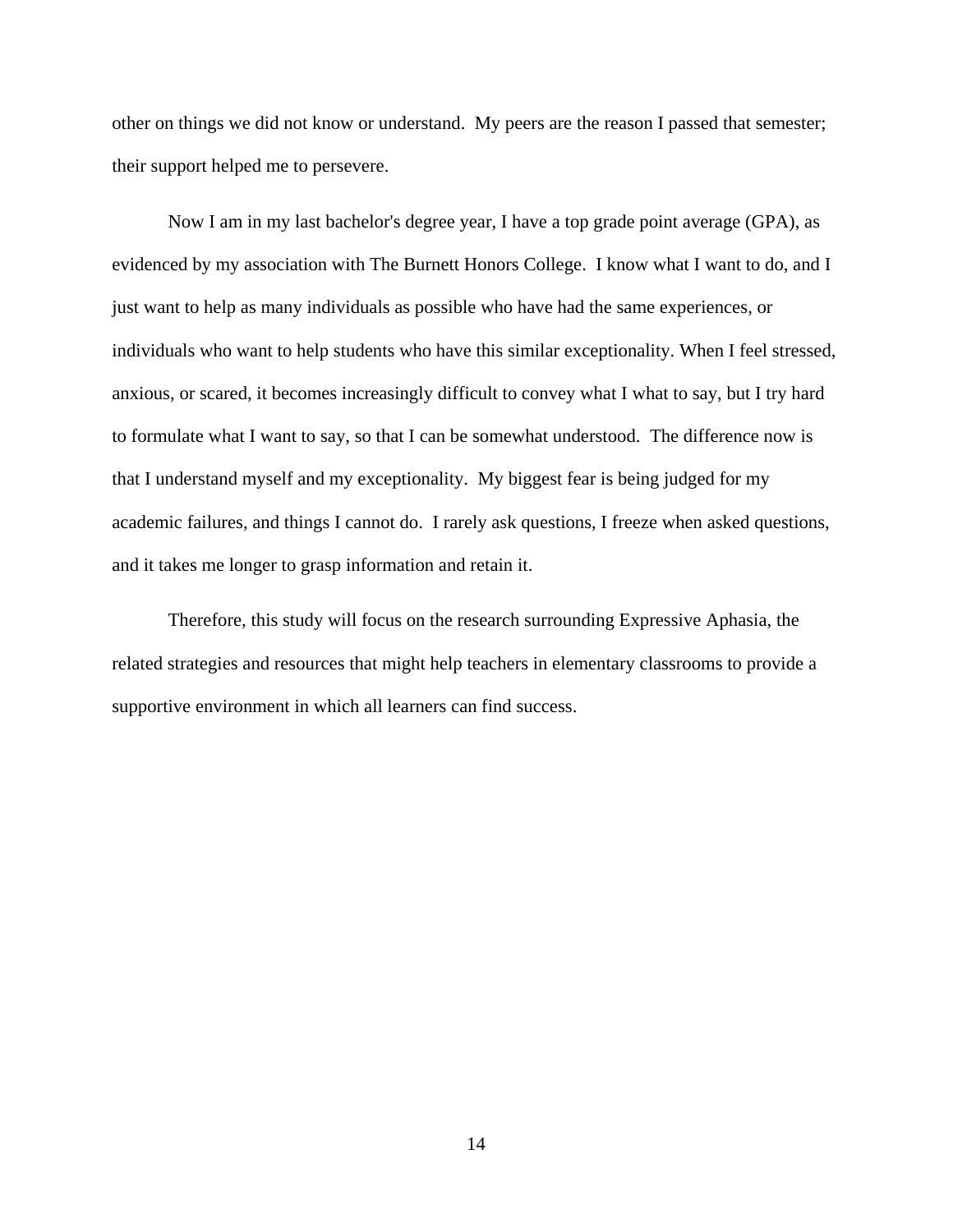#### **CHAPTER TWO: LITERATURE REVIEW**

<span id="page-16-0"></span>This literature review includes a discussion of the 13 exceptionalities identified by IDEA, definitions and categories of aphasia, and related research studies including children with aphasia. Aphasia, unlike more commonly identified exceptionalities such as ADD and OCD, is not a well-known exceptionality. Exposure is needed in order to include the population of individuals with this exceptionality in the topic of aphasia. Through education, we can discover ways to help and understand individuals with aphasia.

#### <span id="page-16-1"></span>**Exceptionalities Under IDEA**

There are thirteen exceptionalities under the *Individuals with Disabilities Education Act* (IDEA, 1990). These include: 1) Specific Learning Disability (SLD): includes dyslexia, dysgraphia, dyscalculia, auditory processing disorder, nonverbal learning disability, and ADHD; 2) Other Health Impairments (OHI): a broad term for exceptionalities including ADHD; 3) Autism Spectrum Disorder (ASD): a developmental disability that affects a child's social and communication skills; 4) Emotional Disturbance (ED): children can have a plethora of mental disorders like anxiety disorder, schizophrenia, bipolar disorder, obsessive-compulsive disorder (OCD) as well as depression; 5) Speech or Language Impairment (SLI): includes several communication problems such as aphasia, stuttering, impaired articulation and language or voice impairment; 6) Visual Impairment (VI, includes blindness): a condition in which the child may have either partial sight or blindness, but if eyewear can correct their vision, then it does not qualify; 7) Multiple Disabilities (MD): a child with multiple disabilities who has more than one condition; 8) Traumatic Brain Injury (TBI): a brain injury caused by an accident, physical force, or a stroke; 9) Intellectual Disability (ID): children have below-average intellectual ability, may also have poor communication, self-care and social skills., 10) Orthopedic Impairment (OI): any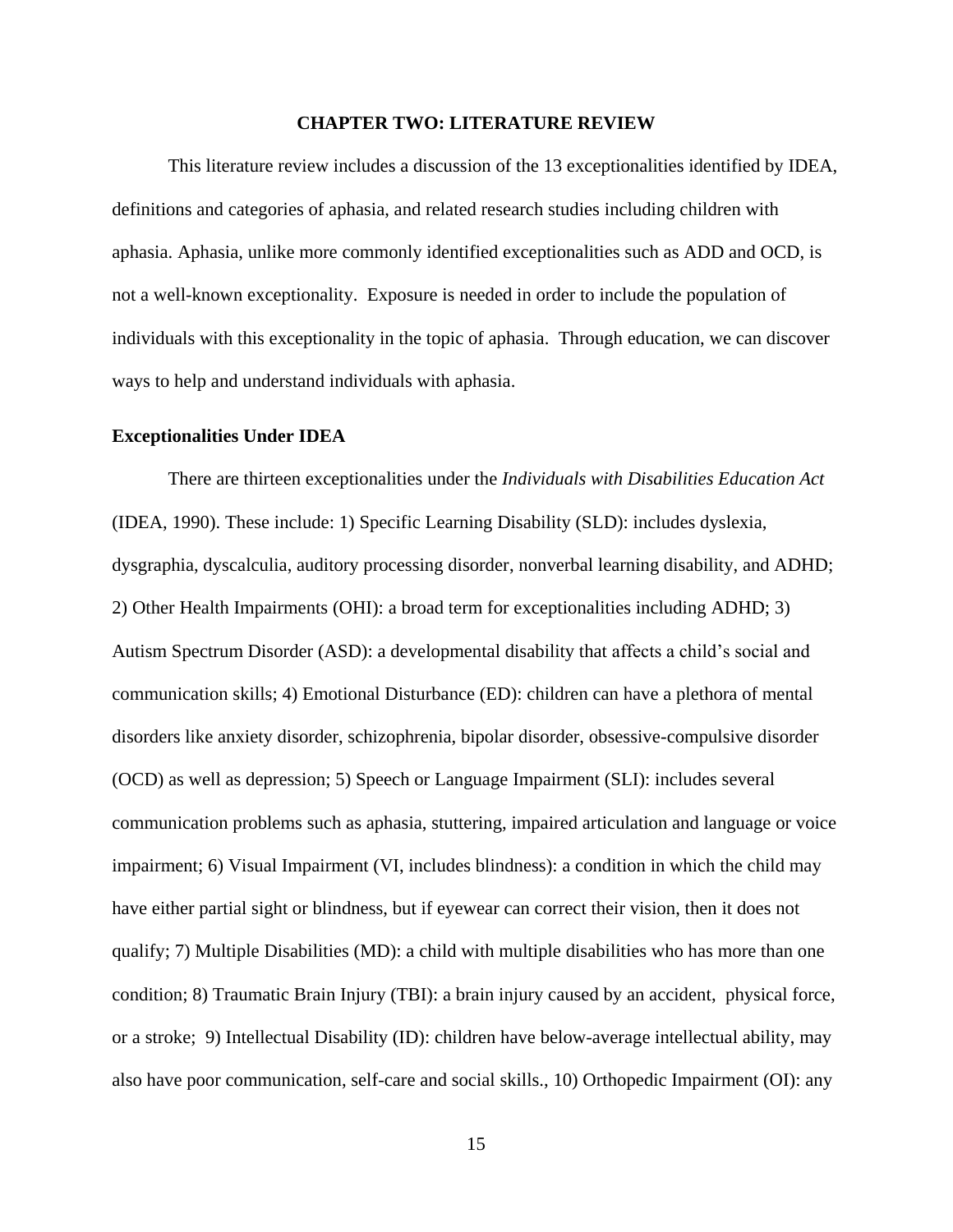impairment to a child's body, no matter the cause, is considered an orthopedic impairment; 11) Deaf-Blindness (DB): children have both hearing and visual impairments, programs for the deaf or blind cannot meet the needs of these children, and; 12) Hearing Impairment (HI): refers to a hearing loss, this is an auditory processing disorder; and 13) Deafness: a severe hearing impairment, children are not able to process language through their hearing (IDEA, 1990). For purposes of this research, the unique exceptionality of Aphasia will be highlighted.

#### <span id="page-17-0"></span>**The Unique Exceptionality of Aphasia**

Aphasia, which depending on the point of origin, can be housed under the category of Speech and Language Impairments or Traumatic Brain Injury. The following section highlights both categories, including information about the seven forms of aphasia, and more detailed information about the specific categories of expressive aphasia.

There are seven forms of aphasia identified on the National Aphasia Association website [www.aphasia.org]. These include: global aphasia, mixed non-fluent aphasia, Broca's aphasia, Wernicke's aphasia, anomic aphasia, primary progressive aphasia, and other varieties. Global aphasia is the most severe form of aphasia, individuals who have this aphasia produce minimal recognizable words, understand a little or absolutely no spoken language, and cannot read or write. Individuals diagnosed with mixed non-fluent aphasia have disordered but effortful speech, an example could be that it resembles Broca's aphasia (www.aphasia.org). Unlike like individuals with Broca's aphasia, those with mixed non-fluent aphasia can stay limited in their comprehension of speech and cannot read or write past an elementary level. In Wernicke's aphasia, the ability to comprehend the definition of spoken words is predominantly impaired, the ability to produce connected speech is not affected as much. With anomic aphasia, speech is fluent in its grammatical form, but the output of speech is filled with vague use of words,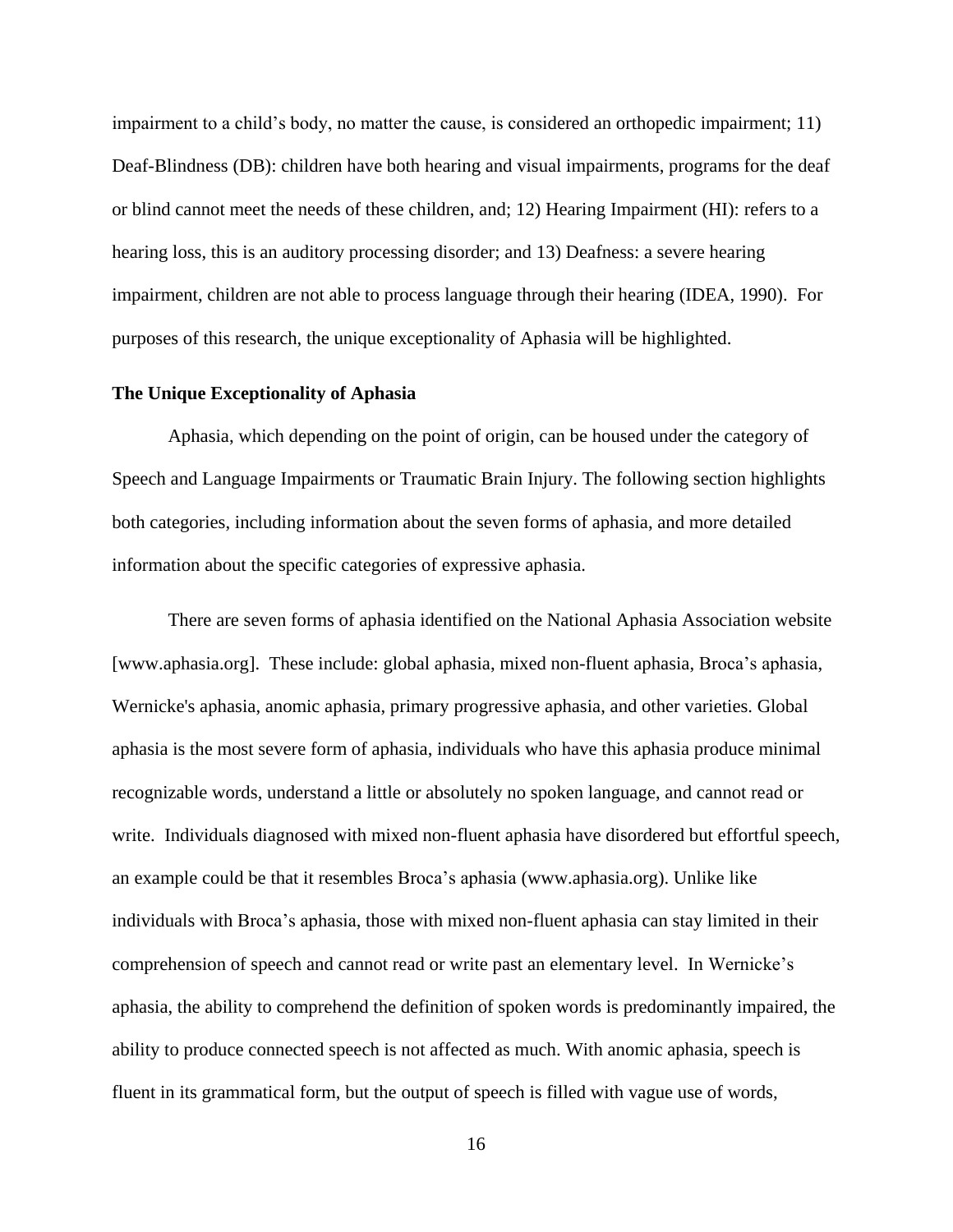expressions of frustration are also evident. Primary Progressive Aphasia (PPA) is a neurological syndrome, characterized by slow language impaired through time. PPA differs from other forms of aphasia that usually result from stroke or brain injury because PPA is caused by neurodegenerative diseases. For other varieties, there are multiple possible combinations of deficits that do not completely fit into the aphasia categories that were previously discussed.

#### <span id="page-18-0"></span>**Expressive Aphasia and its Manifestations in the Classroom**

French surgeon, Pierre Paul Broca (1824-1880), is known for his observations on aphasia, language dominance, and cerebral localization (LaPointe, 2013). Broca's studies were mainly based on one of his patients, Monsieur Leborgne. Leborgne suffered from epilepsy and lost his ability to speak. Leborgne understood and communicated through gestures but was only able to vocalize a single syllable "tan". After Leborgne's death, Broca performed an autopsy and found that there was a softening in the third left frontal convolution part of Leborgne's brain which caused his speech complication (Venita, 2001). Pierre Paul Broca is known for the description of what is known today as "Broca's aphasia", also known as Expressive Aphasia.

Expressive Aphasia (Broca's aphasia), is categorized as a learning disability which affects the individual's speech, comprehension, reading and writing (www.aphasia.org). Many affected by expressive aphasia can have difficulty expressing their thoughts and understanding what is being said to them. The causes of expressive aphasia can include trauma to parts of the brain that affect language like the left hemisphere inferior frontal gyrus (www.aphasia.org). In other cases, individuals are born with the disability. Another cause of brain trauma that leads to expressive aphasia is stroke. As stated on the National Aphasia Association, "intellectual and cognitive capabilities not related to speech and language may be fully preserved." (www.aphasia.org).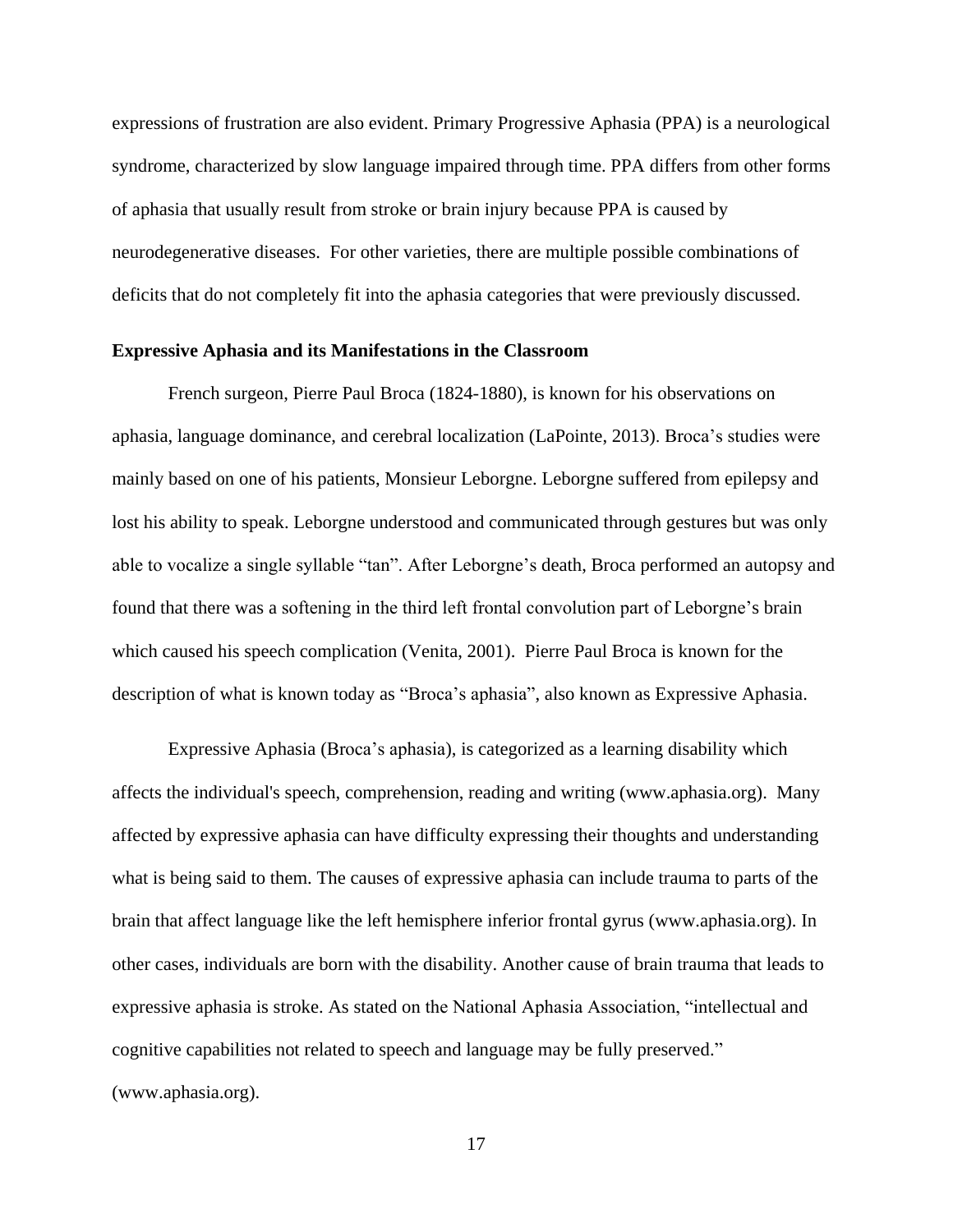#### <span id="page-19-0"></span>**The First Study of Children with Expressive Aphasia**

The following dissertation entitled, "*A Comparison of Sensory Aphasic, Expressive Aphasic, and Deaf Children on the Illinois Test of Language Ability*" by Olson (1960), is the first study on aphasia. In this study, the author studied four students with expressive aphasia. The first student is David, who was eight years old. David's hearing and vision were in normal limits. At the age of seven, David understood language at an intellectual level that corresponded with his mental age, but he was expressing himself verbally like a two-year-old child. Based on this, and the delay in his language, he was diagnosed with expressive aphasia. From David's Illinois Test of Language Ability (ITLA) scores, Olson (1960) states that "mental retardation" could be the major case of David's language deficiency (Olson, 1960, p.81). Olson went on to defend his statement by giving this reasoning, "since there does not seem to be any consistent pattern of weaknesses and since motor encoding is among his highest scores; in light of the IQ and the general profile depression mental retardation seems to be a more justifiable diagnosis than Expressive Aphasia" (Olson, 1960, p. 81).

The second child, Jane, was a seven-year-old with "near normal intelligence" (Olson, 1960, p. 81). Jane, at six years old, was able to understand language at the level of a normal sixyear-old, but her expressive language was at the level of a three-year-old. Jane's ITLA profile was interpreted as being deficient in vocal and motor encoding. Due to this deficiency, Jane corresponds closest with the diagnosis of expressive aphasia. She also received a high score achieved on the Auditory Vocal Sequential Test (AVST), which assesses the individual's auditory senses and how the recipient responds verbally. Since Jane scored high on the AVST, she comprehended information and can respond accordingly.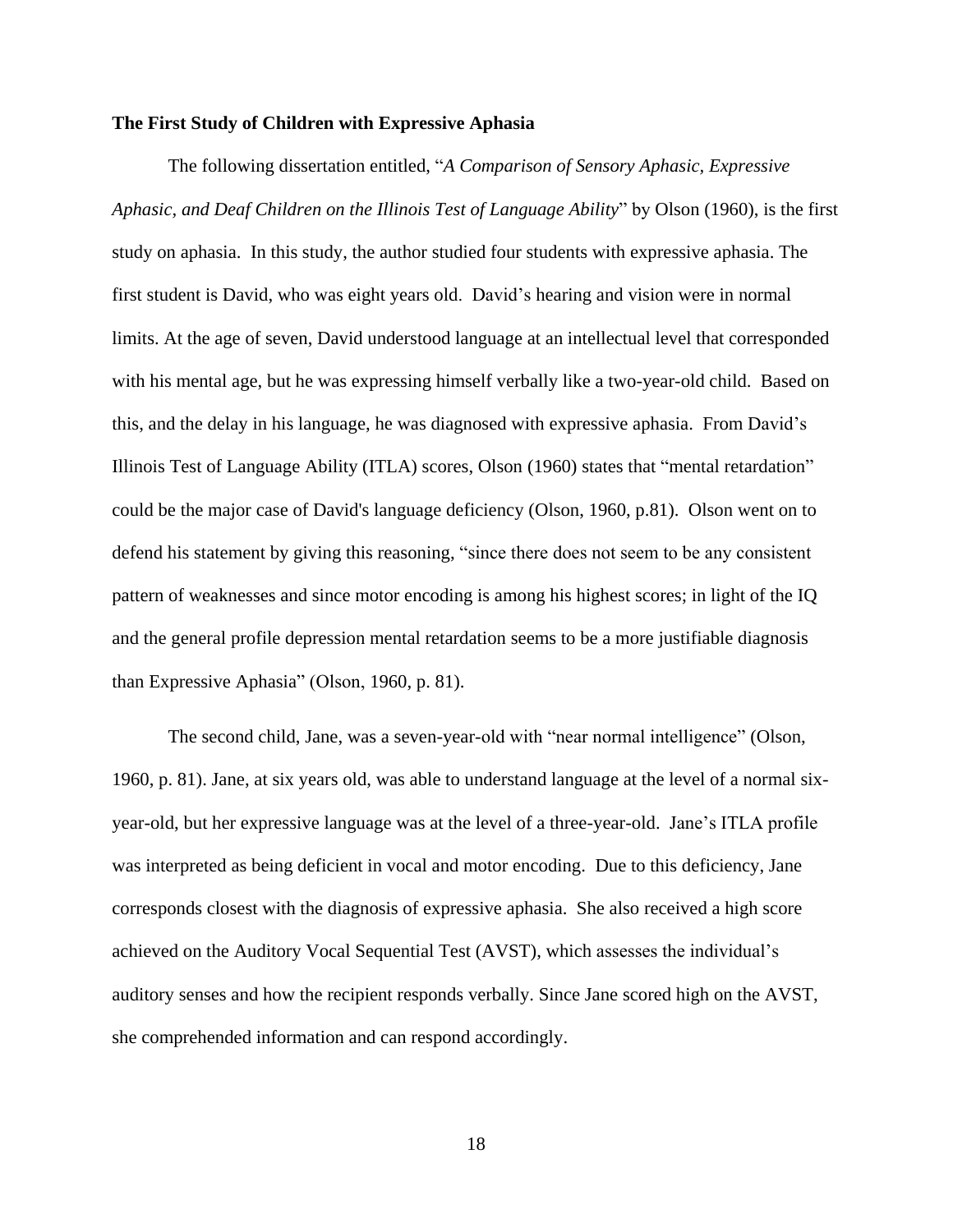The third study participant was Wesley. He was nine years old with "average intelligence." During his examination, he was able to express himself at the level of a two-yearold and was able to understand language with his corresponding mental age. Unlike David and Jane, Wesley's ITLA profile showed that he did not have mental retardation, nor a significant encoding insufficiency. Which means that Wesley could write words using either sounds or symbols and know the relationship simultaneously. "In fact, his pattern of auditory decoding and auditory vocal association shortcomings imply sensory aphasia, but his encoding insufficiencies implicate Expressive Aphasia." (Olson, 1960. page)

 The final child was eight-year-old Ruth, whose intelligence test showed she was mentally retarded. The term mentally retarded is not used today, but at that time, it was a term used to signify low intelligence, typically under 75 IQ. Obama signed a bill which replaced the term mentally retarded for intellectually disabled in 2010 known as Rosa's law [\(www.azed.gov,](http://www.azed.gov/) 2013). Ruth's language exam showed that her receptive language ability was "developmentally two years above her expressive language ability" (Olson, 1960, p. 86). Ruth was not able to commence tongue movements when asked, but did the tongue movements later for other motor procedures. She was prone to be easily distracted and unable to understand language situations. The results of the tests administered to Ruth led to her diagnosis of expressive aphasia (Olson, 1960, p. 86). From Olson's study, we learned that the essential symptoms or conditions of expressive aphasia is the ability to comprehend information but the inability to communicate effectively.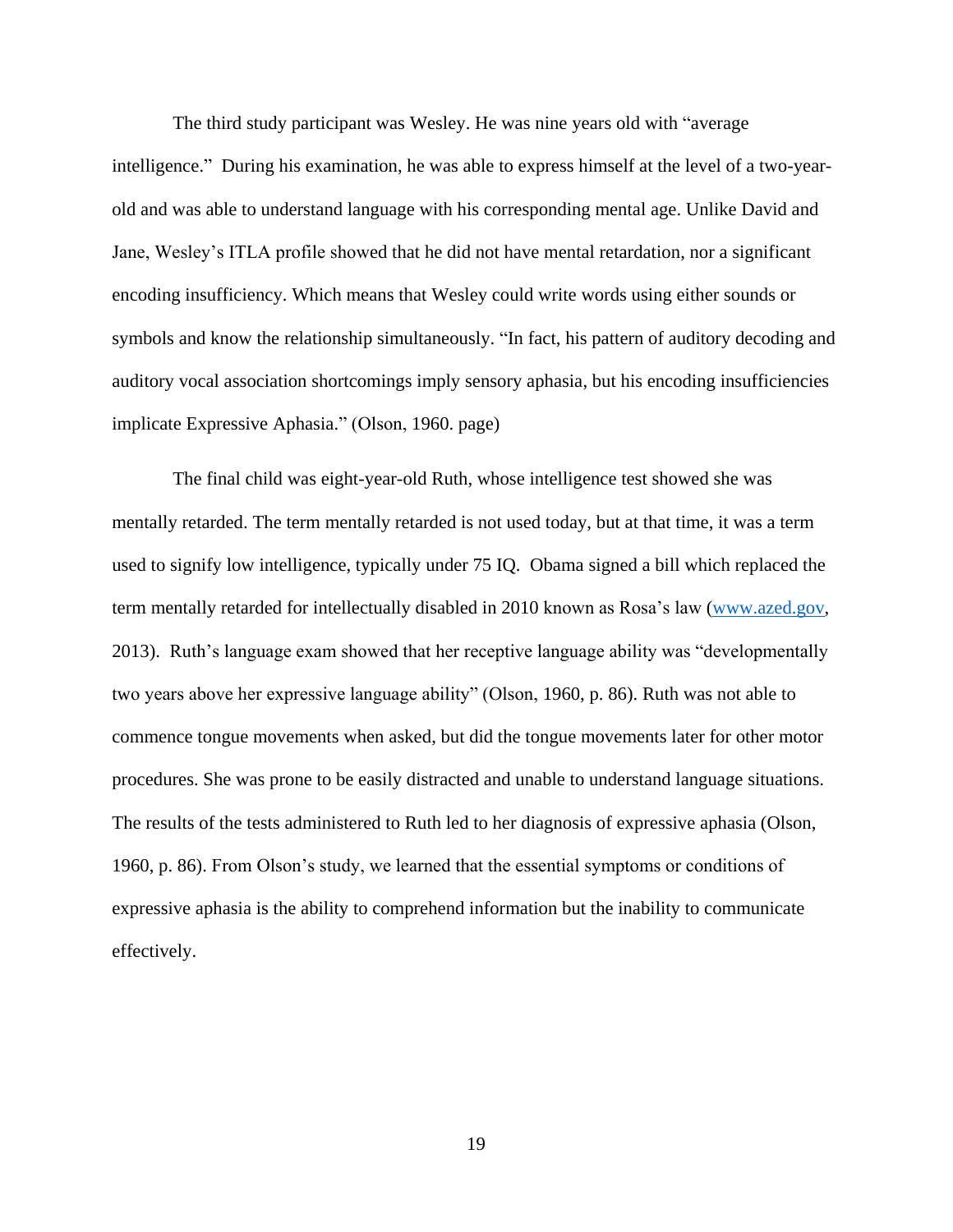#### <span id="page-21-0"></span>**Language Study with a Focus on Landau–Kleffner Syndrome**

Landau-Kleffner syndrome (LKS) is a language disorder which also involves behavioral disturbances that can also be described as resembling individuals who are on the autistic spectrum. LKS is a rare language disorder of acquired childhood aphasia that has epilepsy either with or without seizures (Hoshi, 2016). In Hoshi's *Architecture of Human Language from the Perspective of a Case of Childhood Aphasia — Landau–Kleffner Syndrome,* language is studied through learning the linguistic mechanisms associated in LKS. Through Hoshi's studies he concluded that "language restoration becomes possible theoretically as long as linguistic input has been processed properly before the end of the critical period" (Hoshi, 2016, p.47). Which means that restoring children's language is possible when they are receiving the necessary therapy/medication before a certain point in their development. This study is focused on children with LKS, that is why medication is spoken of due to the afflicted individual's epileptic seizures.

#### <span id="page-21-1"></span>**An Absence of Literature Written for Children with Expressive Aphasia**

Children's literature is a powerful tool to educate and open doors for many individuals, not just children. Literature introduces and educates their audience about specific topics and what they could do in the possibility of encountering a situation of the kind depicted. Reading books with characters who have exceptionalities can educate teachers, parents, and children. That is why children's books are so important in representing children with exceptionalities. They are used as vicarious experiences for preservice teachers and in service for teachers, as well as relatives or friends, who want to learn about specific exceptionalities in order to find ways to better educate their students who are afflicted. By teachers using these for class discussions and clarifications to misconceptions, they are improving their teaching to be all inclusive and helping students learn to their best abilities. For parents, these books give them a glimpse into their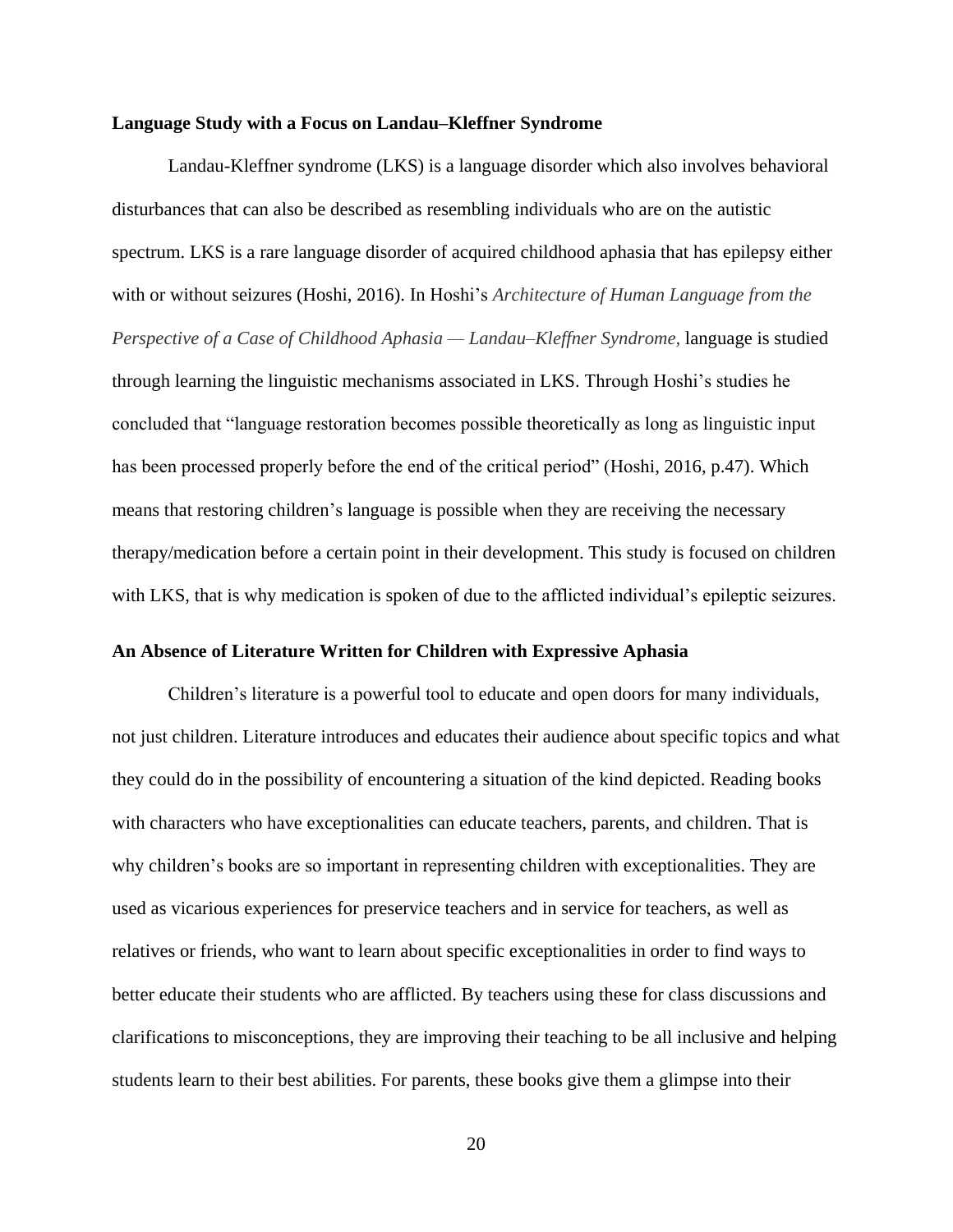child's life, inform them on how their child will be affected by their exceptionality, show the positives of what their child can do, and gives a window into what their child needs so that can receive help for them succeed and grow. These books need to be current, focus on accurate depictions of children with exceptionalities or more than one disability, and educate the reader on the topic, appropriate written language and appealing visuals that accurately illustrate the story. Noting the representation of the child's cultural background can also add necessary depth to the character and story.

Existing children's literature introduces readers to many exceptionalities, for the aforementioned purpose of teaching, educating, or reading for enjoyment. The books become tools for learning and growing in positive ways. Children's books which are picture books will be reviewed that cover the exceptionalities stated are *King for A Day, Emmanuel's Dream, My friend has Autism, Look Up, The Art of Miss Chew, Moses Goes to School, Thank You Mr. Falker*, and *The Alphabet War.*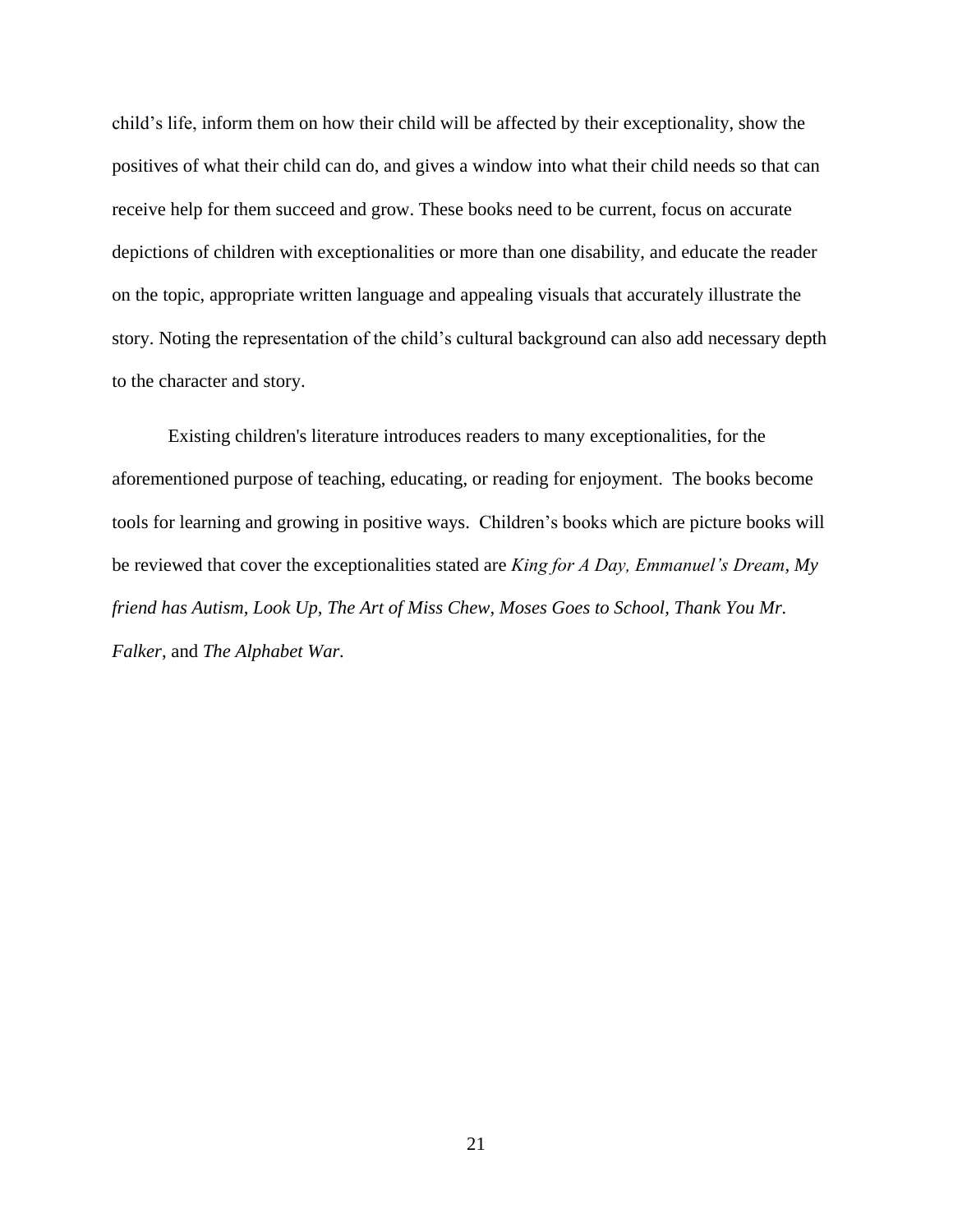# <span id="page-23-0"></span>**Children's Books and Character's Exceptionalities**

The following annotations give the reader a glimpse into six children's picture books and young adult novels, used as didactic tools for parents and teachers of students with exceptionalities, as well as for the sheer enjoyment of reading.

|                | <b>Book Cover</b>                                                                                                  | Citation                                                                                                                        |
|----------------|--------------------------------------------------------------------------------------------------------------------|---------------------------------------------------------------------------------------------------------------------------------|
| $\mathbf{1}$   | FOR A                                                                                                              | Tillworth, M. (2016). King for a day! New York, NY:<br>Random House.<br>Image Source: https://www.amazon.com/King-Day-Rukhsana- |
|                |                                                                                                                    | Khan/dp/1600606598                                                                                                              |
| $\overline{2}$ | EMMANUEL'S<br>DREAM<br>THE TRUE<br>STORY OF<br><b>EMMANUE</b><br>OFOSU<br><b>YFROAH</b><br><b>AURIE ANN THUMPS</b> | Thompson, L. A. (2015). Emmanuel's dream: The true story of<br>Emmanuel Ofosu Yeboah. Canada: Schwartz & Wade.                  |
|                | SEAN QUALLS                                                                                                        | Image Source: https://www.amazon.com/Emmanuels-Dream-<br>Story-Emmanuel-Yeboah/dp/044981744X                                    |

<span id="page-23-1"></span>Table 2. Exceptionalities in Children's Literature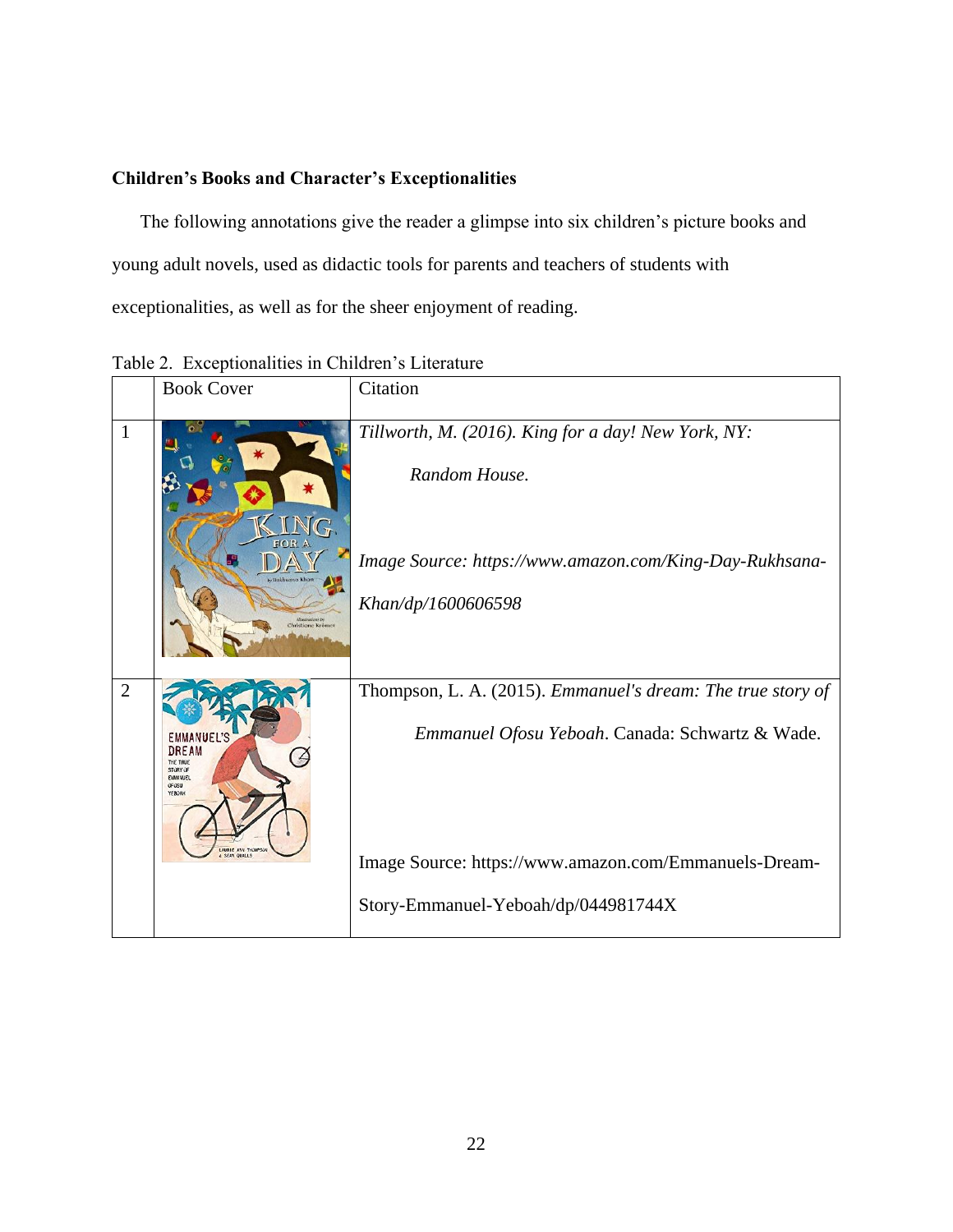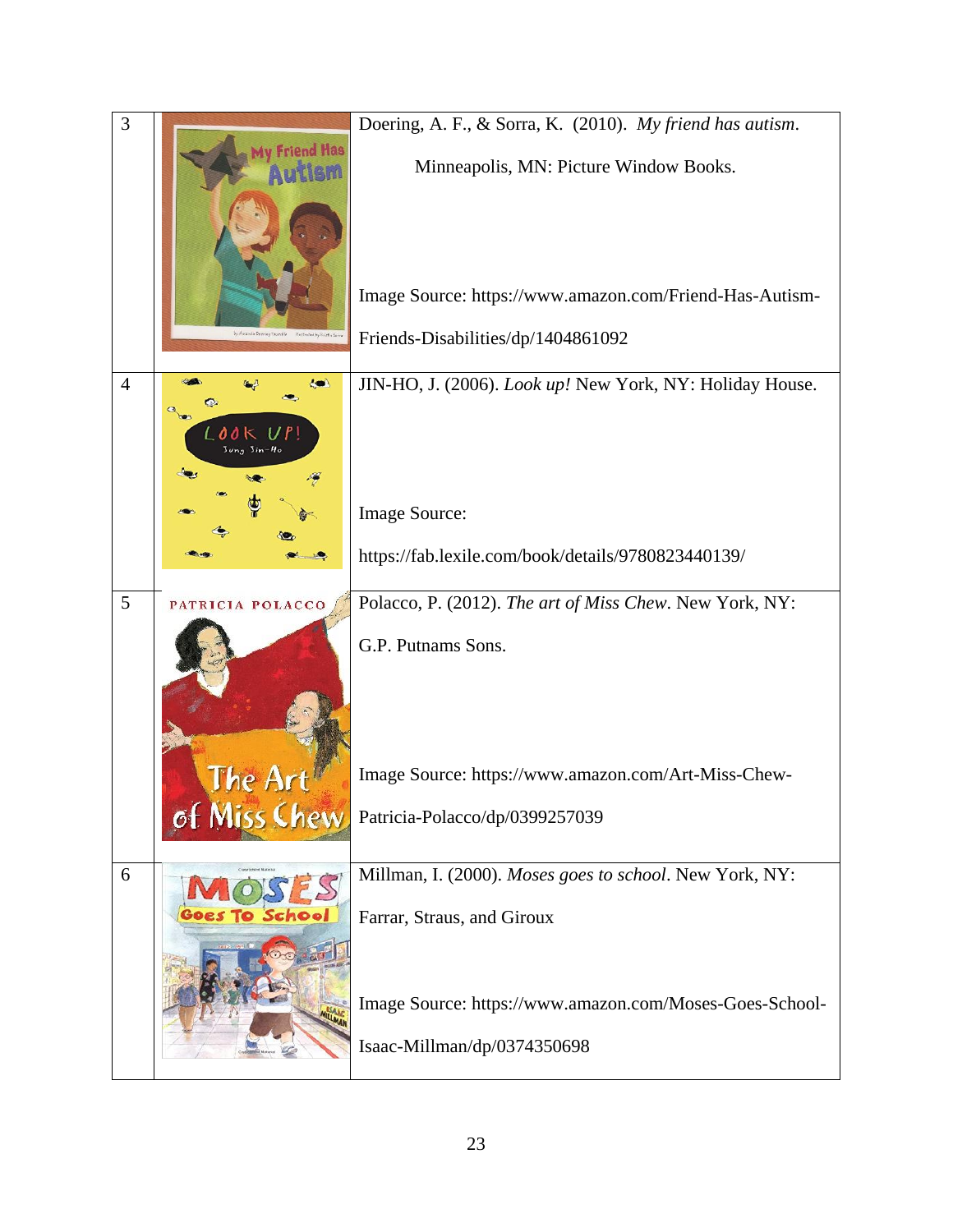| $\overline{7}$ |                           | Palacio, R.J. (2012) Wonder. New York City, NY: Alfred A.<br>Knopf.<br>Image Source: https://www.amazon.com/Wonder-R-J-<br>Palacio/dp/0375869026 |
|----------------|---------------------------|--------------------------------------------------------------------------------------------------------------------------------------------------|
| 8              | <b>Lynda Mullaly Hunt</b> | Mullaly Hunt, Lynda. (2015) Fish in a tree. New York City,                                                                                       |
|                |                           | NY: Penguin Random House.                                                                                                                        |
|                |                           | Image Source: https://www.amazon.com/Fish-Tree-Lynda-                                                                                            |
|                | €                         | Mullaly-Hunt/dp/0142426423                                                                                                                       |
| 9              |                           | Draper, S. M. (2010). Out of my mind. New York, NY: Simon                                                                                        |
|                |                           | & Schuster.                                                                                                                                      |
|                |                           | Image Source:                                                                                                                                    |
|                |                           | https://en.wikipedia.org/wiki/Out_of_My_Mind_(Draper_nove                                                                                        |
|                | out of my mind            | $\mathbf{I}$                                                                                                                                     |
|                |                           |                                                                                                                                                  |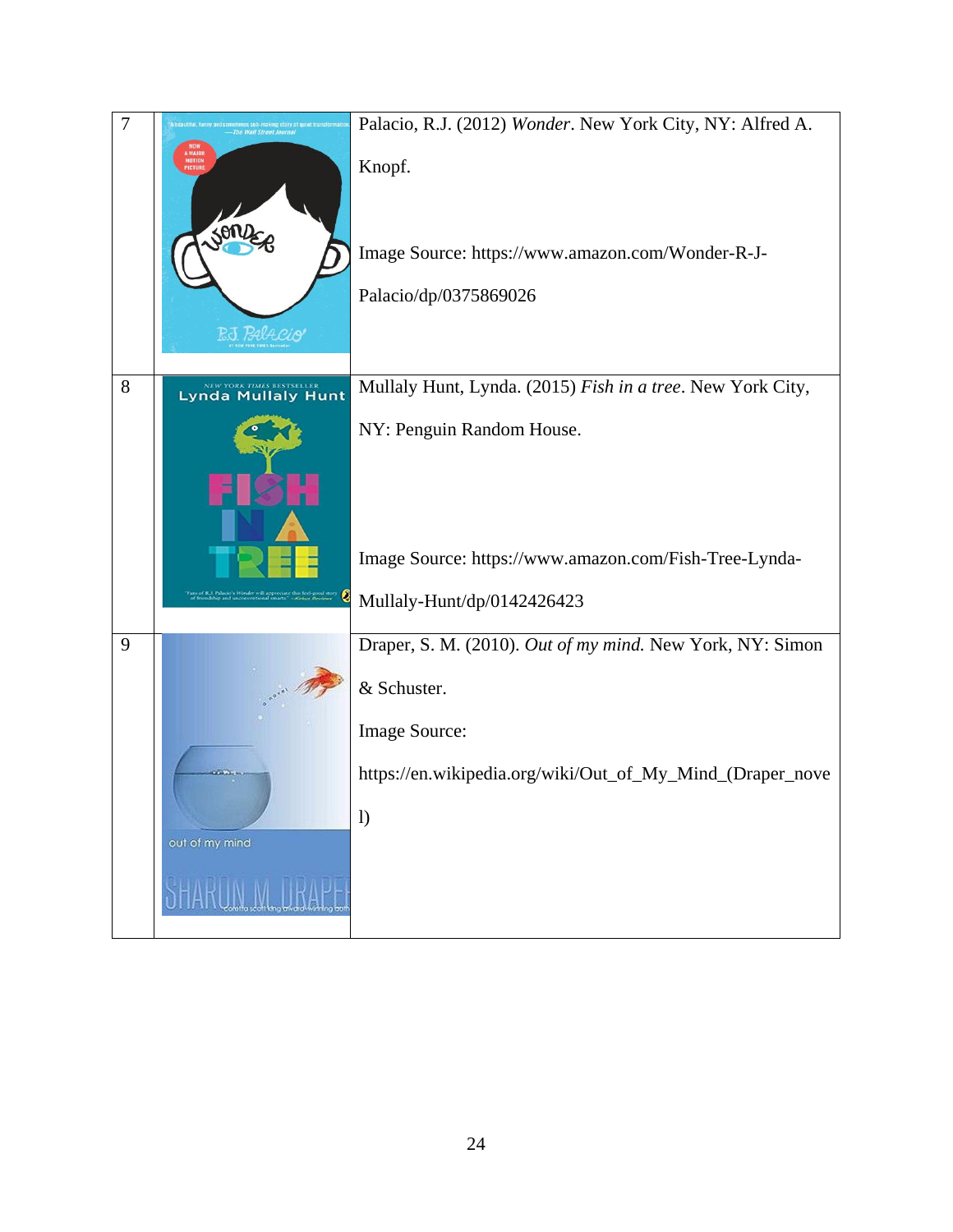

## <span id="page-26-0"></span>**Children's Picture Books**

1. Tillworth, M. (2016). *King for a day!* New York, NY: Random House.

*King for a Day* is about a boy named Malik who lives with his family in Pakistan; he is shown in a wheelchair. He is preparing for a kite flying festival, his sister and brother help him. The siblings are at the rooftop of their home before the festival begins. Their attention is caught by the next-door neighbor bully who often picks on them. His sister defends her family from the negative comments made and actions. The festival begins, Malik flies his kite slicing the other kites out of the air, even his bully's kite. After the festival is done, they retrieve a kite that fell during the festival of their choosing. Malik from the rooftop sees his bully forcefully take a kite from a little girl and leave. Malik then drops the kite he picked for the little girl who was left crying. The little girl looks up, Malik hides, and she walks away very happy.

Malik who is depicted as having a mobility disability was in a wheel chair. This story focuses mainly on Malik's experience during a festival in Lahor, Pakistan. The book never stated how he got his disability whether from trauma or birth. Malik's siblings were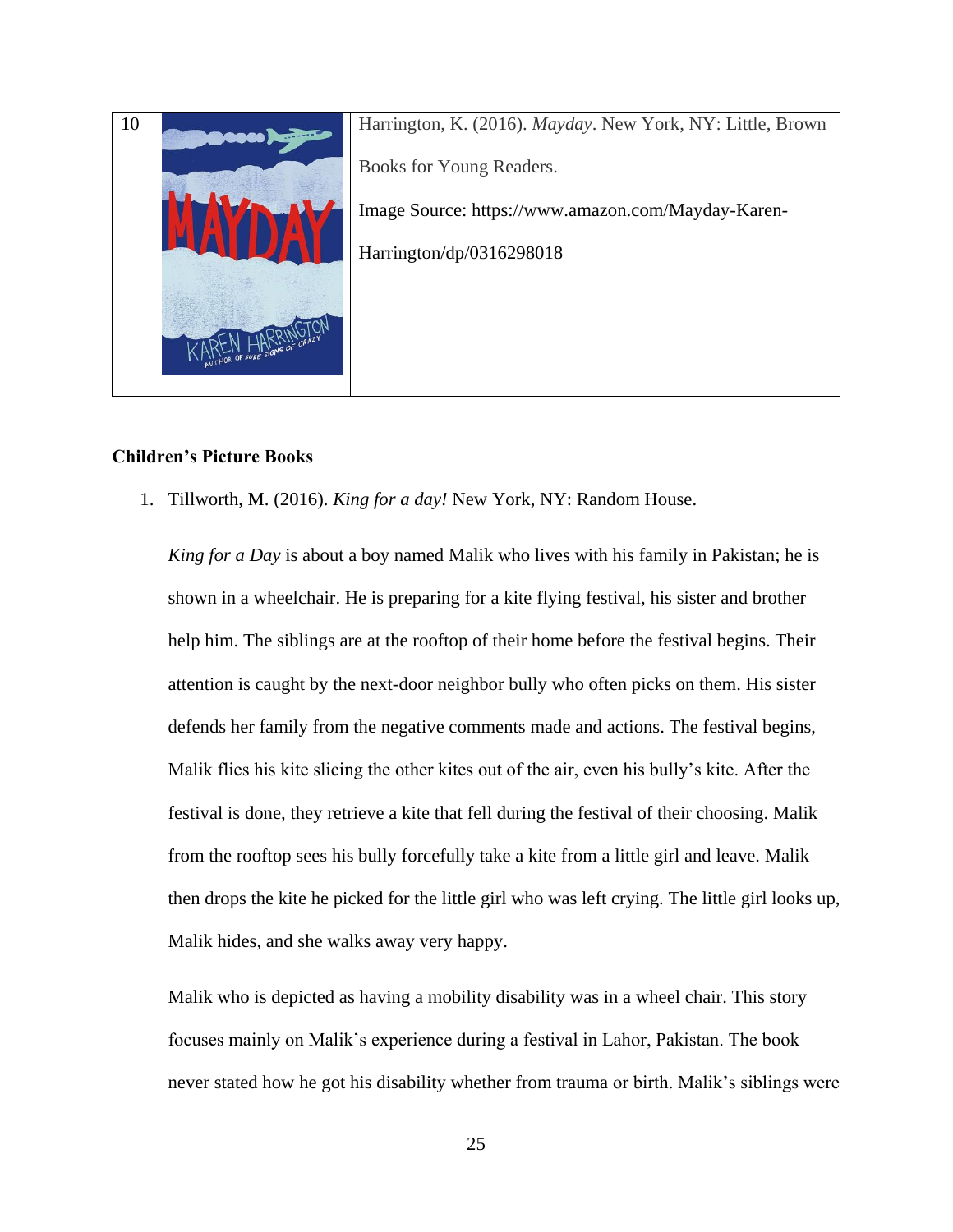supportive and helped him with anything he needed, parents were not spoken of or depicted. A bully's negative interaction gave a slight insight of his daily life that he and his siblings faced.

2. Thompson, L. A. (2015). *Emmanuel's dream: The true story of Emmanuel Ofosu Yeboah*. Canada: Schwartz & Wade.

*Emmanuel's Dream* is the true story of Emmanuel Ofosu Yeboah. It tells of the day he was born; he was born with an orthopedic impairment. He father abandoned the family; his mother stayed to care for him and his siblings. In his early school days, he was carried to school by his mother. When he grew too heavy for her he hopped to school and back, two miles each way on one leg. Children in his school would refuse to play with him until he bought a new soccer ball with his hard-owned money, he would only share his ball if he could play too. His grandmother gave him crutches she found so he could move around easier. His friends enjoyed rising bikes, he wanted to ride as well. He practiced riding a rented bike with friends, he would fall but eventually he was riding a bike. His mother was a constant support in his life, she told him if he wanted something he would have to work hard for it. He worked hard to support his family at thirteen, when his mother got sick. No one would hire him when he got to Accra, individuals told him to beg like the disabled individuals and he refused. He finally acquired a job at a food stand, owner gave him a place to live too. Emmanuel shined shoes and sold drinks at his job. After his mother died, he decided to fulfill his dream, to bicycle around Ghana. He gained permission from the king, and he reached out to an American organization for help when he could not get local support. By doing so he attained the necessary materials for his journey, he talked to everyone on his journey non-disabled and disabled.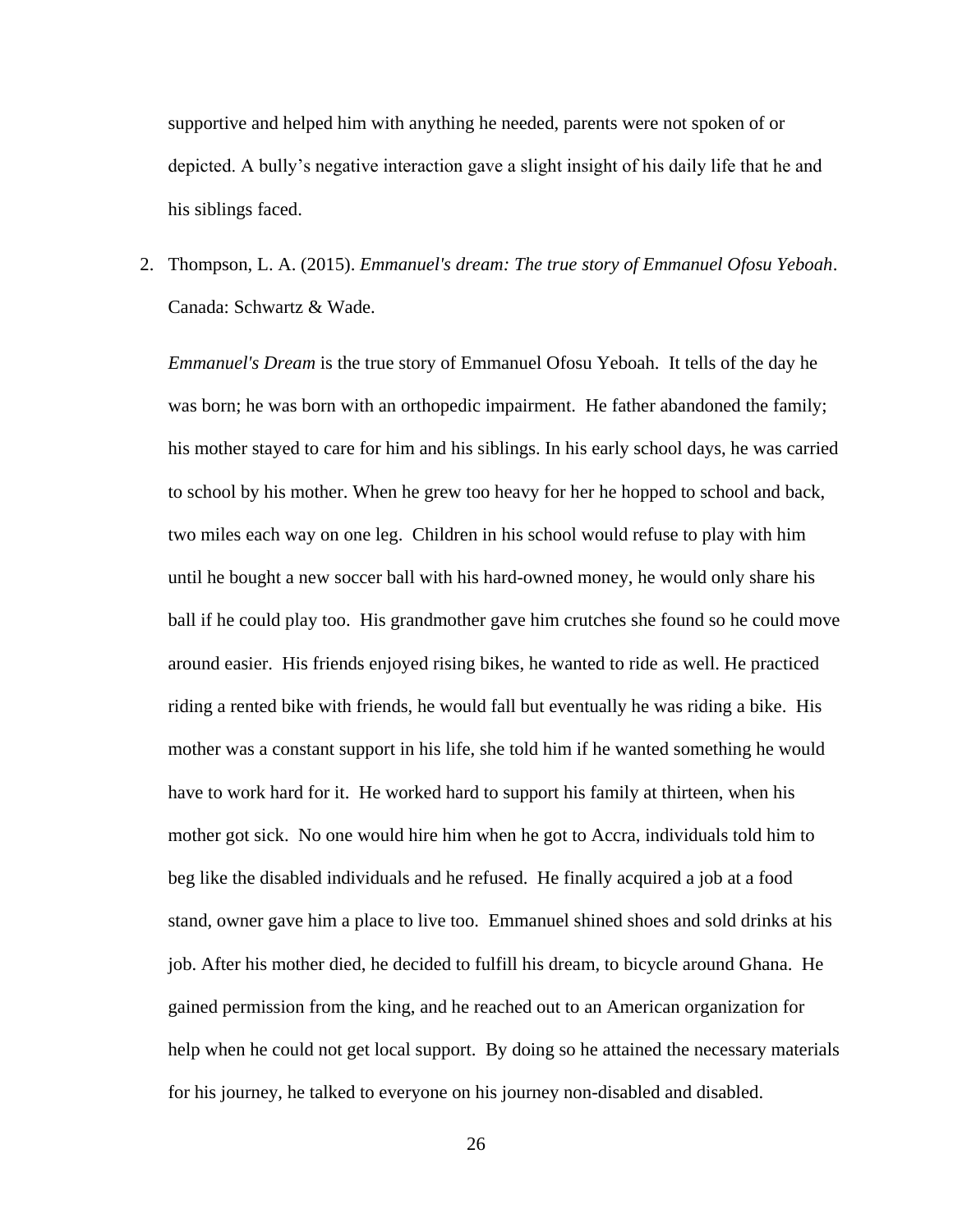Emmanuel wanted everyone to see him and hear his message, he finished his journey in ten days almost 400 miles.

This book tells Emmanuel's story of working hard, and always maintaining his pride. The story depicts Emmanuel being born with one strong leg and a weak leg. In the illustrations, Emmanuel is seen with a normal leg and a significantly short leg, this leaves the audience to assume he has a mobility disability.

3. Doering, A. F., & Sorra, K. (2010). *My friend has autism*. Minneapolis, MN: Picture Window Books.

My friend has autism is a story told by the friend of someone who has autism. He tells of his experiences with his friend Zack. He talks about Zack's likes, dislikes, and mannerisms. The book does a great job of educating the reader on autism by stating facts along the way and a glossary at the end.

4. Jin-Ho, J. (2006). *Look up!* New York, NY: Holiday House.

*Look up*! is a short story of a wheelchair-bound girl who goes to the top of a building and looks down. She calls out to individuals telling them to look up, but no one listens. Until a boy looks up, he lays down for her to see him. Soon others see the boy and do the same for the girl. The girl smiles at the individuals.

5. Polacco, P. (2012). *The art of Miss Chew*. New York, NY: G.P. Putnams Sons.

The *Art of Miss Chew* is about a girl who needs extra time taking tests, the teacher Mr. Donovan takes notice and gives her what she needs to excel in the tests. He then notices her art and sends her to an art teacher who helps her "seeeeee". This art teacher helps her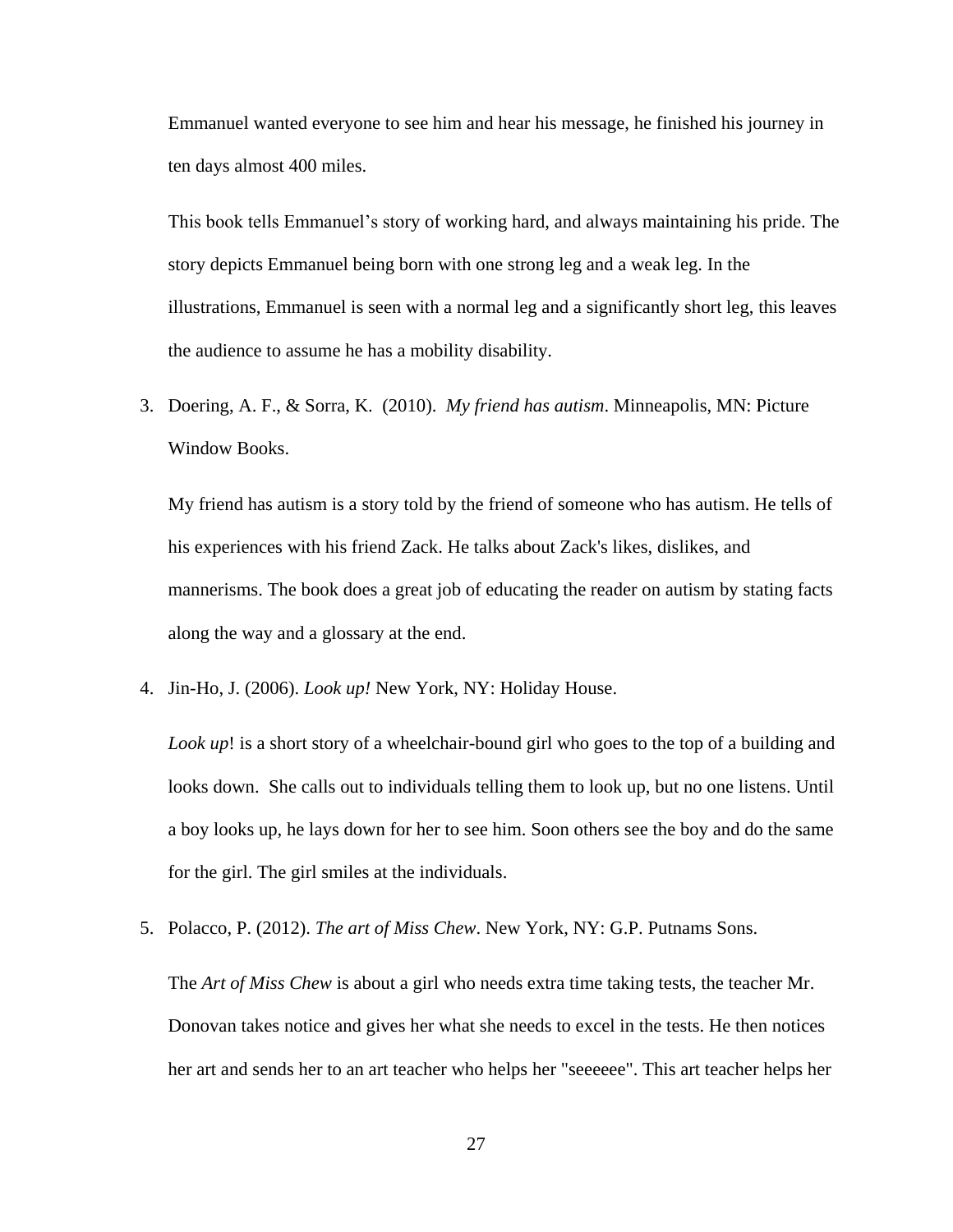by defending her against an awful substitute and sending her to a reading specialist. Towards the end, Patricia is happy and has all she needs to express her creativity and prosper in school.

6. Millman, I. (2000). *Moses goes to school*. New York, NY: Farrar, Straus, and Giroux.

*Moses Goes to School* is the story of a deaf boy's first day at a school for the deaf and hard of hearing. This book describes their lessons, schedule, environment, and routine. It also includes Moses' interactions while using sign language. The illustrations include illustrations of some sign language words the reader could practice.

## <span id="page-29-0"></span>**Young Adult Novels**

7. Palacio, R.J. (2012) *Wonder*. New York City, NY: Alfred A. Knopf.

Wonder is the story of a boy named Auggie entering public school with his exceptionality, Treacher Collins Syndrome (TCS). This novel tells different sides of the story from the perspective of Auggie's (main character) family and friends. In this book he is only ten years old and deals with the difficulties of being accepted by his peers because his exceptionality is shown on his face.

8. Mullaly Hunt, Lynda. (2015) *Fish in a tree*. New York City, NY: Penguin Random House.

Ally has traveled a lot due to being in a military family. She has been to many schools and has been able to fool the teachers into not noticing her secret. Ally cannot read because she has dyslexia, she creates classroom interruptions and distracts her teachers, so they do not find out. That is until she meets her new teacher. Mr. Daniels is not fooled by her interruptions and gives her the help she truly needs. This book is a great example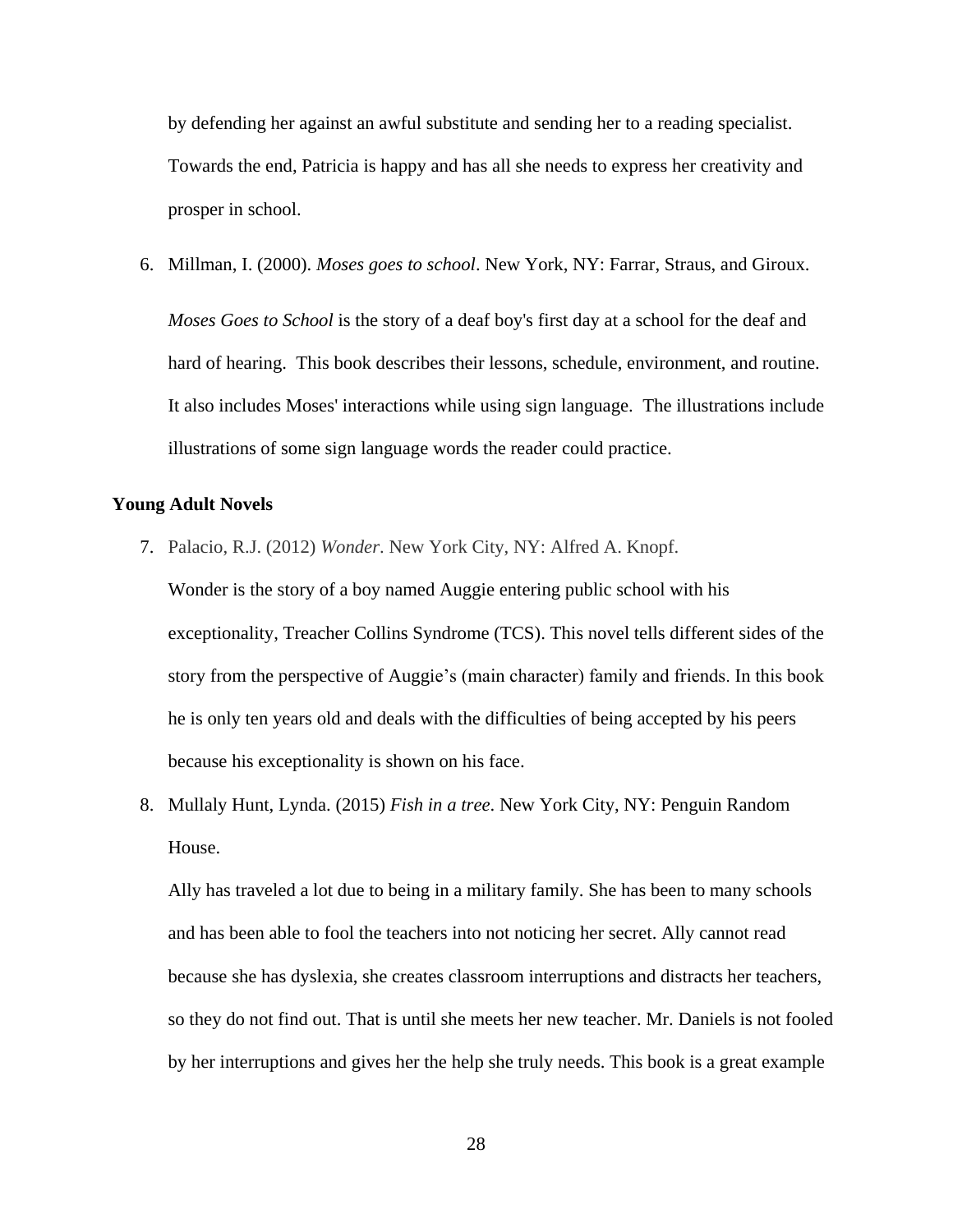of how students with exceptionalities are often scared to ask for help when they need it the most.

- 9. Draper, S. M. (2010). *Out of my mind*. New York, NY: Simon & Schuster. Melody is an eleven-year-old with cerebral palsy, she cannot speak, walk, or write. She is extremely intelligent with a photographic memory but has been written off as incapable of learning by both professionals and educators. This all changes when she is given a computer to communicate with. This book shows that by giving students what they need to achieve and prosper, they will surpass previously thought notions. This is a story of how important acceptance is, and the impact of people who see great potential in children.
- 10. Harrington, K. (2016). *Mayday*. New York, NY: Little, Brown Books for Young Readers. Mayday follows the story of Wayne, an intelligent seventh grader who made it a point in life to absorb and retain facts. But his life completely changes after he and his mother survive a plane crash following the funeral service of his uncle. Wayne suffered many injuries as well as the temporary loss of his voice. This story details the struggles Wayne must face as well as family issues present. Using speech for so long to bridge awkward silences, he realizes what is most important to talk about in those moments of silence.

What is missing from this list of books, is any children's literature that highlights a character, main or otherwise, that has any type of aphasia. No children's literature book, to my knowledge, has been written to include a child with expressive aphasia, despite that over 2 million individuals that are diagnosed with this exceptionality (www.aphasia.org). It is the dearth of resources specifically tailored to supporting students with expressive aphasia, that the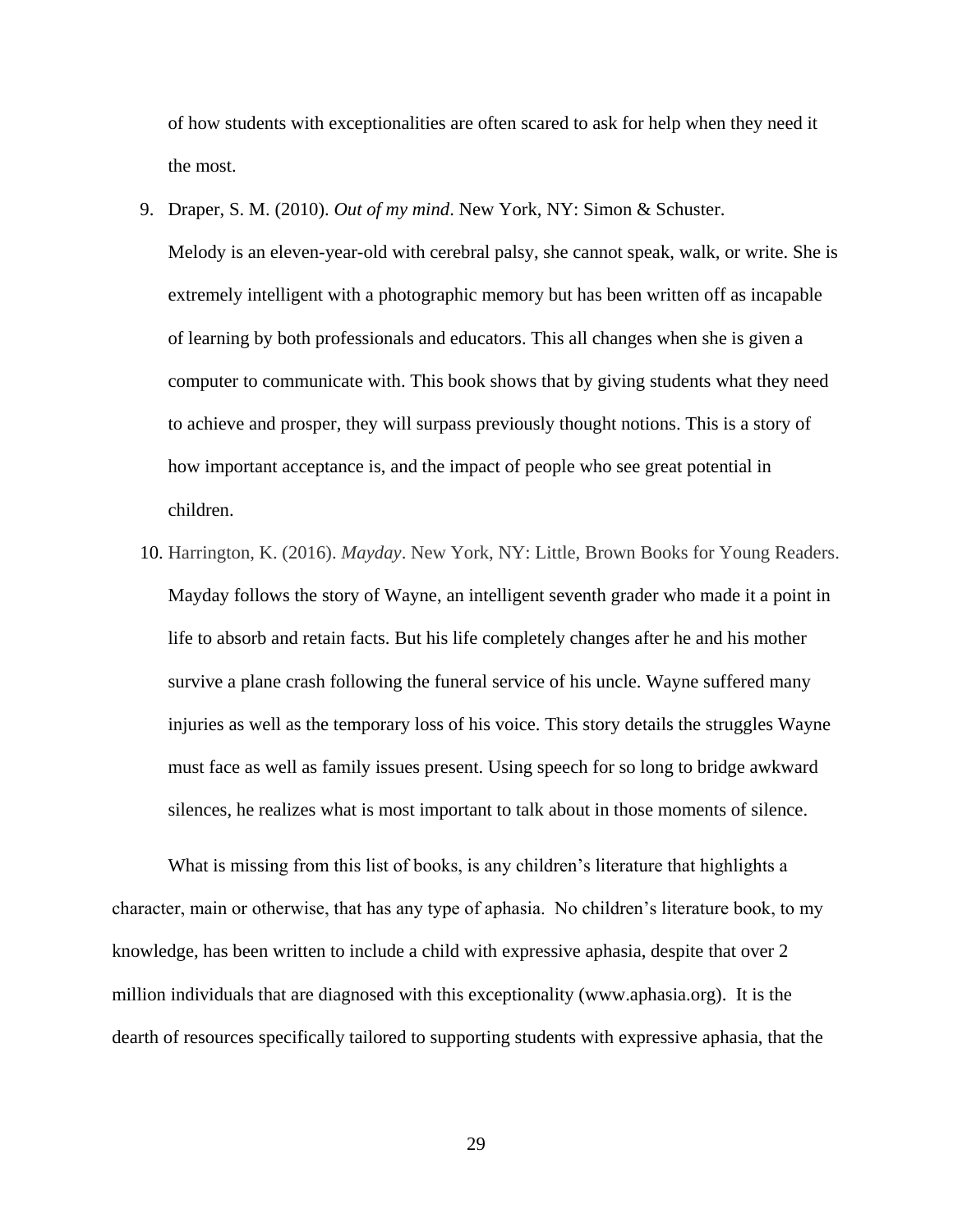idea for *The Parent-Teacher Resource Guide to Students with Expressive Aphasia* was born, and the following methodology determined.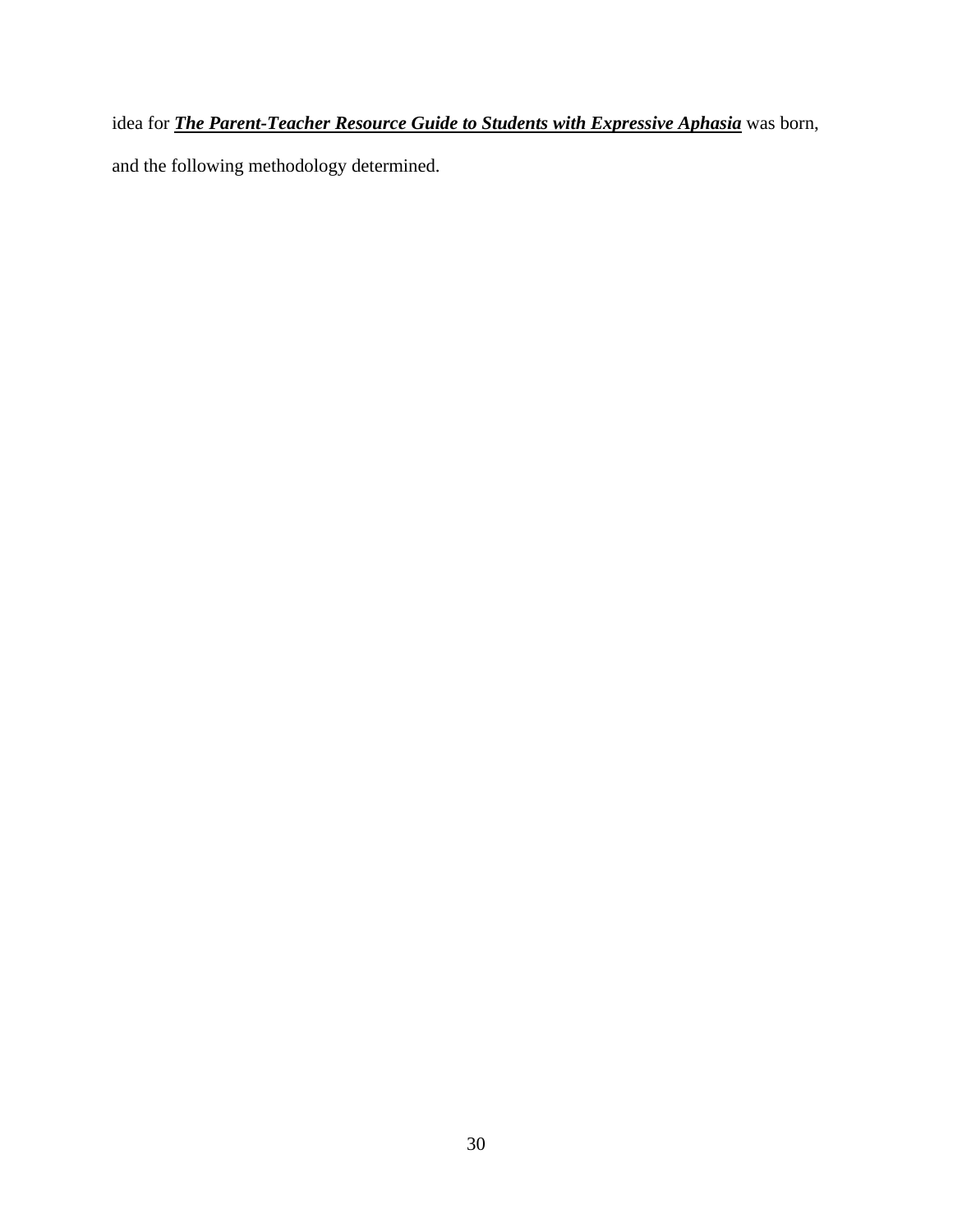#### **CHAPTER THREE: METHEDOLOGY**

#### <span id="page-32-1"></span><span id="page-32-0"></span>**Introduction**

This thesis was created for the sole purpose of exposing information to educators and parents on an exceptionality that not many individuals know about. Expressive Aphasia is not a common exceptionality that individuals know about. Therefore, the more educators and parents know about this the more they are able to offer support to students and loved ones. For the purpose of providing a better education to students diagnosed with Expressive Aphasia, and to provide help for teachers, preservice teachers, parents, and even students, I am proposing the completion of a resource guide. This resource guide has sections organized by the following topics addressing: definitions and essential knowledge, misconceptions, suggested accommodations, techniques, and activities, resources for parents, and related children's literature.

The importance of work like this is that by bring attention to an issue, you are informing, educating, and helping the public. By creating exposure, many will seek further information, it is crucial to have updated research, and information that is easy to understand. It is unnecessary for individuals to have a master's degree to understand the language in the text of their sources. Having a resource guide that can answer questions, provide easy to understand information, and resources, is an invaluable asset to all. Students already face so many obstacles throughout their lives whether personal, or familial, they require the aid of those who can give them the best. Why not effectively supply help to the individuals who will aid their students, children, or patients?

#### <span id="page-32-2"></span>**Lexie's Short Story**

My name is Lexie A. Velez Diaz, a Latin woman with Expressive Aphasia also known as Broca's aphasia. I did not suffer from a traumatic brain injury, I just developed the exceptionality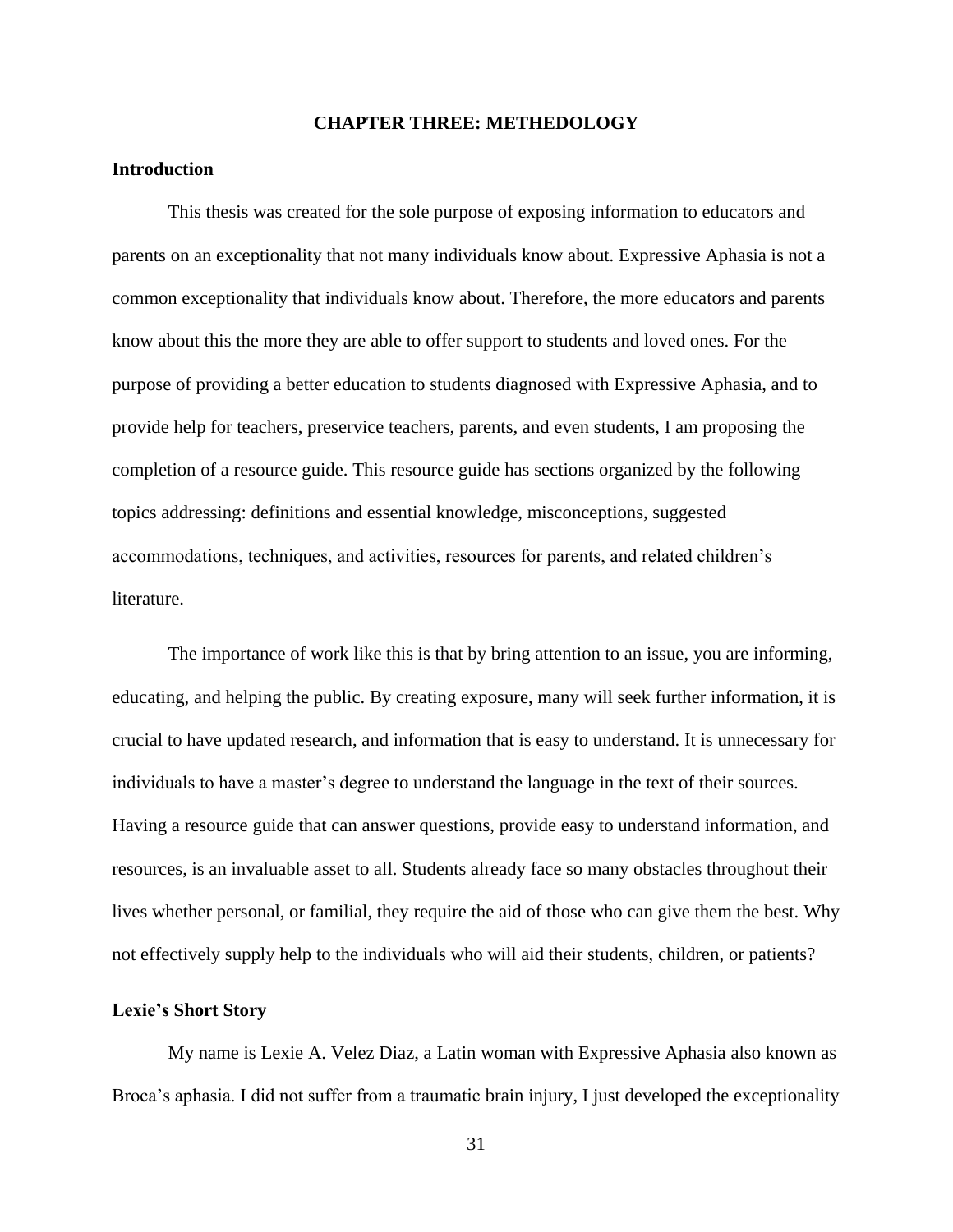at an early age and was not diagnosed until I came into the states. Throughout my years in public school, I encountered many difficulties in learning English, and learning the curriculum. Interactions with negative teachers hindered my ability to speak out for help when materials were difficult to learn. But later on, when I entered college, I realized I was capable of much more than I thought I could do. That is the result of effective teachers who genuinely care for their student's learning.

#### <span id="page-33-0"></span>**Concepts Included in Resource Guide**

Children's literature is an invaluable tool to teach and educate readers. By incorporating literature into this resource guide, children as well as young adult will be able to connect and familiarize themselves with the topics discussed. Published expressive aphasia books both picture and novel were not discovered. The need for children's books covering a diverse set of exceptionalities is greatly needed. That is why both children's books and novels that focused on exceptionalities were included in this resource guide.

#### <span id="page-33-1"></span>**Process of Gathering Information**

Before writing this thesis, a research librarian was contacted and met with to explore many sites to discover research studies and methods to gather information on expressive aphasia. Through this process, information gathered were from valid, authentic, and genuine resources which solidifies the resource guide in providing helpful information to educators as well as parents. Resources include websites such as ProQuest, Ebsco Host, and Springer Link. Physical texts were retrieved from the University of Central Florida library.

#### <span id="page-33-2"></span>**Content Analysis of Existing Handbooks**

• Porter, Jill. *Understanding and responding to the experience of disability*. Routledge, 2015.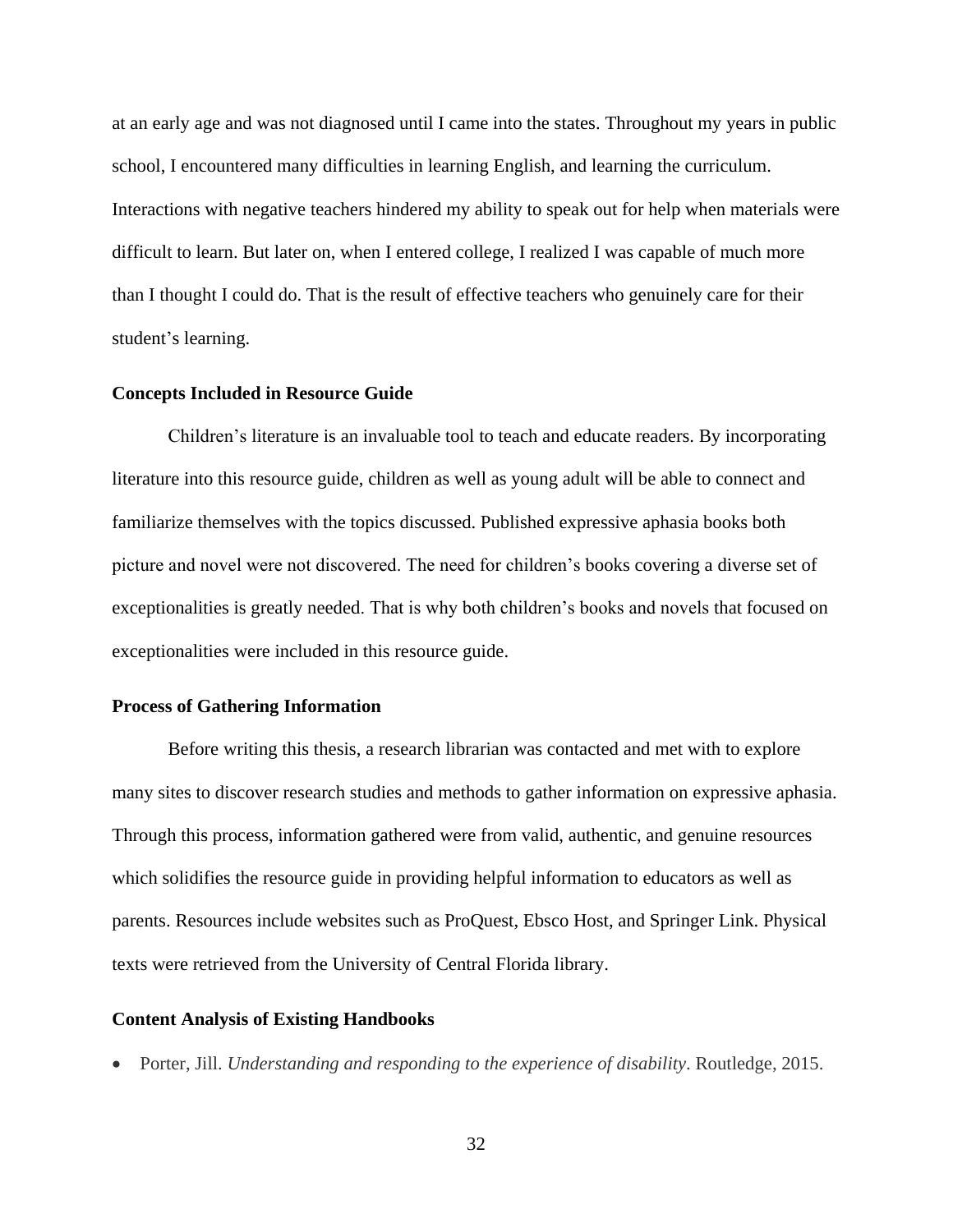In *Understanding and responding to the experience of disability*, Porter uses her handbook to educate her readers on how to effectively see the needs of those with disabilities in schools. Porter organizes information in seven chapters labeled "Why the need for disability data?", "Understanding disability", "Collecting disability data", "What data tell us about the support parents value", "What data tell us about children's experiences", "Using disability data", and "From understanding to responding". Porter's information is clear and provides many tables for support. The format makes it easy to follow which is perfect for parents as well as educators to navigate.

• Pierangelo, Roger. *The special educator's survival guide second edition*. Wiley, 2004.

In Dr. Pierangelo's *The special educator's survival guide second edition,* he includes up to date methods/strategies when teaching students with exceptionalities. His information contains assessments, classroom procedures, techniques for lesson plans, and much more. This handbook is 32 chapters, which is lengthy for the time pressed educator, but information is easy to find and understand. The format in this handbook is clear with enlarged font to ease the eye strain. This handbook is an excellent example of an up to date resource guide that aids the reader in processing the information given.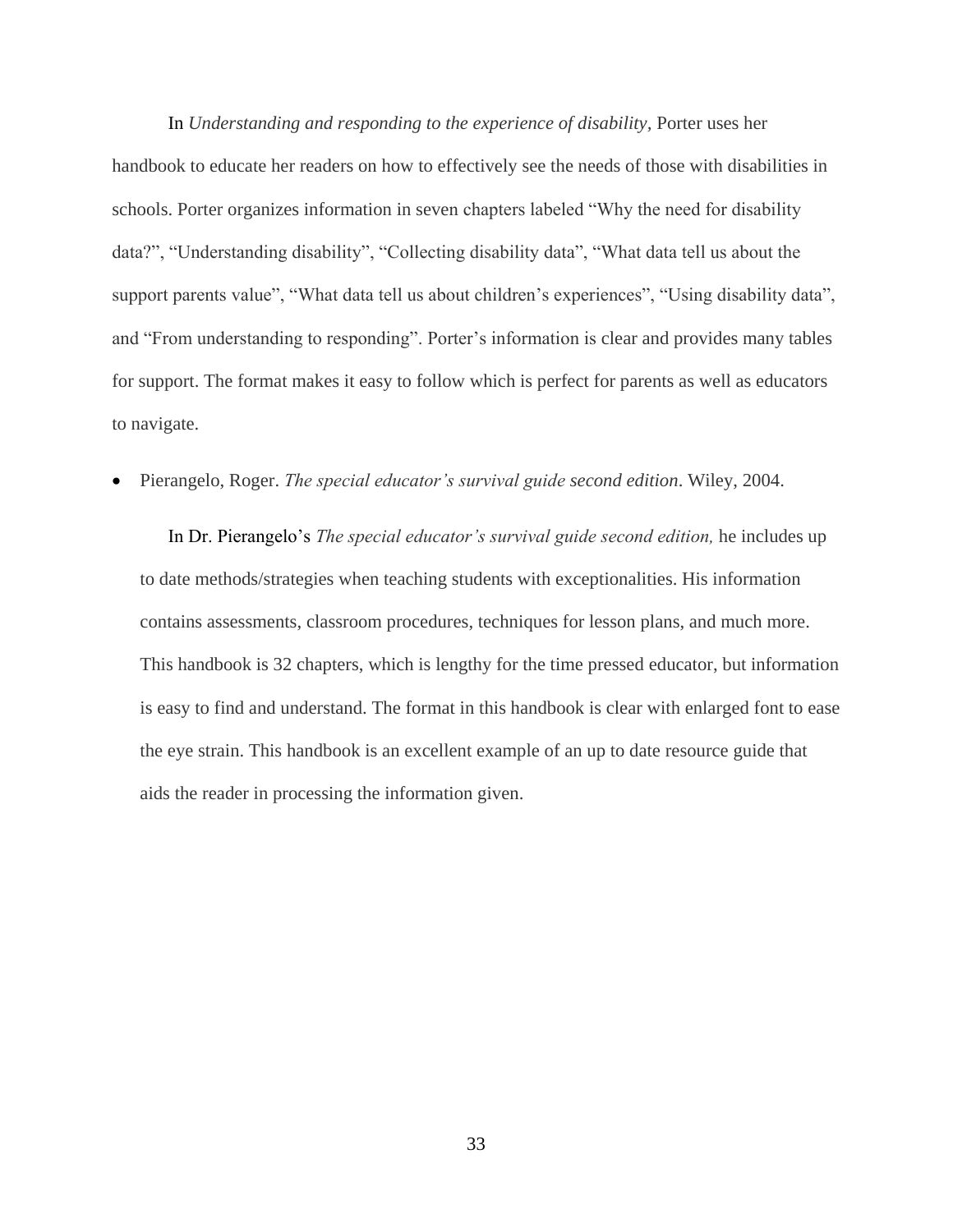#### **CHAPTER FOUR: RESULTS**

# <span id="page-35-1"></span><span id="page-35-0"></span>**The Parent-Teacher Resource Guide to Students with Expressive Aphasia Introduction Video from NAA:<https://www.youtube.com/watch?v=zjkgSCIXo3k> A Note from the Author…**

<span id="page-35-2"></span>Thank you for taking time to educate yourself about the Speech and Language Impairment known as Expressive Aphasia. My name is Miss Velez Diaz, and as an individual with Expressive Aphasia, it is my privilege to bring light to this exceptionality, so teachers and parents can be more informed and prepared to support students with aphasia in the classroom and in their home environment.

What inspired and kept me working on this resource guide was hope instilled in me by my mother and professors. Through my educational journey I have struggled often and encountered many teachers before college who knew of my IEP but made no significant changes to aid me. I had no confidence in my ability to learn, therefore, I would not try, or I would settle for the bare minimum to pass. Being taught by effective educators made me realize I am capable of more than what I settle for. That is why I hope students like myself will prosper by being aided by teachers and parents who can offer them what they need the most.

The resource guide begins by discussing the different forms of aphasia before focusing more specifically on Broca's aphasia or Expressive Aphasia**.** The essential knowledge in this resource guide covers the characteristics of children who have the exceptionality as well as the mannerisms they may have present in their environments. These signs will be key for teachers to better understand their students with Expressive Aphasia and provide aids to better serve them in the classroom. It is important to first understand the exceptionality before attempting to take action to help, guide, or support. By educating oneself, teachers/parents are taking steps to give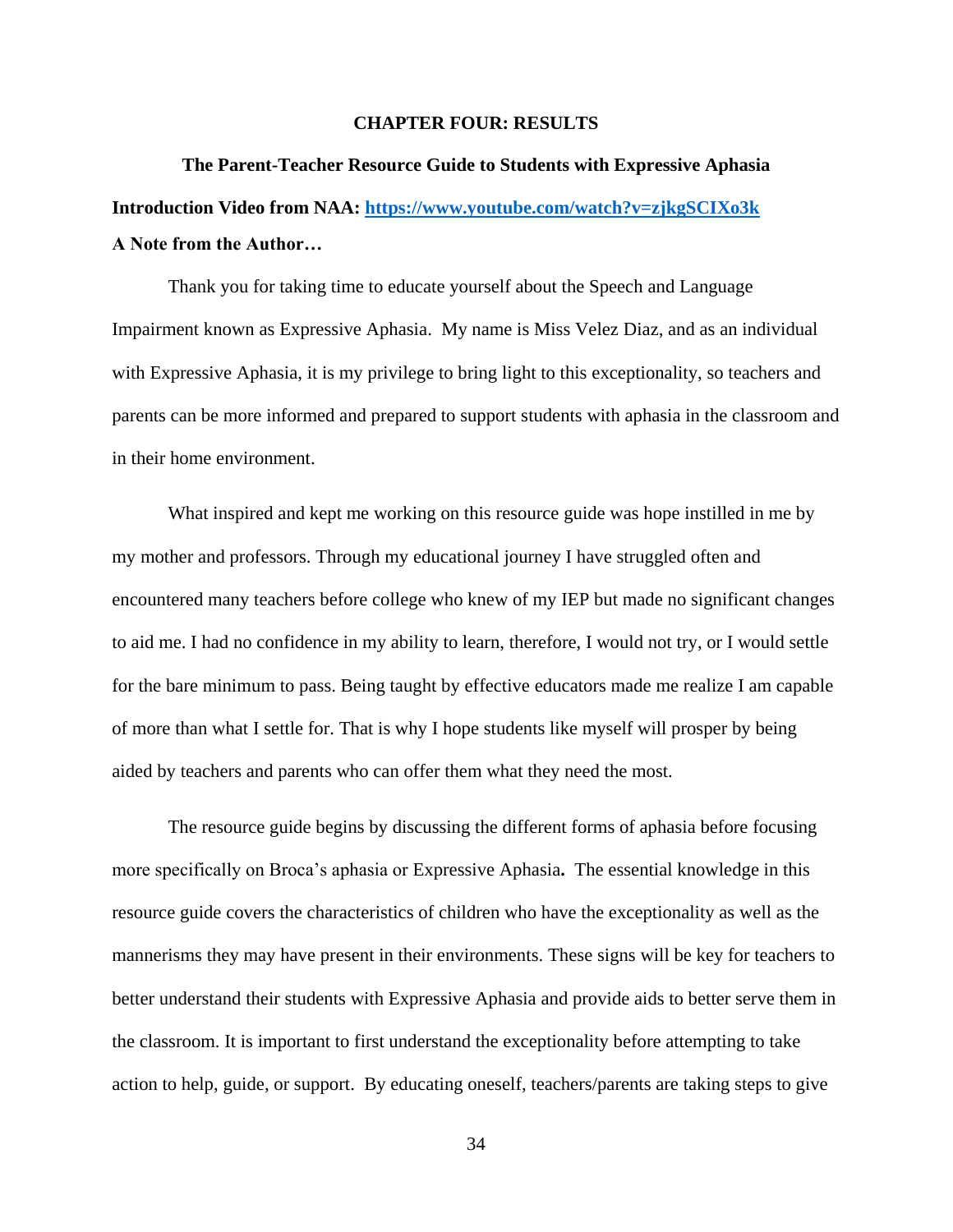their student or child help that is relevant to ensure all individuals with expressive aphasia progress successfully into their future.

### **History**

French surgeon Pierre Paul Broca (1824-1880) is known for his observations on aphasia, language dominance, and cerebral localization (LaPointe, 2013). Broca's studies were mainly based on one patient, Monsieur Leborgne. Leborgne suffered from epilepsy and lost his ability to speak. Leborgne understood and communicated through gestures but was only able to vocalize a single syllable "tan". After his death, Broca performed an autopsy on Leborgne, the findings from which led Broca to believe that the softening in the third left frontal convolution part of Leborgne's brain caused his speech complication (Venita, 2001). Broca wrote post autopsy "most of the other frontal convulsions were entirely destroyed. The result of this destruction of the cerebral substance was a large cavity, capable of holding a chicken egg, and filled with serous fluid" (LaPointe, 2013, pg.215). Pierre Paul Broca is known for the description of what is known today as "Broca Aphasia" (Expressive Aphasia).

#### **Eight Types of Aphasia**

According to the National Aphasia Association (www.aphasia.org), aphasia is the impairment of language that affects the production and/or comprehension of speech as well as the ability to read or write. Aphasia is most often a result from traumatic injury to the brain like stroke. Other brain injuries that result in aphasia diagnoses come from head trauma like brain tumors or infections. Below are the brief descriptions of each variety of aphasia listed by the National Aphasia Association, with a focus on Broca's aphasia (expressive aphasia).

#### • **Global Aphasia**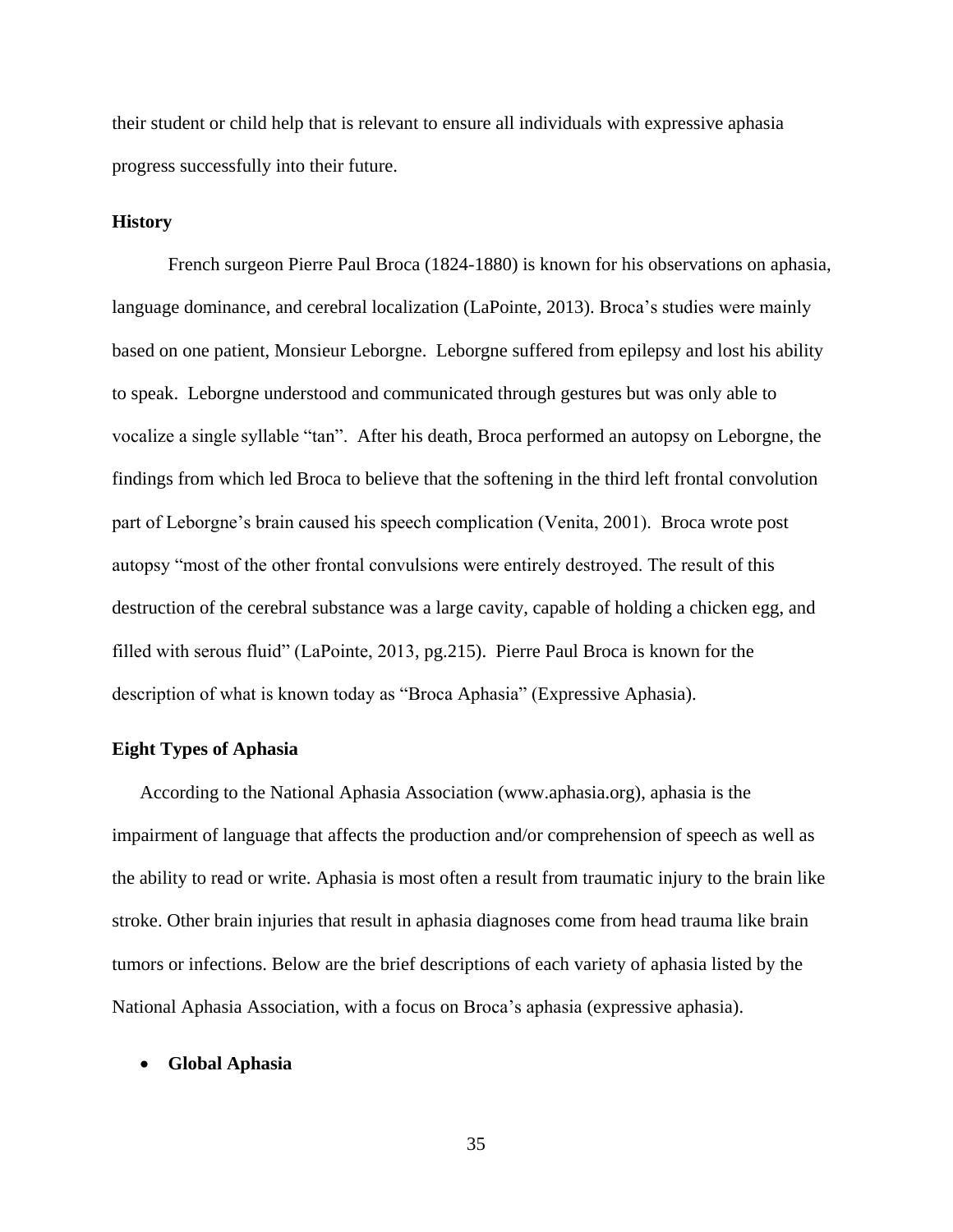Global aphasia is described as the most severe form of aphasia. Individuals diagnosed with Global Aphasia produce a scarce amount of words, can comprehend little spoken language or none at all, and cannot read or write. Global aphasia is often seen after a stroke but there is a chance of improvement depending on the extent of the damage to the brain (www.aphasia.org).

#### • **Mixed Non-Fluent Aphasia (MNFA)**

This aphasia is characterized by scattered speech. MNFA resembles a severe version of Broca's aphasia (see below definition). Unlike, Broca's aphasia, an individual's comprehension of speech is limited, and they cannot read or write past an elementary level (www.aphasia.org).

#### • **Wernicke's Aphasia ("fluent aphasia")**

In Wernicke's aphasia, the ability to comprehend the meaning of spoken words is mainly affected but the production of connected speech (the continuous order of sounds forming in spoken words or conversations) is not as affected. Wernicke's aphasia is also referred to as "fluent aphasia" (www.aphasia.org) as a result of its production of speech. In the speech of a person with this aphasia sentences are not organized, and irrelevant words may be inserted. Reading and writing are most often severely impaired.

#### • **Anomic Aphasia**

Anomic aphasia is the diagnosis of the afflicted person when they are constantly unable to produce words for the things, they want to talk about like specific nouns and verbs. Their speech (which is fluent in grammatical form) suffers because their output is filled with a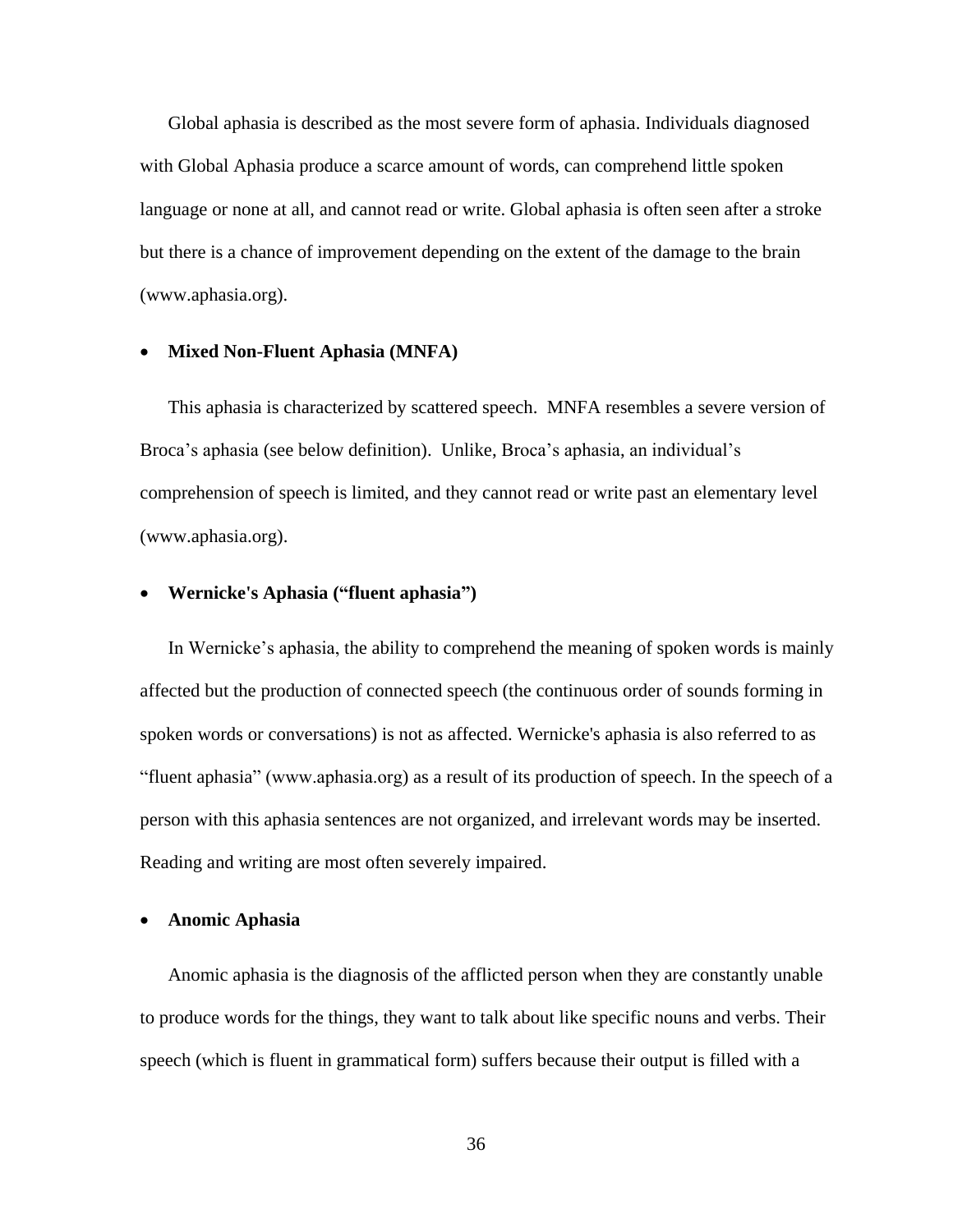vague use of a surplus of words with their expressions of frustration. They understand speech well, and most often read sufficiently.

#### • **Primary Progressive Aphasia (PPA)**

This aphasia is a neurological syndrome, the capability of language becomes slow and steadily impaired through time. PPA is the result from deterioration of brain tissue important for speech and language. It is caused by neurodegenerative (deterioration of the nervous system) diseases, like Alzheimer's Disease or Frontotemporal Lobar Degeneration. The first symptoms of this are issues with speech and language but other problems linked with the underlying disease, like memory loss, often occurs as time progresses.

#### • **Other Varieties**

There are many other possible combinations of variables that play into aphasia that do not fit into these categories. Some of the variables of aphasia syndrome can manifest by itself. This is usually the case for reading disorders or disorders that affect reading and writing that follow a stroke. There are other impairments that aphasia carries is loss of calculation but in some cases individuals maintain perfect calculation despite of the loss of language.

#### • **Expressive Aphasia (Broca's aphasia)**

#### **Video From NAA:<https://www.youtube.com/watch?v=MAvlT6L9rm8&t=13s>**

Expressive Aphasia, also known as Broca's aphasia, is a learning disability that is categorized in the speech and language impairment or traumatic brain injury in IDEA (1990). Many who have expressive aphasia have suffered a traumatic event that resulted in the damage of their brain, such as a car accident or stroke. Other individuals are born with expressive aphasia and have not experienced a traumatic brain injury. Those born with this exceptionality are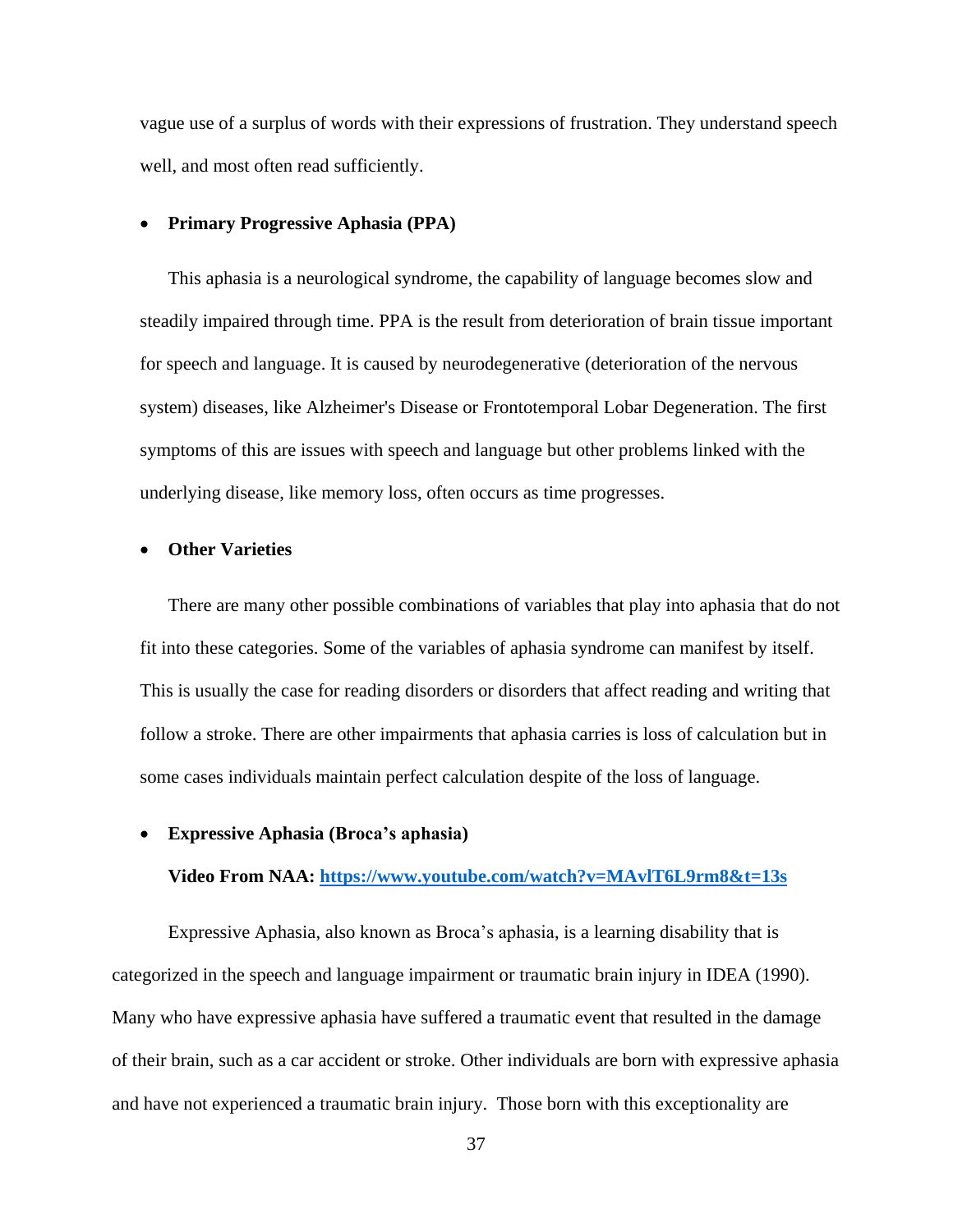categorized into Speech or Language Impairment. Children born with expressive aphasia can understand most speech but may not be able to speak at a normal pace. Speech is usually limited to less than four words at a time. An individual with expressive aphasia has an impaired ability to access words and writing. Broca's aphasia is often referred to as a "non-fluent aphasia" due to their halting and arduous speech.

#### **Misconceptions**

There are many misconceptions presently facing individuals who have been diagnosed with aphasia. For example, a common struggle that students with expressive aphasia have is that they have difficulty asking for clarification. Once teachers move on to new content, activities or tasks, students with expressive aphasia become discouraged and do not bother asking again in the future. Knowing the struggles facing these learners will help in finding ways to better accommodate them. According to *Constant Therapy* (www.constanttherapy.com), an awardwinning cognitive, speech and language app created by the Learning Corporation (www.constanttherapy.com), the most reoccurring misconceptions/assumptions are listed below. As described in their website, the Learning Corp is a Digital Health Corporation company who specializes in creating clinically-proven mobile therapy to improve the recovery time and the lives of individuals who have suffered a traumatic brain injury (TBI), stroke, as well as those who have been diagnosed with aphasia and other learning disorders. Following misconceptions were gathered from *Constant Therapy* (www.constanttherapy.com).

#### **1. Misconception One: Aphasia Affects Intelligence**

Aphasia is an acquired communication disorder, it hinders the person's ability to produce/process language but does not affect intelligence. Naturally when the ability to communicate is impaired, it becomes increasingly difficult for the student to respond with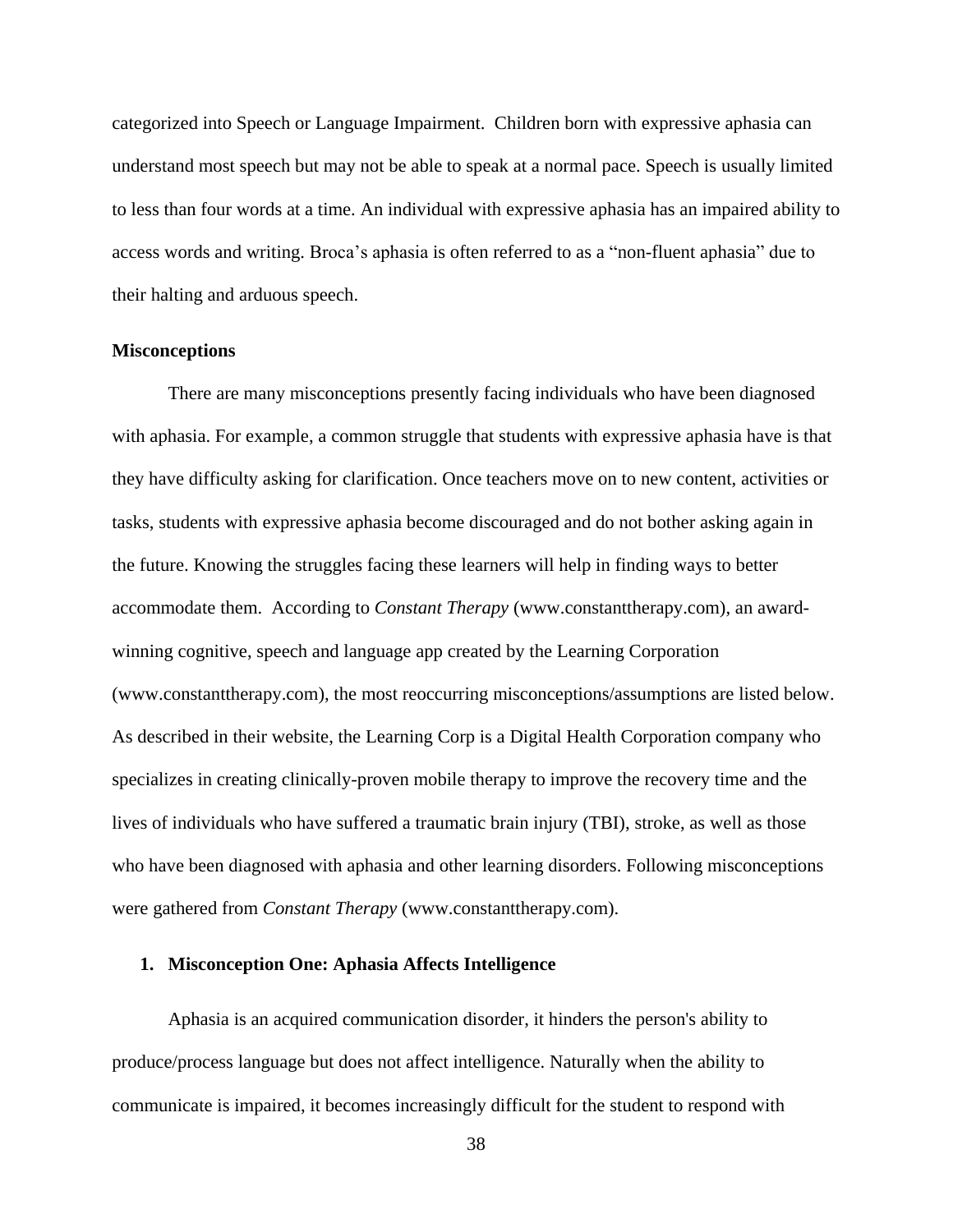questions or problems they may be having. Therefore, student quality of education may suffer, and it becomes crucial for the educator to verify if a student is trying to ask questions to clarify information. Learning about student personality is important as it may be increasingly difficult for students with expressive aphasia to speak if they are shy or reserved as well.

#### **2. Misconception Two: Aphasia is Rare**

About 2 million individuals in the United States currently have aphasia, it is predicted that in 2020 the yearly cases will double to 180,000, according to the National Aphasia Association. Aphasia is rarely spoken of and is unknown to many individuals who have this exceptionality, or know a loved one who does, but it is not rare (www.constanttherapy.com).

### **3. Misconception Three: All Aphasias are the Same**

There are seven types of aphasia, all with their own varying levels of severity and characteristics of the exceptionality. In some cases, a person may have difficulty in understanding, but could have an easier time speaking. Others can have great difficulty expressing themselves, but understand language, while some may be able to read, and others may not. There is not one presentation of aphasia, but a plethora of variables that play into the individuals affected.

#### **4. Misconception Four: Aphasia Affects Hearing**

Aphasia is located in the left hemisphere (side) of the brain responsible for language. Aphasia does not directly affect the ear's anatomy or cause hearing impairments, since aphasia resides solely in the part of the brain affecting language. A person with aphasia might have separate hearing difficulties, but aphasia does not affect how well a person can hear sound. When communicating with someone with aphasia it is helpful to speak in a low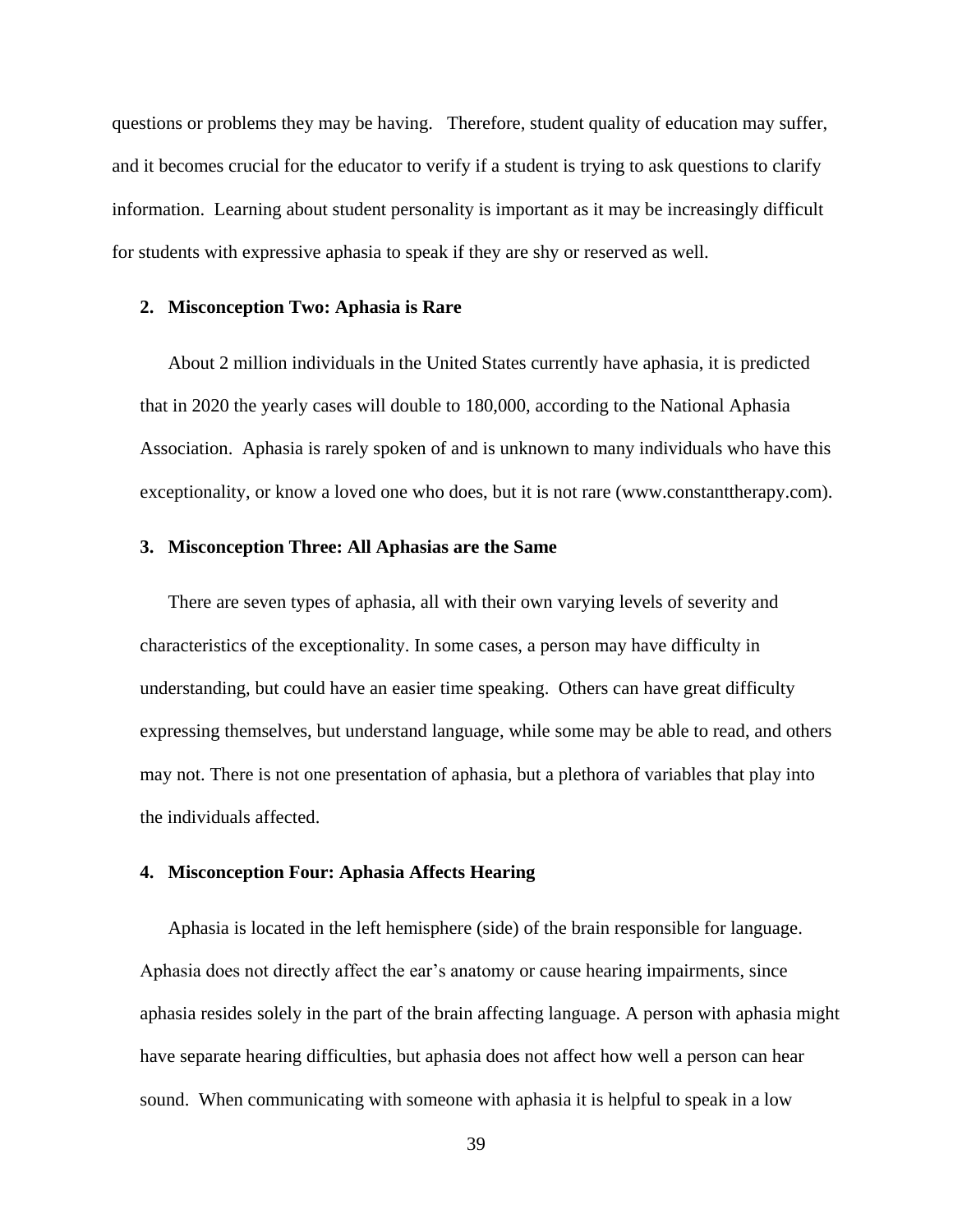sound environment as competing sounds can be very distracting for the person when they are trying to focus.

### **5. Misconception Five: Aphasia always goes along with physical disabilities.**

This misconception depends on the cause and location of the neurologic damage. Individuals that have had a traumatic brain injury, like a stroke, can develop aphasia and have considerable physical difficulties as well as damage to their brain. Nevertheless, individuals with aphasia do not always have physical disabilities. Aphasia is solely responsible with speech and language, it does not cause mobility/physical impairments (www.constanttherapy.com).

### **6. Misconception Six: Aphasia Always Results from Stroke**

Not everyone who has had a stroke will have aphasia. Although stroke is the most common cause of Aphasia, there are multiple causes to this exceptionality. Traumatic Brain Injury (TBI) as well as multiple neurological diseases can cause aphasia, it may even spawn unexpectedly without the cause of disease or trauma.

# **7. Misconception Seven: Individuals with aphasia all feel one way about their Aphasia and all want the same assistance from you as a communication partner.**

A diagnosis of aphasia is a life changing event, everyone deals with it differently. Those afflicted may be angry, and/or become depressed. Nevertheless, if a person wants to support this exceptionality, they should never assume to know or understand what the person with the exceptionality feels about their aphasia/situation. Every person is unique in how they process their outcomes. It is important not to make assumptions, and to be prepared to accommodate the aid given.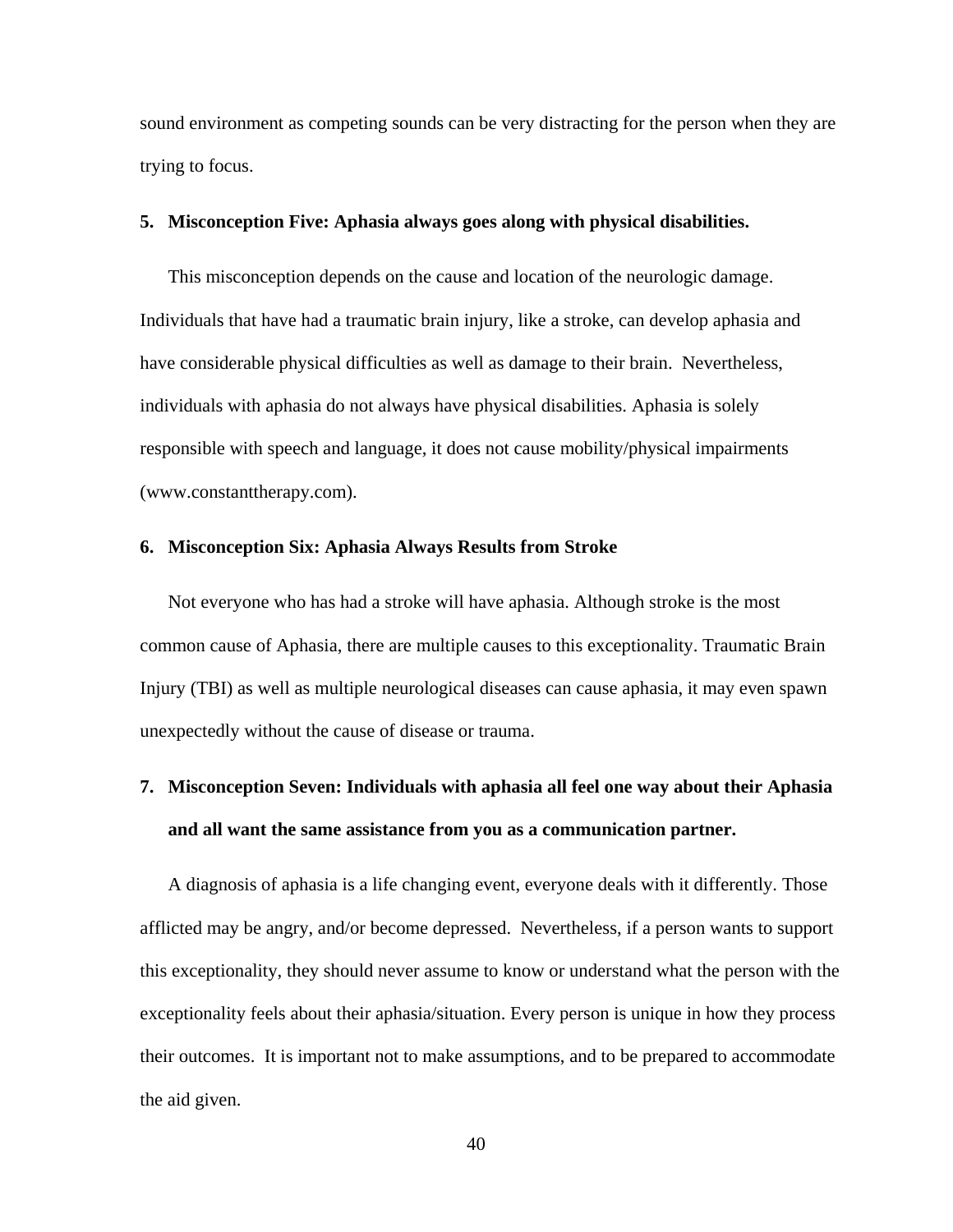# 8. **Misconception Eight: Aphasia can only improve for one year following the event causing it.**

This has been proven to be false. Although, with the right therapy recovery is not constricted by the one-year marker. Individuals will continue to improve throughout their lives with therapy and support. That is why it is imperative that educators, caretakers, family members, and other professionals learn how to effectively aid their students, patients, or loved ones.

### **Suggested Accommodations, Techniques, and Activities**

Finding solutions to the struggles and road blocks that face children with expressive aphasia is the main goal of this resource guide. Through the studies performed by Denise R. Fontoura and her associates in *Rehabilitation of language in Expressive Aphasia*, techniques were applied with patients (Fontoura, 2012) and results were recorded on the efficiency of those techniques. By utilizing the information provided, activities, as well as accommodations, were created to better suit the child. Accommodations that are general in an Individualized Education Program (IEP) tend not to be tailored as closely. The techniques used for lexical processing include naming therapy, phonological therapy, and computerized treatment with audio-visual to create stimulus, naming treatment, and intensive language training. Techniques used that focused on syntax were specific linguistic treatment, multisensory and visual-verbal technique, oral reading for language in aphasia (ORLA), and reduced syntax therapy (Fontoura. 2012, p. 227- 232).

The resource guide will also take a look at *Speech and Language Therapy* (Kersner and Wright, 2001), who focus on the assessment and management of children with speech and language problems, with consideration of students who are bilingual.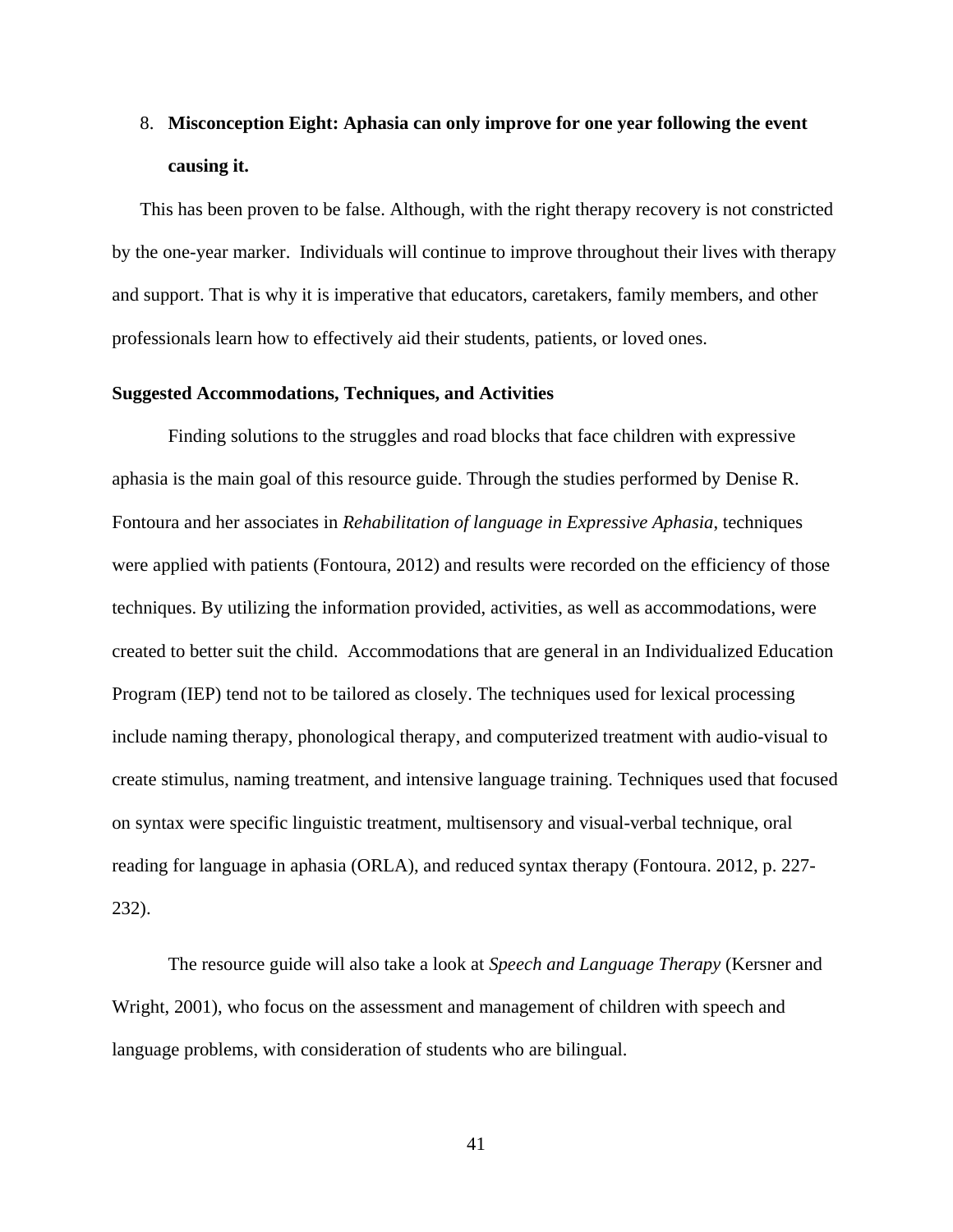#### **Assessments**

One of the most important rules teachers follow is that educators must know their students to effectively teach them. Going blindly into helping a student whom the teacher has very little knowledge of can result in more harm being done than good. That's why it is so crucial to notice the signs of struggle and frustration, this will help students acquire the help they need to succeed. Assessments for aphasia are unique. The *Porch Index of Communicative Ability* (Mattes, 1991) measures an individual's response, rating their accuracy, completeness, responsiveness, promptness, and efficiency (Mattes, 1991). Another tool in assessing students is the *Aphasia Language Performance Scales* (Mattes, 1991), which also have a Spanish adaptation, *Examines Para Diagnosticar Impedimentos de Afasia* (Mattes, 1991). This assessment involves tasks that assess listening, speaking, reading and writing.

When assessing bilingual students, aphasia can be seen in both their native language and in their second language. To know the level to which aphasia has affected their language it is suggested that the speech pathologist, "a specialist who evaluates and treats patients with speech, language, cognitive-communication and swallowing disorders in individuals of all ages, from infants to the elderly" [\(www.medicinenet.com\)](http://www.medicinenet.com/), must gather data on the student's ability to listen, read, write, and speak in both languages. The behavioral aspect of aphasia in students all depends on what materials were introduced/presented and how those materials were used. Since there are many variables to take into consideration, tests need to be administered in each language if the student is bilingual.

According to Mattes and Omark (1991), in the *Language Learning Assessment* analysis of the student's verbal output, nonverbal behavior, and social behavior. The interaction between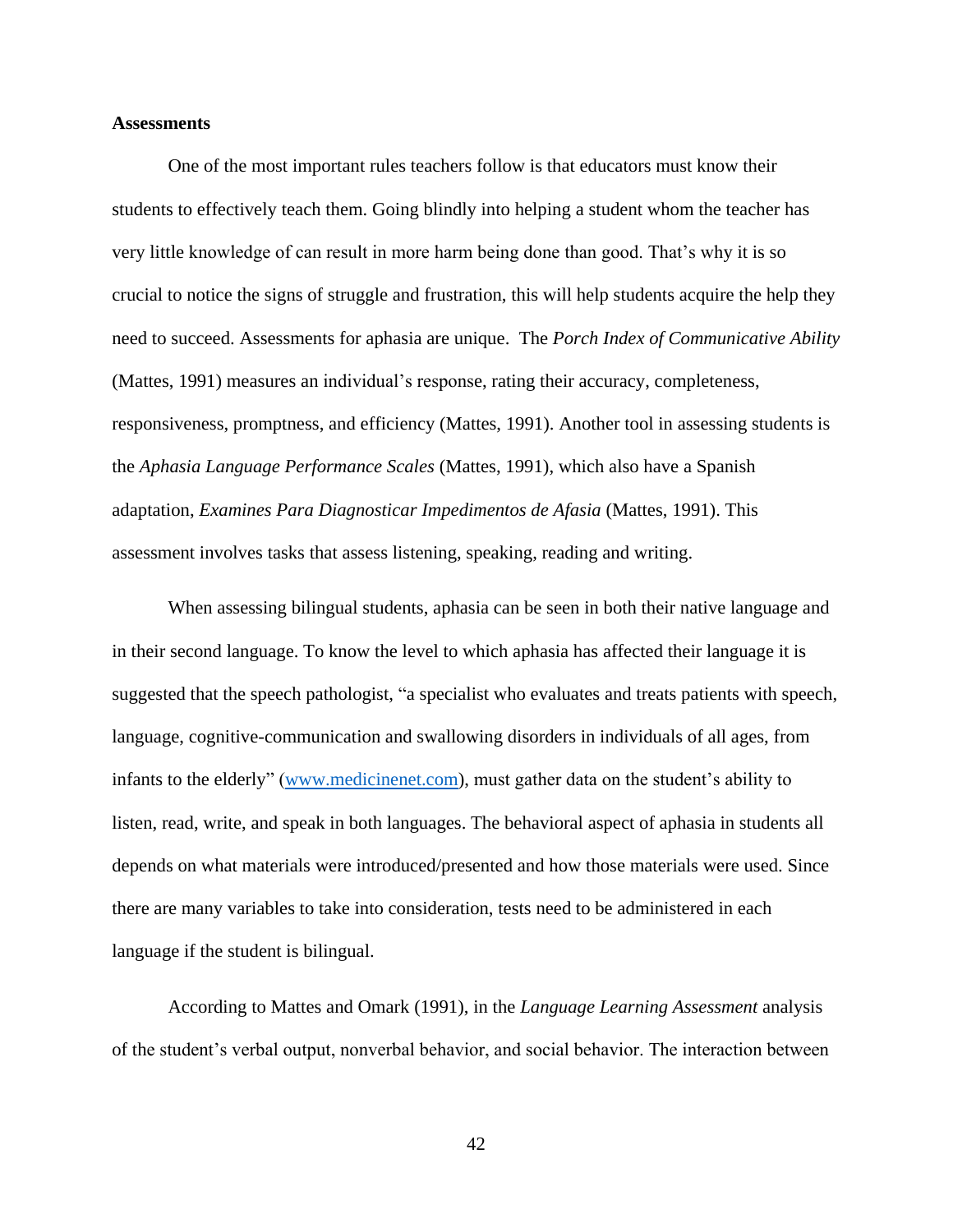teacher and student also needs to be examined. With that information three questions from this assessment will be answered:

- 1. How much structure and individual attention is required for the child to acquire new language skills? The following strategies are necessary for children to improve in their language skills. Be attentive with how the child reacts to certain materials and adjust accordingly.
	- o Prompts: visual, written or spoken encouragement to engage the student into relevant curriculum.
	- o Modeling: instructor/educator demonstrating lesson content while students learn through observing.
	- o Repetition: reiterating materials to clear misunderstandings and solidify information.
- 2. To what extent does the child exhibit inappropriate responses or off-task behaviors during the instructional activities?
	- o Students will often have a hard time paying attention to their teachers, they will often lose focus and may have behaviors inappropriate in a class time setting. It is important to use this time to use effective techniques that have worked well on the student to gain their attention back. Remember to not humiliate the student, it is not advised to signal out a student in front of their classmates.
- 3. To what extent does the child require instructional strategies different from those used effectively with other children from a similar cultural and linguistic background?
	- o Depending on the child's severity in their language exceptionality, information on the child's language skills needs to be acquired to determine the strategies they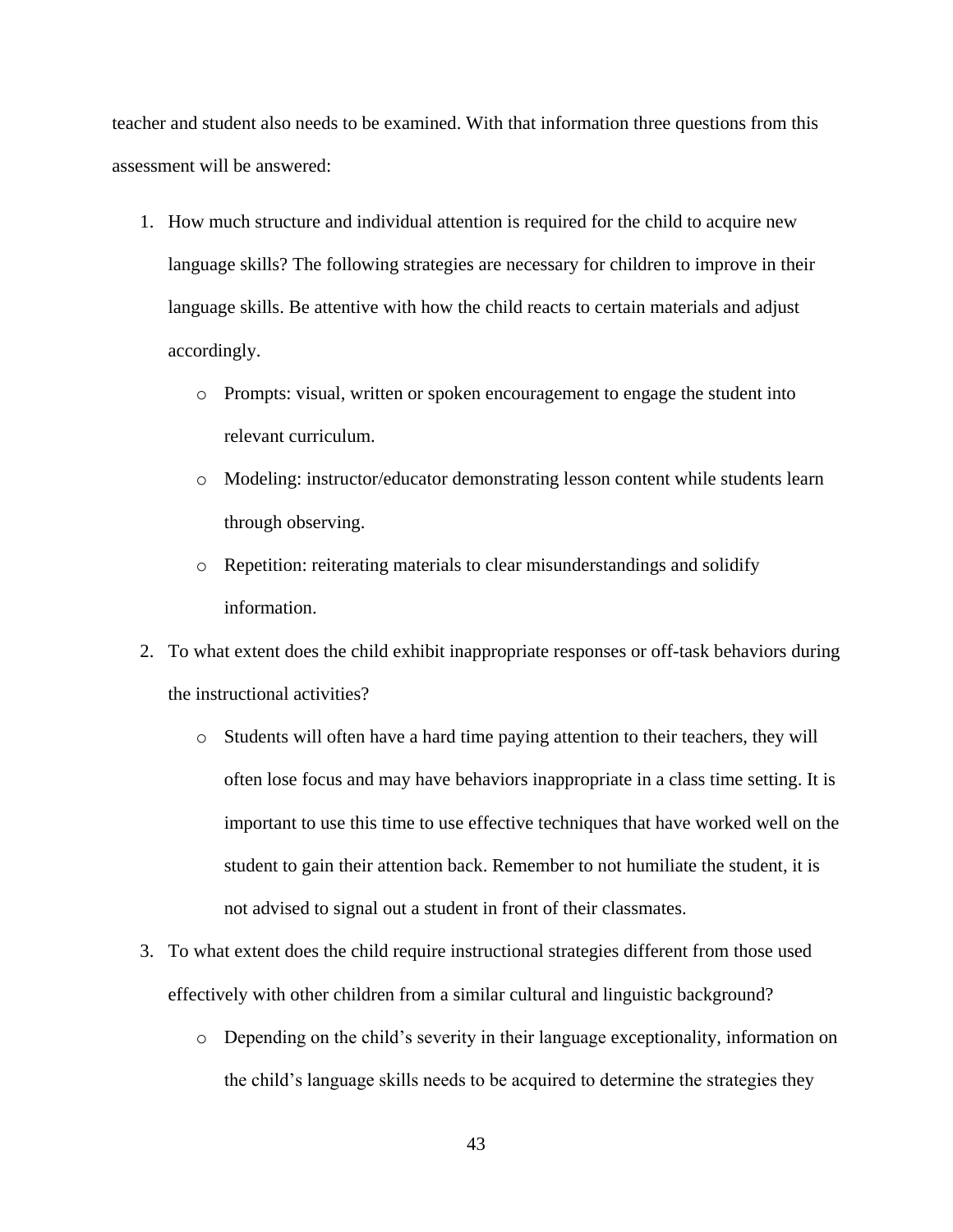need. Often times children who need oral instruction, their needs can be accomplished in the classroom with additional help from a speech-language pathologist.

#### **Strategies/Techniques/Accommodations**

(Relevant to Elementary and Secondary Schools)

The student with Expressive Aphasia will struggle to communicate, but that does not mean that they do not remember words. Keep in mind that Expressive Aphasia does not mean that students cannot retain information, but it means that they require time to say what they want to say. As a teacher, when it is time to stop to ask the class if they understand the materials being taught so far, the Expressive Aphasia student may be struggling to get the words out. They also may be too ashamed or shy to speak. This hurts the student's ability to clarify information, which in turn, hurts their grades. Rita Pierson stated that "kids don't learn from individuals they don't like" (www.tedtalks.com), which holds true for all children whether they have an exceptionality or not. Keep in mind the suggested techniques below to accommodate future students.



• Once the educator has discovered their student's personality, they can determine what techniques will work best. Exploring certain methods of teaching, such as demonstrating, you will find which works best for the student(s). Each student is unique and will not be the same as the last, they need to learn and adapt with them.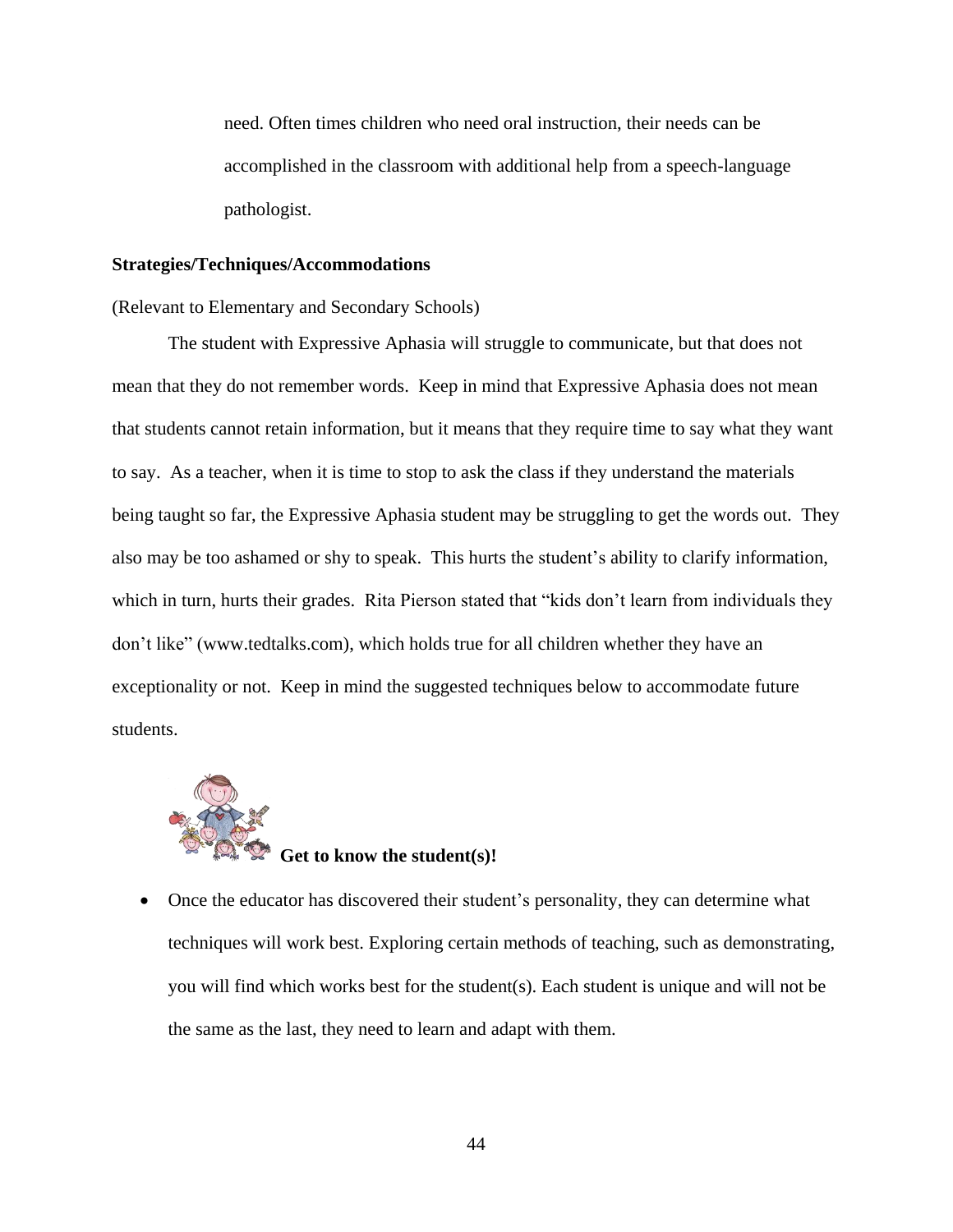

If the student does not wish to speak in class, regardless of the reason, supply them with a journal to organize and record their questions by course content. In the gap of time provided, the educator can make time to read the student's questions and answer them accordingly. They might even ask more while you are with them. There is a down side to this as well, they might fall behind because their questions are being answered late. Manage time wisely so that the student will not fall behind as well as yourself.



• Create an environment they will feel welcome and safe. No child wants to come into a classroom where they might be ridiculed or be made to feel like a burden. Children are great at noticing emotions, so if approached negatively with a question such as, do you understand?, students with Expressive Aphasia will most likely nod or say yes just so the educator will leave them alone. Students with Expressive Aphasia will most likely react the same way with their classmates for fear of being called different or appearing less knowledgeable or capable.



# **Use Time Effectively**

• Make/find the time for one on one work, students will have the teacher's undivided attention at this time and should not feel pressure from peers to hurry or fear judgement.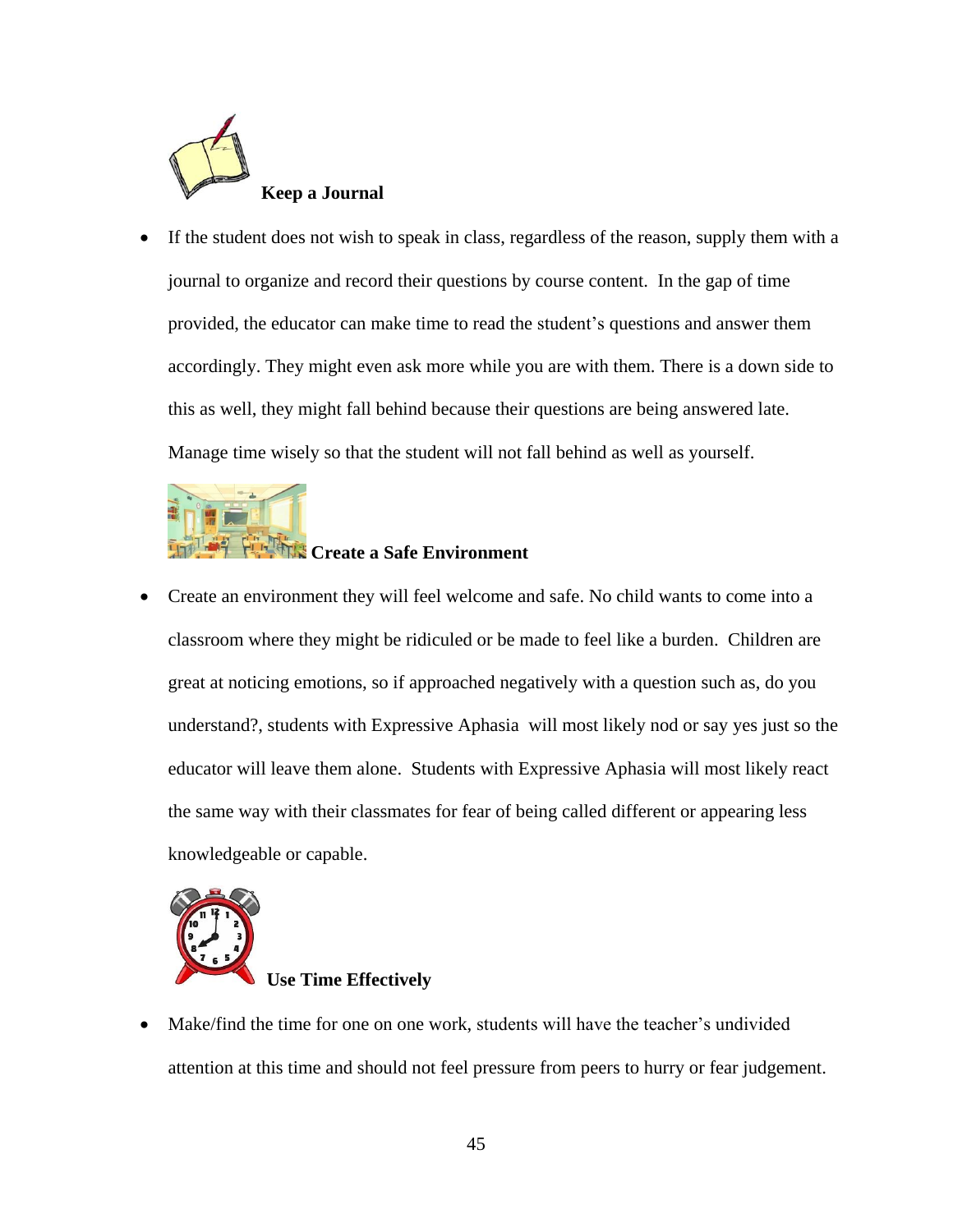Students with Expressive Aphasia need time to communicate, by giving the student time to write and speak, teachers are giving students a chance to clarify and understand information. Individuals with aphasia know that they have this disability, they are aware of their speech, be patient with them because they are at times frustrated and upset but they are trying and that's a quality most important for learners.



# **Reading Buddies**

• By lessening the stress of reading aloud in class to their peers, the Expressive Aphasia student should feel comfortable reading with a partner. Their partner can offer them help when they ask or struggle, but it is important for the reading buddy to understand their Expressive Aphasia buddy, they must be patient, kind and not finish their sentences. This is where creating a safe environment comes into play, your classroom needs to know about exceptionalities. This will help your students while they interact with others, developing their empathy and kindness will be hard but is key to having students work effectively together.

#### **Resources for Parents (organizations, support groups, and websites)**

#### **Awareness & Advocacy**

One of the ways to spread knowledge on an issue is to expose it to the world. With people hearing a term or subject, they will want to know more, especially if it pertains to their lives. Through educating oneself and being taught of the subject of Expressive Aphasia, students as well as grown adults will benefit. Not only professionals, educators, and parents can help students, but their peers will know, and this will help them feel less isolated and want to take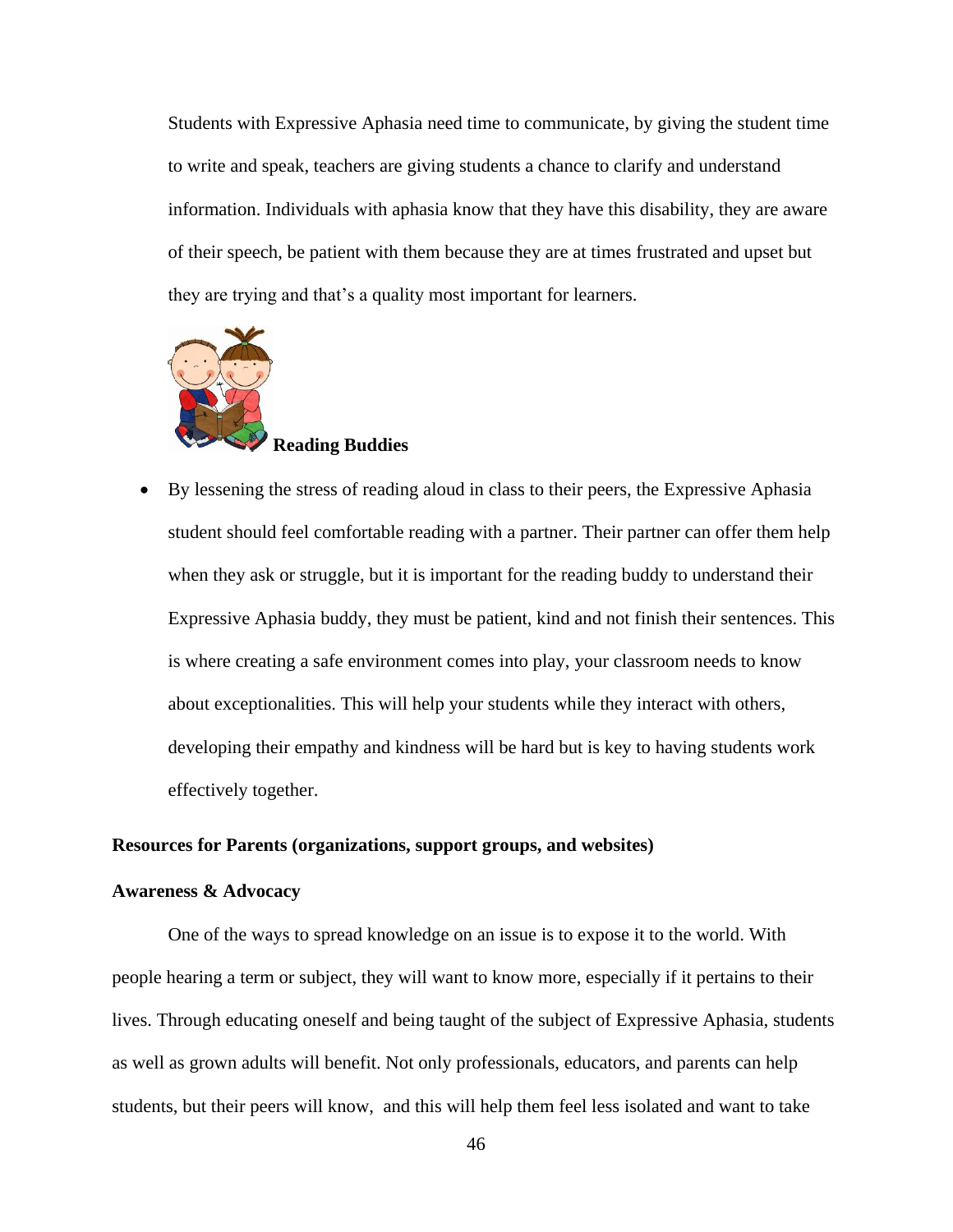part in their education and other parts of their life. This will impact the lives of students with Expressive Aphasia because teachers and parents will be better equipped to aid them. As educators, parents, and professionals, we have a duty to our students to provide them with the best help, so they will succeed. Not because this is our job, but because we felt in our hearts that this is what we are meant to do.

# **Websites**

A common feeling, once parents receive the diagnosis of Expressive Aphasia for their child, is worry. However, children can achieve a great deal in spite of their exceptionality. Through educating families and students about the exceptionality, everyone is preparing to aid in the student's goals. It is important for students to know that they are not alone. A few resources available to parents include:

- ✓ [www.understood.org](http://www.understood.org/)
- ✓ [www.aphasia.org](http://www.aphasia.org/)
- $\checkmark$  [www.exceptionallives.org](http://www.exceptionallives.org/)
- ✓ [www.constanttherapy.com](http://www.constanttherapy.com/)
- ✓ [www.asha.org](http://www.asha.org/)

These two websites provide aid for parents as well as teachers. For this section in the resource guide, websites, organizations, and support groups for teachers and families will be provided, along with links, addresses, and annotations.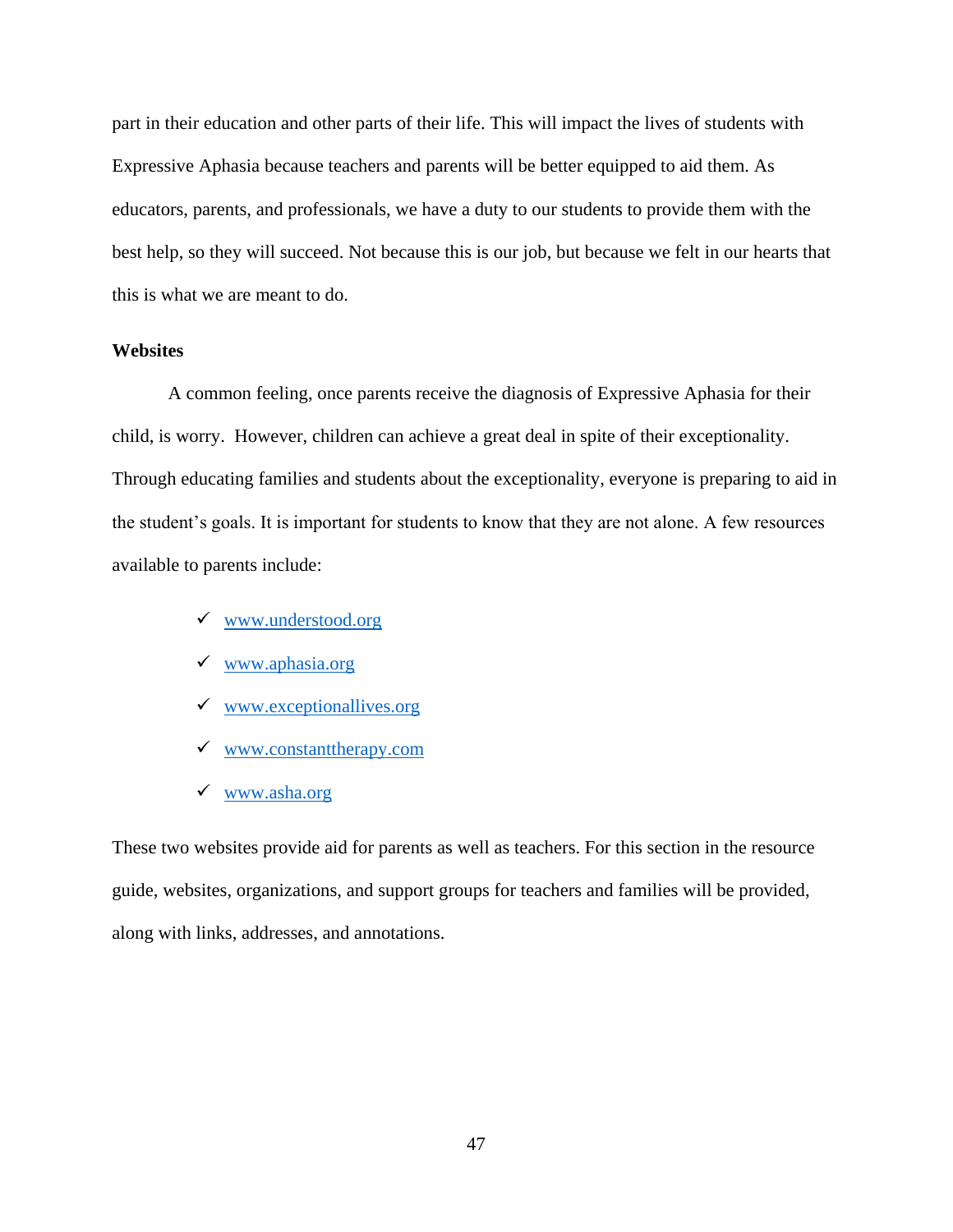### **Organizations & Support Groups**



Image Source:<https://www.understood.org/en>

- 1. Understood "for learning and attention issues"
	- ➢ <https://www.understood.org/en>

Understood is an organization founded on the goal to give parents access to as many resources as possible. Through their research and input from 2,200 parents, they have created a website filled with tools that will help parents maneuver their everyday challenges. Their mission is to help parents whose children, ages 3–20, are struggling with learning and have attention issues (www.understood.org). Understood's goal is to empower people to understand their children's issues and relate to their experiences. With this knowledge, parents can make effective choices that propel their children from simply coping to truly thriving (www.understood.org).

Understood is more directed towards parents, and the professionals that will aid students. They have classified assistance in five categories, "Learning & Attention Issues, School & Learning, Friends & Feelings, You & Your Family, and Community & Events". Each of these categories have information separated depending on what specifically is being looked for. Understood has built a community of parents and professionals aiding each other for the common goal of helping students.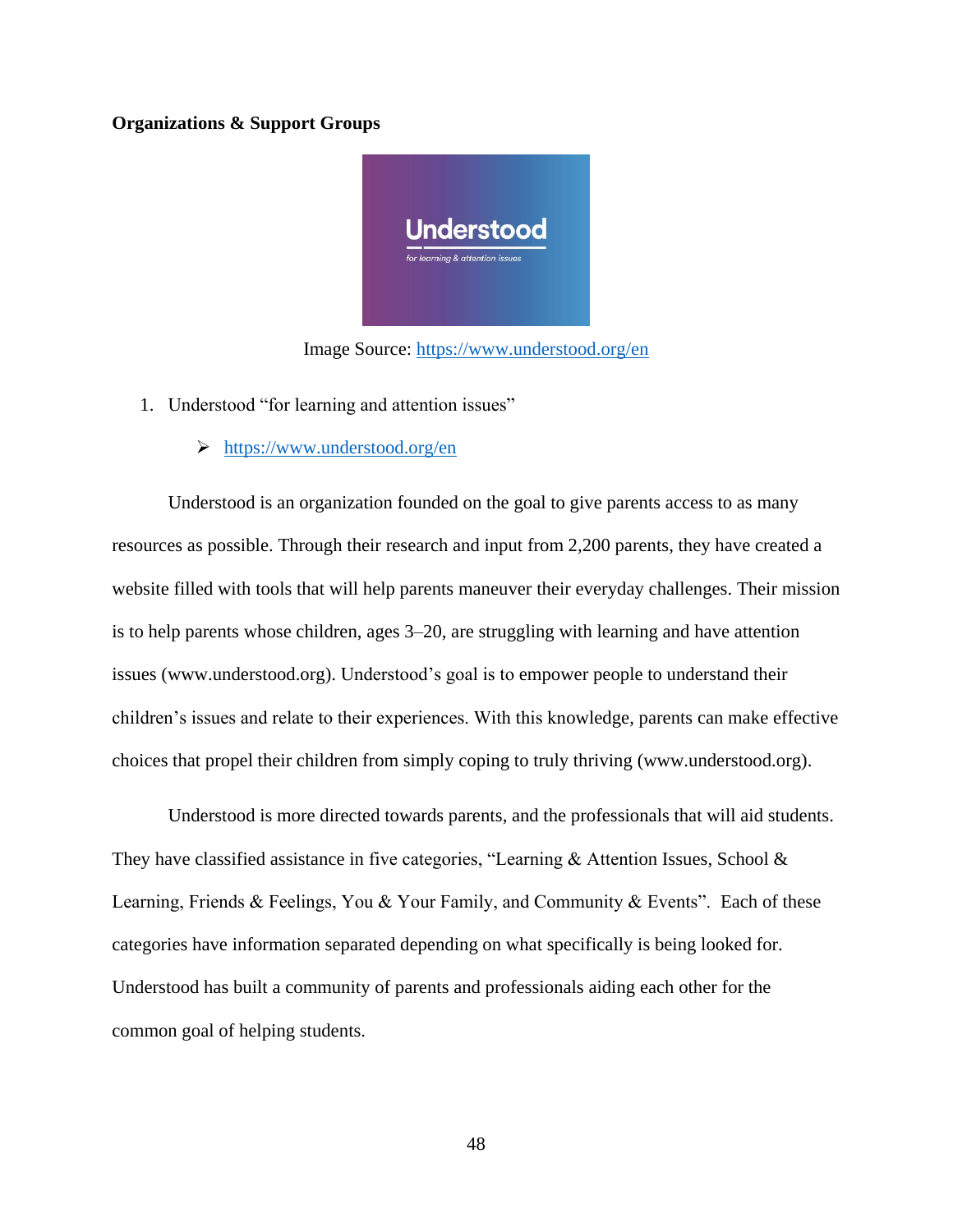

Image Source: <https://www.aphasia.org/>

- 2. The National Aphasia Association (NAA)
	- ➢ <https://www.aphasia.org/>

The National Aphasia Association is non-profit organization founded in 1987. I it is the first national organization dedicated to advocating for individuals with aphasia and their families. Their stated goal is that they aim to provide easy access to research, education, rehabilitation, and therapy services to those with aphasia and their caregivers while promoting advocacy. The NAA supplies resources, while promoting a community of the individuals with aphasia and caregivers. This website is directed to those afflicted with aphasia as well as caregivers, and professionals. On the website there are tabs geared towards the individual navigating the website. These tabs are labeled as, "I Have Aphasia", "I Am A Caregiver", and "I Am A Professional". The resources provided include information on aphasia, caregiver rights, aphasia rights, and helpful tools such as therapy guides, apps, and books. [\(www.aphasia.org\)](http://www.aphasia.org/)



Image Source:<https://exceptionallives.org/>

- 3. Exceptional Lives "Empowering Families, Accelerating Success"
	- ➢ <https://exceptionallives.org/>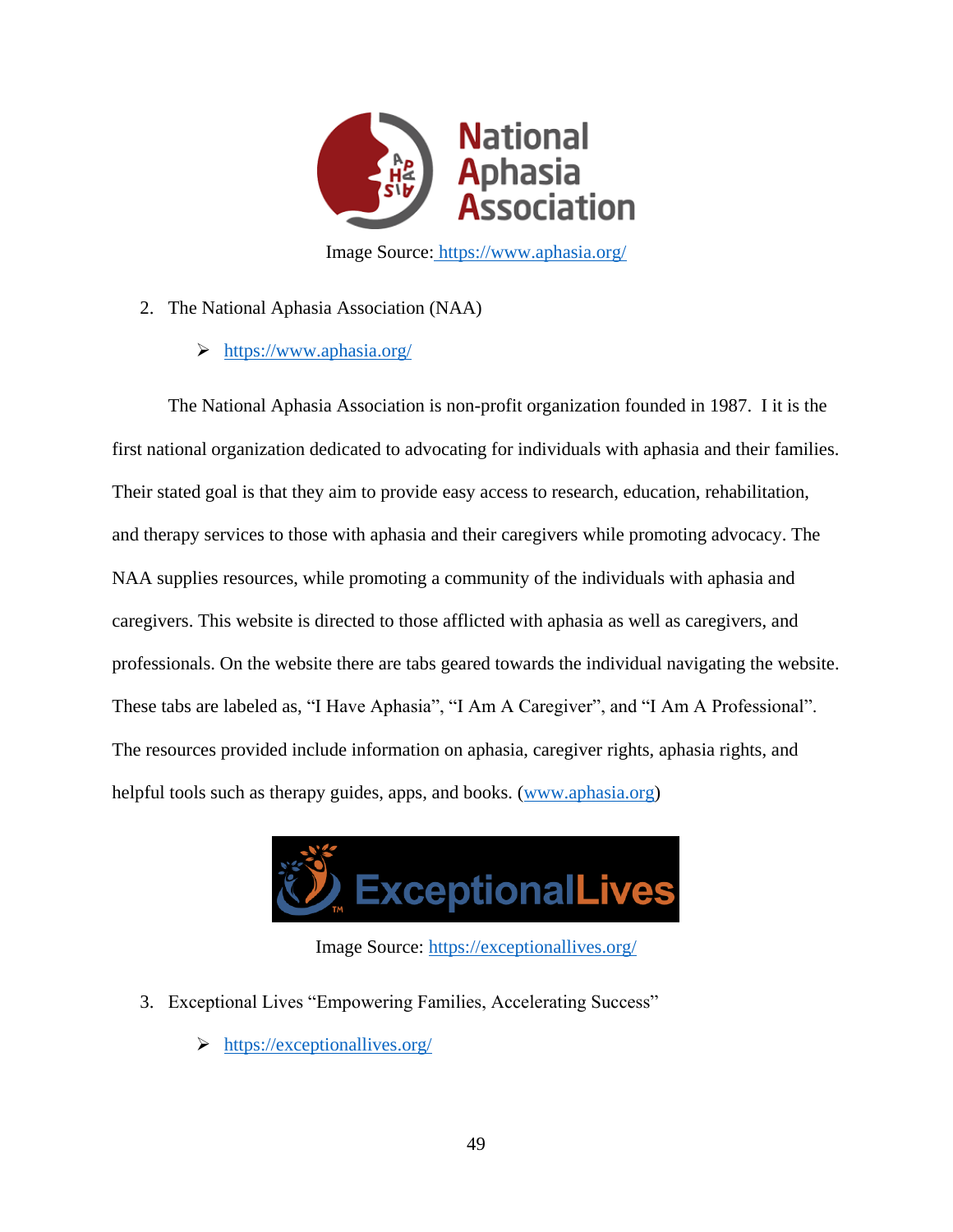Exceptional Lives was founded to provide free information for families and caregivers with individuals with disabilities. It is a non-profit origination that offers guides, research directory, and personal support. They also provide a guide on how to apply for Supplementary Support Income (SSI) benefits. The main goal of this organization is to educate individuals on the benefits that are available and how to apply. This is crucial for families who are low-income, any income gained can improve the care they will be able to provide for their exceptional children.



Image Source:<https://www.constanttherapy.com/>

- 4. *Constant Therapy* by The Learning Corp (TLC)
	- ➢ [https://www.constanttherapy.com](https://www.constanttherapy.com/)

Constant Therapy was created by The Learning Corp, it is a speech and language app that helps those who have suffered a stroke, have aphasia, or other brain injuries. The website describes the usefulness for the clinician and the patient, which are separated in their respected tabs. For the clinician tab, it speaks of how the app can help clinicians plan and implement their therapy, collect their performance data, and document their patient stats. For the patient tab, patients on the app can work on it in their clinician's office or in their own home, they can perform exercises leisure. This app has activities that work on smart devices like tablets and mobile devices for patients. While this is a website for an app, it does explain the credibility behind the app and the apps function and is geared more for patients and clinicians rather than parents.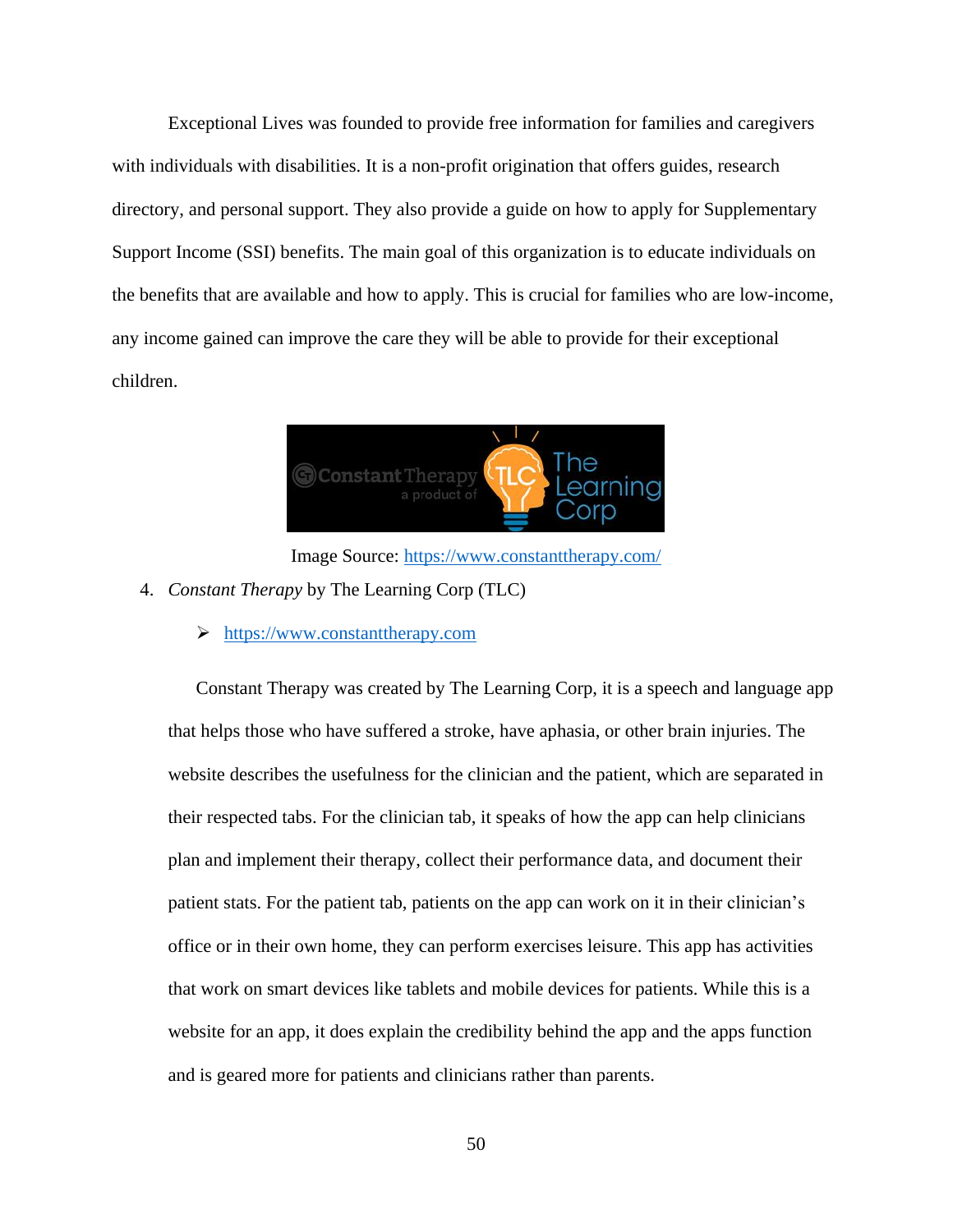

Image Source: <https://www.asha.org/>

- 5. American Speech-Language-Hearing Association (ASHA)
	- ➢ <https://www.asha.org/>

"American Speech-Language-Hearing Association (ASHA) is the national professional, scientific, and credentialing association for 198,000 members and affiliates who are audiologists; speech-language pathologists; speech, language, and hearing scientists; audiology and speech-language pathology support personnel; and students" [\(www.asha.org\)](http://www.asha.org/). The ASHA website is focused on the professionals aiding their patients, it contains eight tabs for professionals to find specific information. Tabs such as career, certificates, publications, events, advocacy, continuing education, practice management, and research are easily accessible. While this website does cater towards the professionals in the field, parents and educators can benefit from the useful information. Academic journals located in the publications tab provide valuable information to educate. Event tab provides up to date information on the events that professionals as well as those interested can attend. It is important to see the side of all those who are dedicated to helping those affected, that way you will gain perspective on what goes on.

## **Exceptionalities Depicted in Children's Literature**

Children's literature is a powerful tool to educate and open doors for many individuals, not just children. Literature introduces and educates their audience about specific topics and what they could do in the possibility of encountering a situation of the kind depicted. Reading books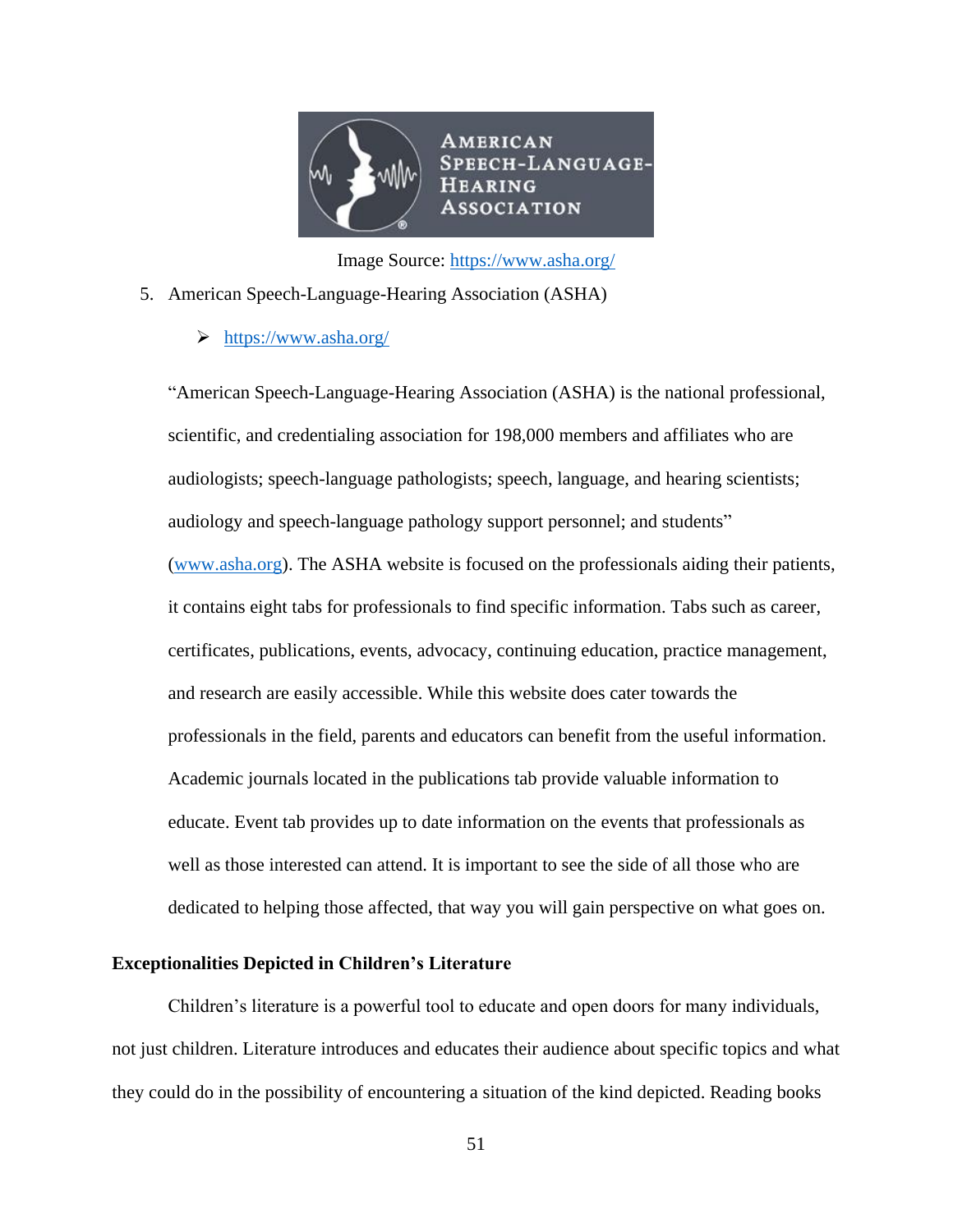with characters who have exceptionalities can educate teachers, parents, and children. That is why children's books are so important in representing children with exceptionalities. They are used as vicarious experiences for preservice teachers and in service for teachers, as well as relatives or friends, who want to learn about specific exceptionalities in order to find ways to better educate their students who are afflicted. By teachers using these for class discussions and clarifications to misconceptions, they are improving their teaching to be all inclusive and helping students learn to their best abilities. For parents, these books give them a glimpse into their child's life, inform them on how their child will be affected by their exceptionality, show the positives of what their child can do, and gives a window into what their child needs so that can receive help for them succeed and grow. These books need to be current, focus on accurate depictions of children with exceptionalities or more than one disability, and educate the reader on the topic, appropriate written language and appealing visuals that accurately illustrate the story. Noting the representation of the child's cultural background can also add necessary depth to the character and story.

While there may not be specific children's stories written for children with Expressive Aphasia, reading about other characters who have exceptionalities too can open up conversations and provide opportunities to teach, educate, and find acceptance in difference. The books become tools for learning and growing in positive ways. Included in this resource guide for your enjoyment, are the following children's picture books (see Table 2 below for title and source):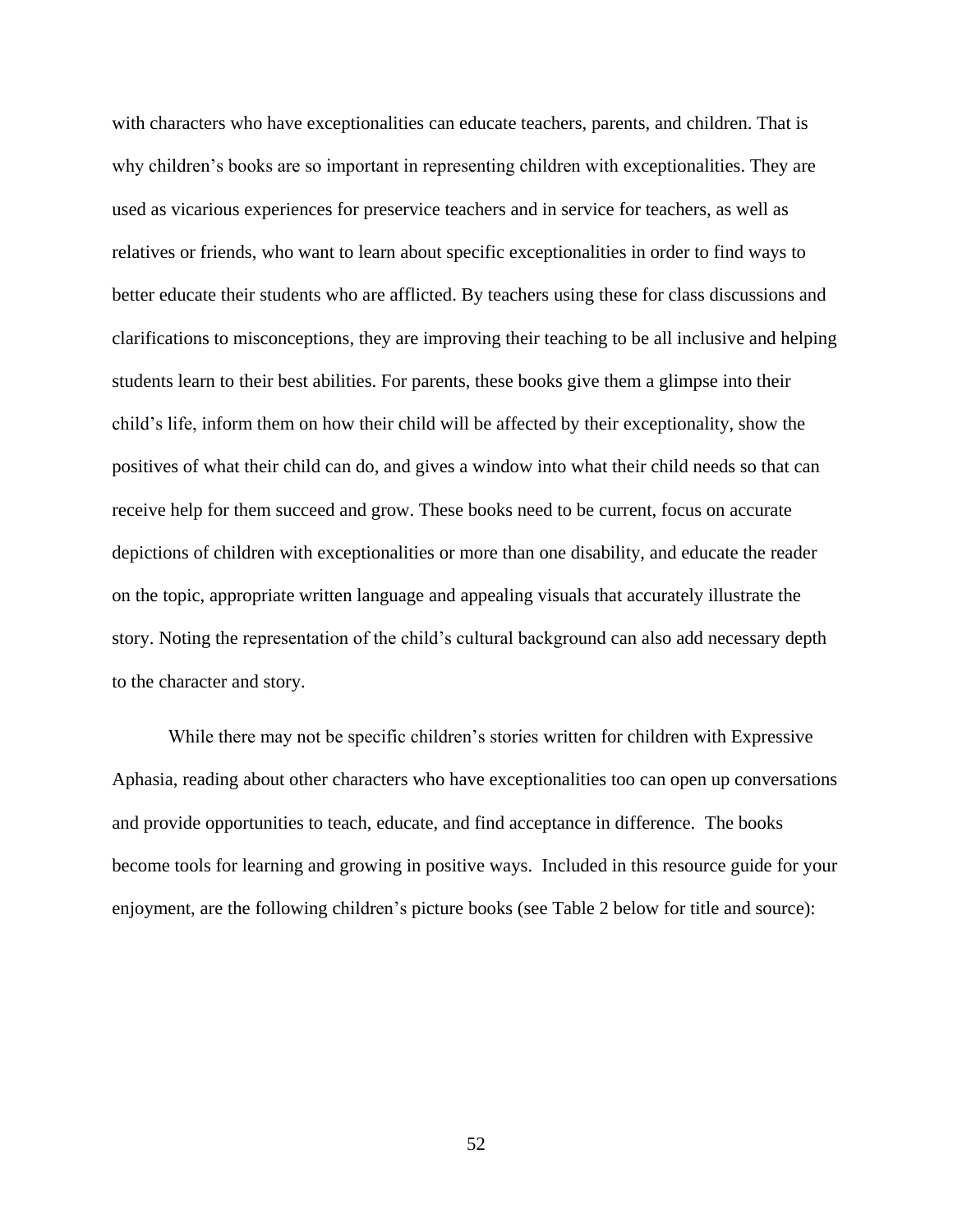# **Children's Picture Books**

The following annotations give the reader a glimpse into six children's picture books, used as didactic tools for parents and teachers of students with exceptionalities, as well as for the sheer enjoyment of reading.

|                | <b>Book Cover</b>                                        | Citation                                                                                                                                                                                                       |
|----------------|----------------------------------------------------------|----------------------------------------------------------------------------------------------------------------------------------------------------------------------------------------------------------------|
| $\mathbf{1}$   |                                                          | Tillworth, M. (2016). King for a day! New York, NY:<br>Random House.<br>Image Source: https://www.amazon.com/King-Day-Rukhsana-<br>Khan/dp/1600606598                                                          |
| $\overline{2}$ | STORY OF<br><b>EMMANUEL</b><br>OFOSU<br><b>YEBOAH</b>    | Thompson, L. A. (2015). Emmanuel's dream: The true story of Emmanuel<br>Ofosu Yeboah. Canada: Schwartz & Wade.<br>Image Source: https://www.amazon.com/Emmanuels-Dream-Story-<br>Emmanuel-Yeboah/dp/044981744X |
| 3              | by Amendo Decrine Tournille<br>Hottested by Kristin Some | Doering, A. F., & Sorra, K. (2010). My friend has autism. Minneapolis,<br>MN: Picture Window Books.<br>Image Source: https://www.amazon.com/Friend-Has-Autism-Friends-<br>Disabilities/dp/1404861092           |

Table 2. Exceptionalities in Children's Literature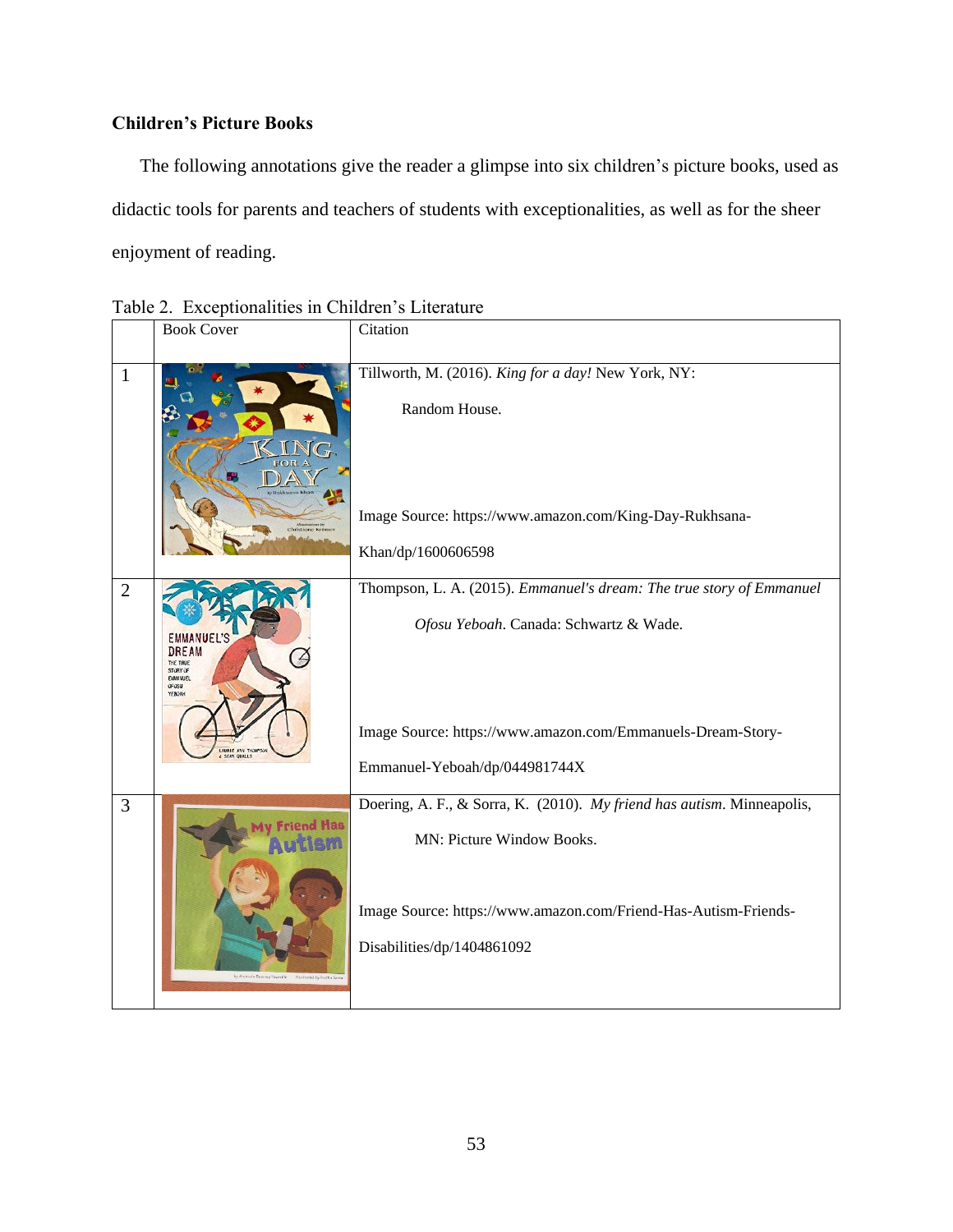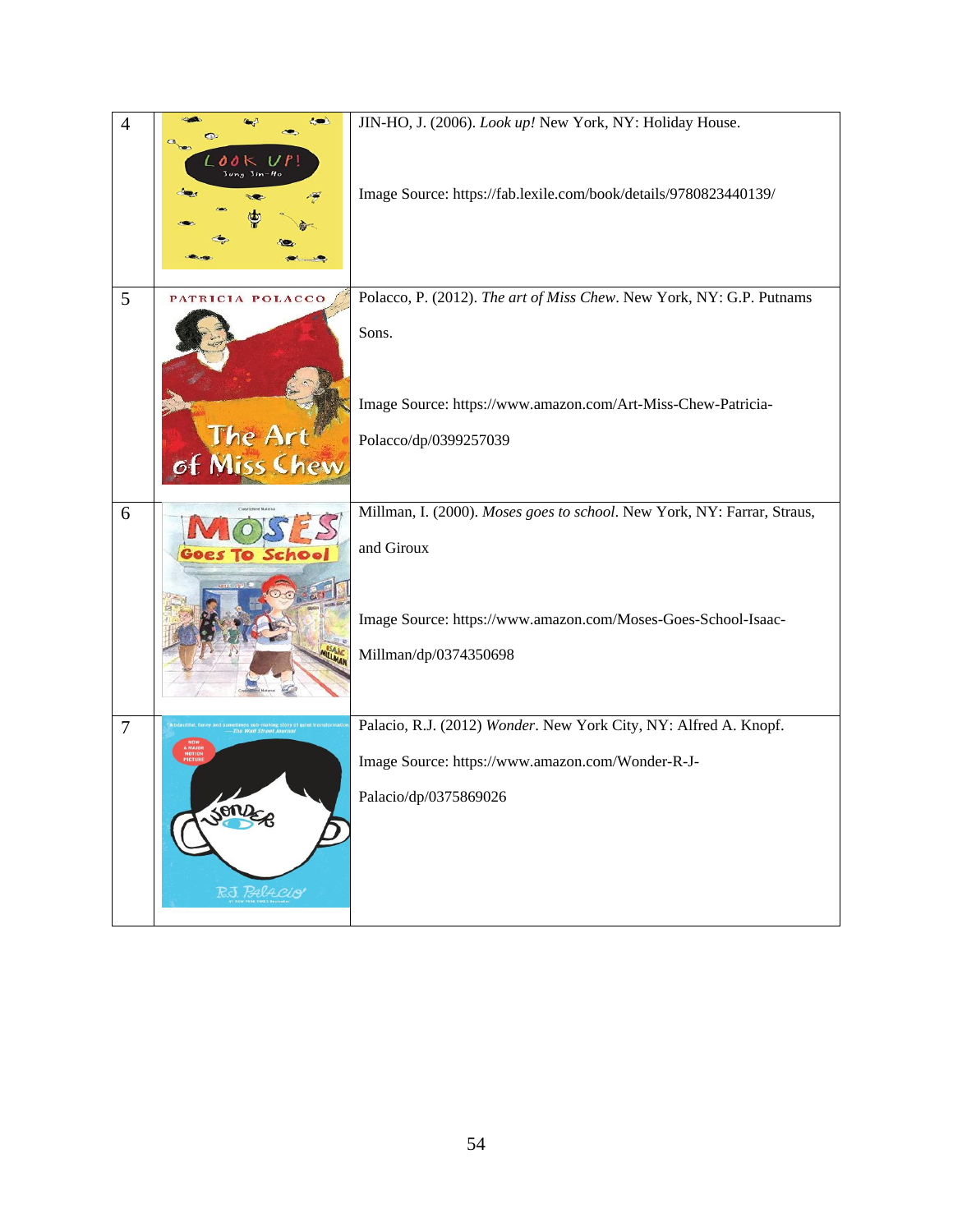| 8  | <b>Lynda Mullaly Hunt</b> | Mullaly Hunt, Lynda. (2015) Fish in a tree. New York City, |
|----|---------------------------|------------------------------------------------------------|
|    |                           | NY: Penguin Random House.                                  |
|    |                           | Image Source: https://www.amazon.com/Fish-Tree-Lynda-      |
|    |                           | Mullaly-Hunt/dp/0142426423                                 |
| 9  |                           | Draper, S. M. (2010). Out of my mind. New York, NY: Simon  |
|    |                           | & Schuster.                                                |
|    |                           | Image Source:                                              |
|    |                           | https://en.wikipedia.org/wiki/Out_of_My_Mind_(Draper_nove  |
|    | out of my mind            | $\left  \right)$                                           |
|    |                           |                                                            |
| 10 |                           | Harrington, K. (2016). Mayday. New York, NY: Little, Brown |
|    |                           | Books for Young Readers.                                   |
|    | IAN                       | Image Source: https://www.amazon.com/Mayday-Karen-         |
|    |                           | Harrington/dp/0316298018                                   |
|    |                           |                                                            |
|    |                           |                                                            |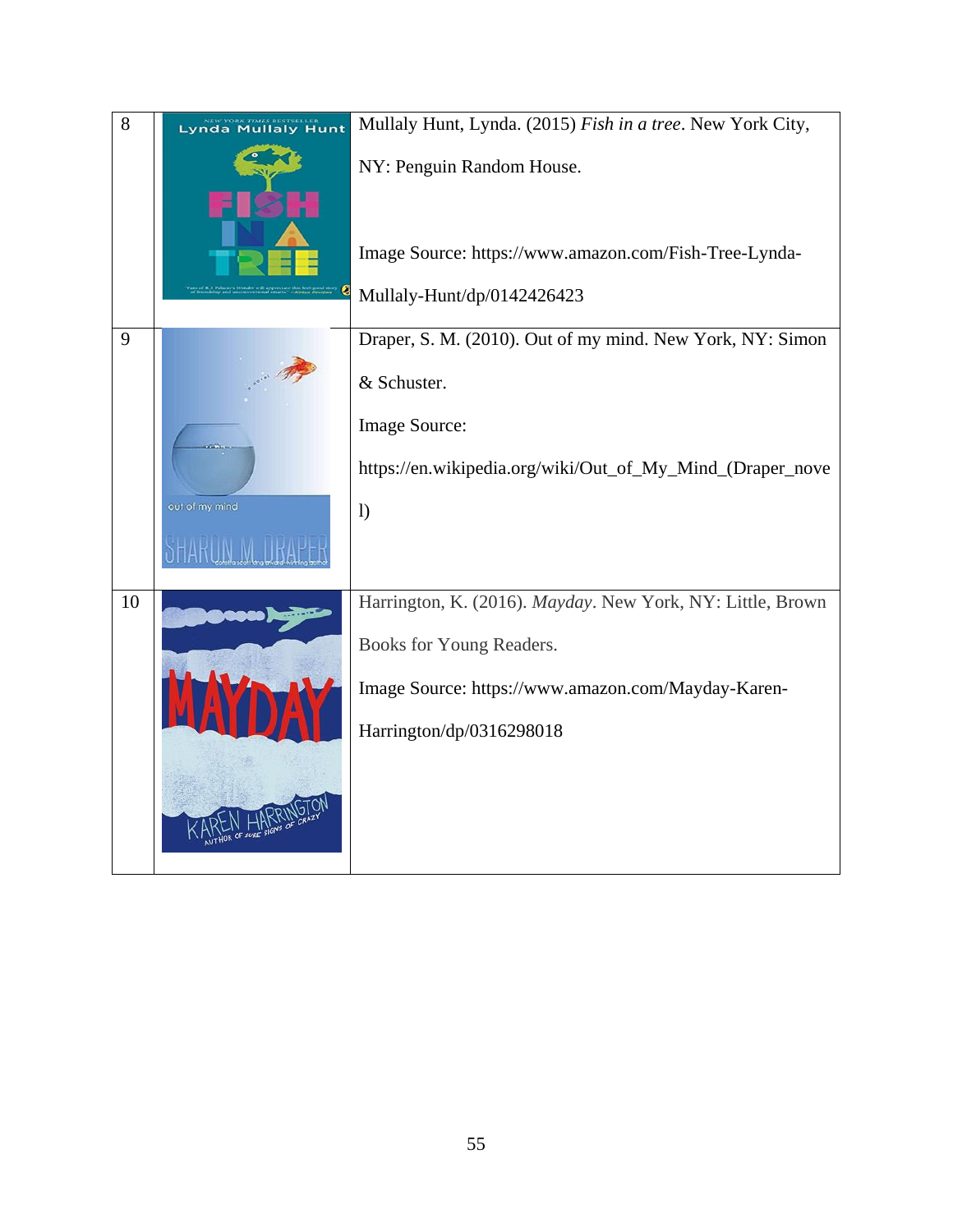#### **Annotations**

#### **Children's Picture Books**

1. Tillworth, M. (2016). *King for a day!* New York, NY: Random House.

*King for a Day* is about a boy named Malik who lives with his family in Pakistan; he is shown in a wheelchair. He is preparing for a kite flying festival, his sister and brother help him. The siblings are at the rooftop of their home before the festival begins. Their attention is caught by the next-door neighbor bully who often picks on them. His sister defends her family from the negative comments made and actions. The festival begins, Malik flies his kite slicing the other kites out of the air, even his bully's kite. After the festival is done, they retrieve a kite that fell during the festival of their choosing. Malik from the rooftop sees his bully forcefully take a kite from a little girl and leave. Malik then drops the kite he picked for the little girl who was left crying. The little girl looks up, Malik hides, and she walks away very happy. Malik who is depicted as having a mobility disability was in a wheel chair. This story focuses mainly on Malik's experience during a festival in Lahor, Pakistan. The book never stated how he got his disability whether from trauma or birth. Malik's siblings were supportive and helped him with anything he needed, parents were not spoken of or depicted. A bully's negative interaction gave a slight insight of his daily life that he and his siblings faced.

2. Thompson, L. A. (2015). *Emmanuel's dream: The true story of Emmanuel Ofosu Yeboah*. Canada: Schwartz & Wade.

*Emmanuel's Dream* is the true story of Emmanuel Ofosu Yeboah. It tells of the day he was born; he was born with an orthopedic impairment. He father abandoned the family; his mother stayed to care for him and his siblings. In his early school days, he was carried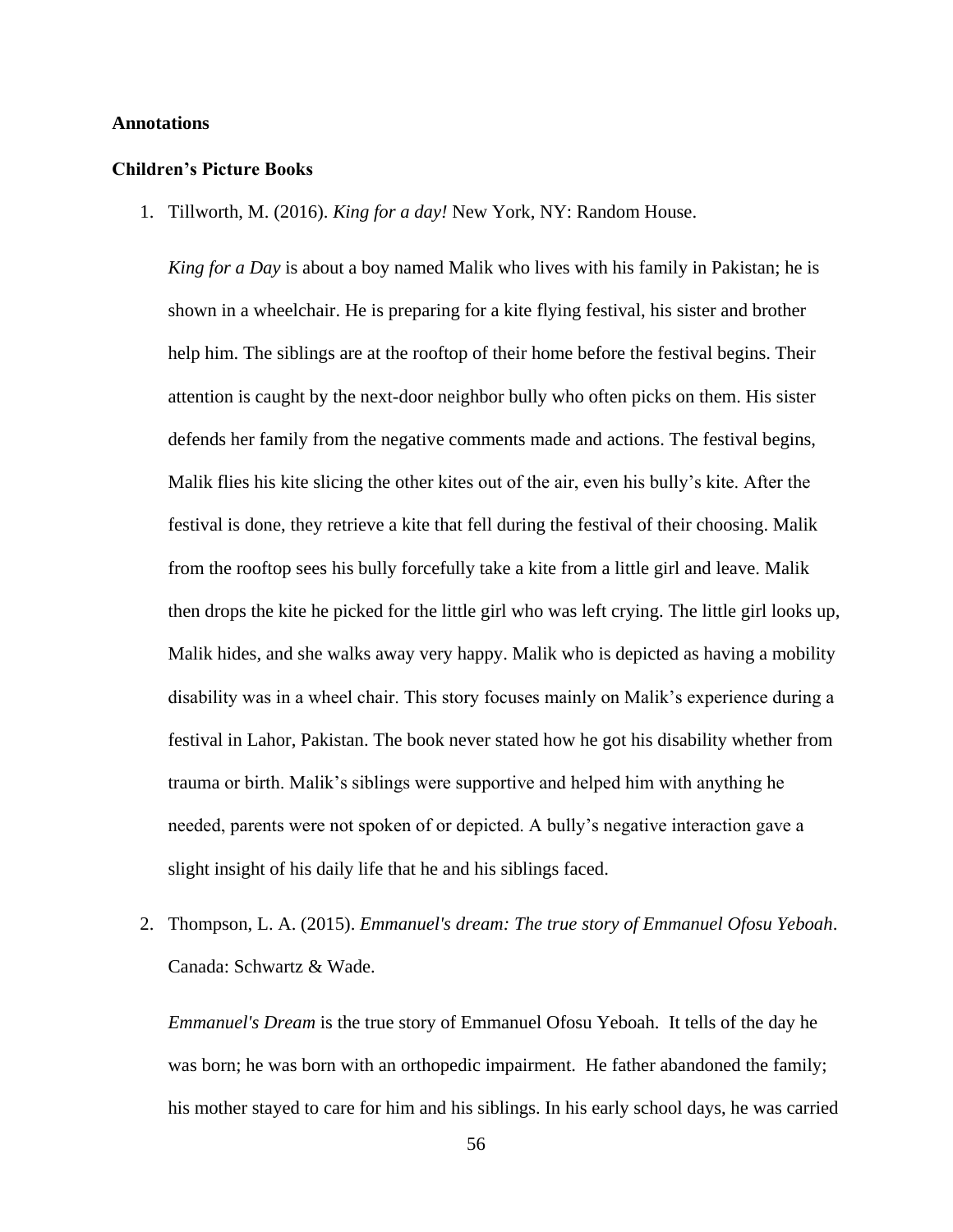to school by his mother. When he grew too heavy for his mother he hopped to school and back, two miles each way on one leg. Children in his school would refuse to play with him until he bought a new soccer ball with his hard-owned money, he would only share his ball if he could play too. His grandmother gave him crutches she found so he could move around easier. His friends enjoyed rising bikes, he wanted to ride as well. He practiced riding a rented bike with friends, he would fall but eventually he was riding a bike. His mother was a constant support in his life, she told him if he wanted something, he would have to work hard for it. He worked hard to support his family at thirteen, when his mother got sick. No one would hire him when he got to Accra, individuals told him to beg like the disabled individuals and he refused. He finally acquired a job at a food stand, owner gave him a place to live too. Emmanuel shined shoes and sold drinks at his job. After his mother died, he decided to fulfill his dream, to bicycle around Ghana. He gained permission from the king, and he reached out to an American organization for help when he could not get local support. By doing so he attained the necessary materials for his journey, he talked to everyone on his journey non-disabled and disabled. Emmanuel wanted everyone to see him and hear his message, he finished his journey in ten days almost 400 miles.

This book tells Emmanuel's story of working hard, and always maintaining his pride. The story depicts Emmanuel being born with one strong leg and a weak leg. In the illustrations, Emmanuel is seen with a normal leg and a significantly short leg, this leaves the audience to assume he has a mobility disability.

3. Doering, A. F., & Sorra, K. (2010). *My friend has autism*. Minneapolis, MN: Picture Window Books.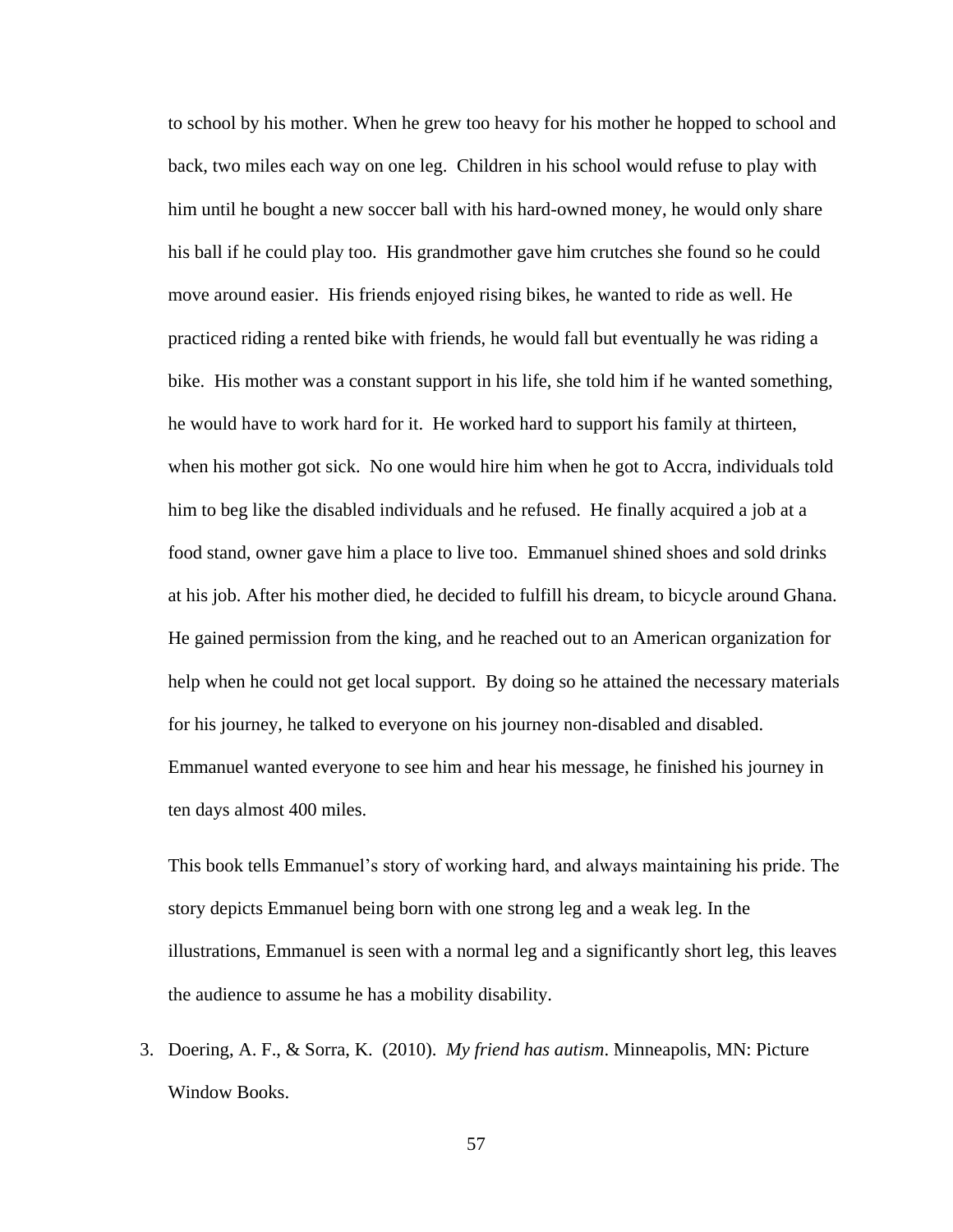My friend has autism is a story told by the friend of someone who has autism. He tells of his experiences with his friend Zack. He talks about Zack's likes, dislikes, and mannerisms. The book does a great job of educating the reader on autism by stating facts along the way and a glossary at the end.

4. Jin-Ho, J. (2006). *Look up!* New York, NY: Holiday House.

*Look up*! is a short story of a wheelchair-bound girl who goes to the top of a building and looks down. She calls out to individuals telling them to look up, but no one listens. Until a boy looks up, he lays down for her to see him. Soon others see the boy and do the same for the girl. The girl smiles at the individuals.

5. Polacco, P. (2012). *The art of Miss Chew*. New York, NY: G.P. Putnams Sons.

The *Art of Miss Chew* is about a girl who needs extra time taking tests, the teacher Mr. Donovan takes notice and gives her what she needs to excel in the tests. He then notices her art and sends her to an art teacher who helps her "seeeeee". This art teacher helps her by defending her against an awful substitute and sending her to a reading specialist. Towards the end, Patricia is happy and has all she needs to express her creativity and prosper in school.

6. Millman, I. (2000). *Moses goes to school*. New York, NY: Farrar, Straus, and Giroux.

*Moses Goes to School* is the story of a deaf boy's first day at a school for the deaf and hard of hearing. This book describes their lessons, schedule, environment, and routine. It also includes Moses' interactions while using sign language. The illustrations include illustrations of some sign language words the reader could practice.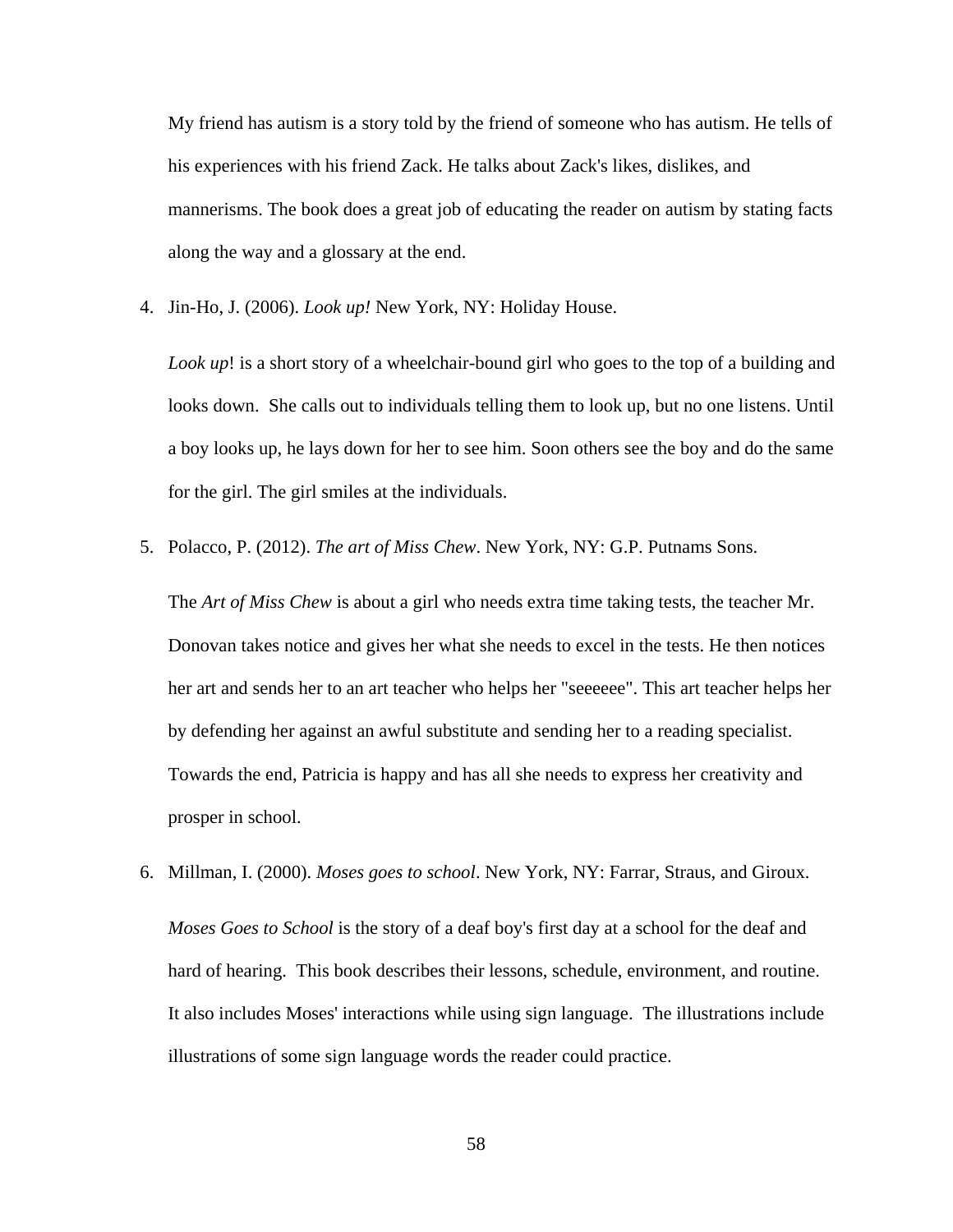#### **Young Adult Novels**

7. Palacio, R.J. (2012) *Wonder*. New York City, NY: Alfred A. Knopf.

Wonder is the story of a boy named Auggie entering public school with his exceptionality, Treacher Collins Syndrome (TCS). This novel tells different sides of the story from the perspective of Auggie's (main character) family and friends. In this book he is only ten years old and deals with the difficulties of being accepted by his peers because his exceptionality is shown on his face.

8. Mullaly Hunt, Lynda. (2015) *Fish in a tree*. New York City, NY: Penguin Random House.

Ally has traveled a lot due to being in a military family. She has been to many schools and has been able to fool the teachers into not noticing her secret. Ally cannot read because she has dyslexia, she creates classroom interruptions and distracts her teachers, so they do not find out. That is until she meets her new teacher. Mr. Daniels is not fooled by her interruptions and gives her the help she truly needs. This book is a great example of how students with exceptionalities are often scared to ask for help when they need it the most.

9. Draper, S. M. (2010). *Out of my mind*. New York, NY: Simon & Schuster.

Melody is an eleven-year-old with cerebral palsy, she cannot speak, walk, or write. She is extremely intelligent with a photographic memory but has been written off as incapable of learning by both professionals and educators. This all changes when she is given a computer to communicate with. This book shows that by giving students what they need to achieve and prosper, they will surpass previously thought notions. This is a story of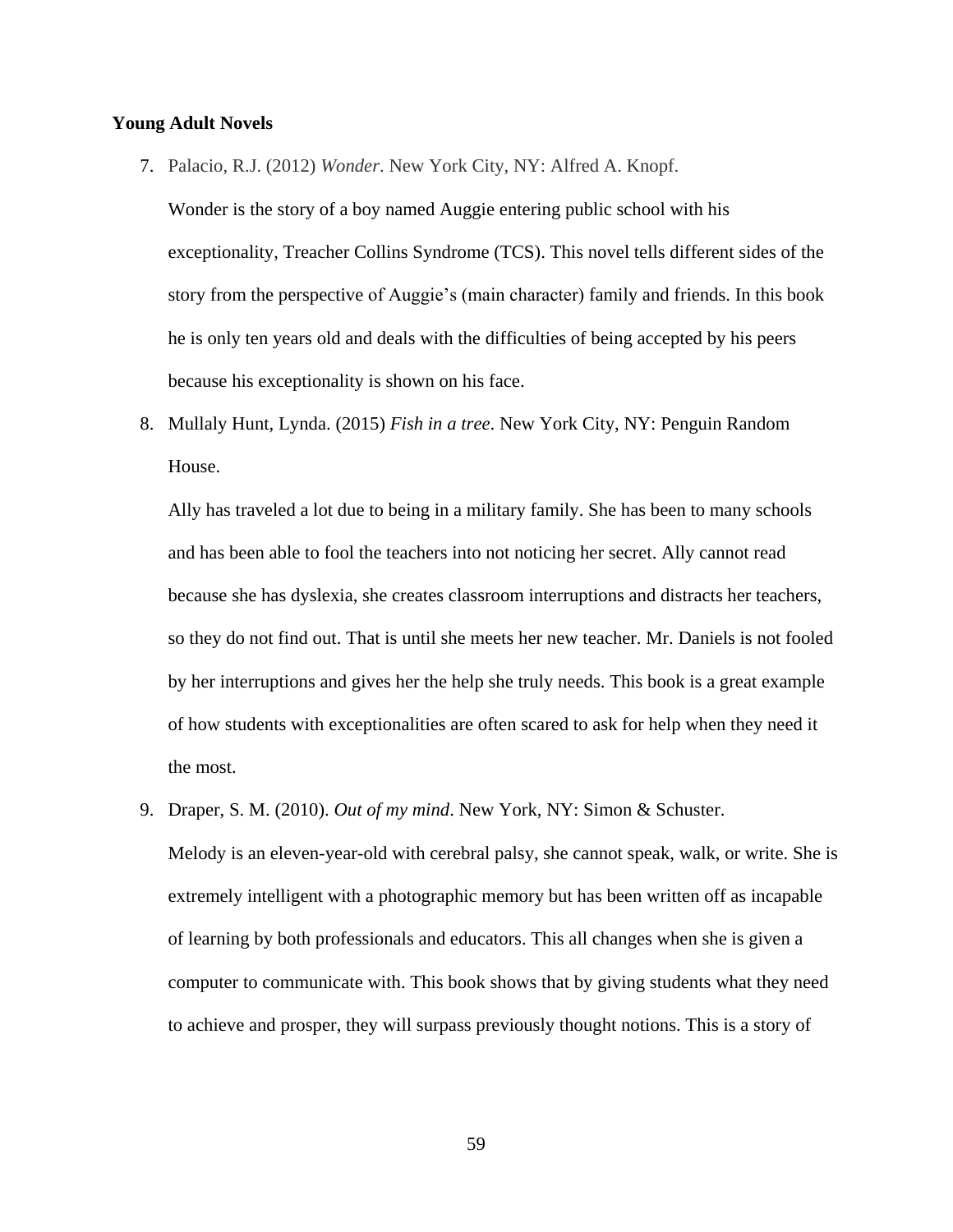how important acceptance is, and the impact of people who see great potential in children.

10. Harrington, K. (2016). *Mayday*. New York, NY: Little, Brown Books for Young Readers. Mayday follows the story of Wayne, an intelligent seventh grader who made it a point in life to absorb and retain facts. But his life completely changes after he and his mother survive a plane crash following the funeral service of his uncle. Wayne suffered many injuries as well as the temporary loss of his voice. This story details the struggles Wayne must face as well as family issues present. Using speech for so long to bridge awkward silences, he realizes what is most important to talk about in those moments of silence.

Children's literature is a tool in which children can see themselves and relate to the characters. Representation needs to include all of the diverse people in the world, not just the most talked about. Young readers need these works of literature to learn, expand their minds to the issues facing a plethora of people, and to see that they are not alone in their journey. There is a gap in literature in which not all exceptionalities are being represented, specifically the Expressive Aphasia exceptionality. By not having literature readers or teachers can turn too, they are left without a priceless tool for educating and learning.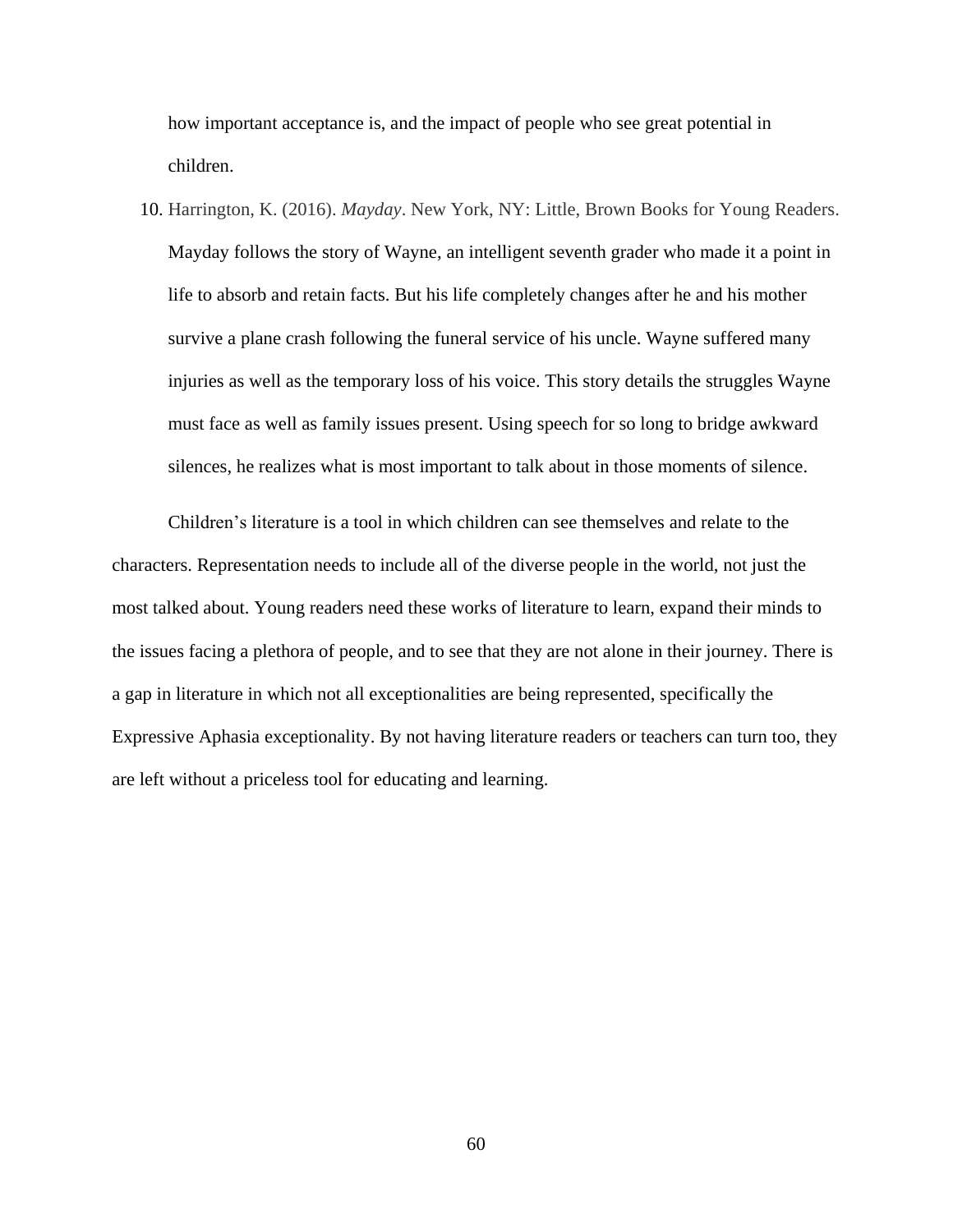# **CHAPTER FIVE: DISCUSSION AND CONCLUSIONS**

## **Discussion**

Whether you are a teacher, parent, or a clinical professional, creating more inclusive classroom environments for children/students to thrive and succeed in is important. It is necessary that stakeholders gain a broader knowledge about the difficulties students face even if we cannot see their exceptionality. Hidden exceptionalities still reside within students, making it more challenging for professionals to assist. When teachers or parents see their child's IEP that lists a specific learning disability (SLD), teachers/parents have to be informed and understanding of what that means and how it manifests itself in the classroom. It is not expected for all teachers to know each and every exceptionality that currently exists, but it is expected that they know their student. This is the driving force of this thesis, to shine a light on an exceptionality that is not often known to those outside of the medical field.

Through my educational journey, a favorite quote made by teacher Rita Pierson has always remained, "kids don't learn from individuals they don't like" [\(www.tedtalks.com\)](http://www.tedtalks.com/). Children are incredibly perceptive and will pick up the smallest signals. If a teacher shows frustration or negative emotions towards a student, that student will most likely shut down and not learn effectively from a teacher who thinks that student requires too much of their time and attention. Through personal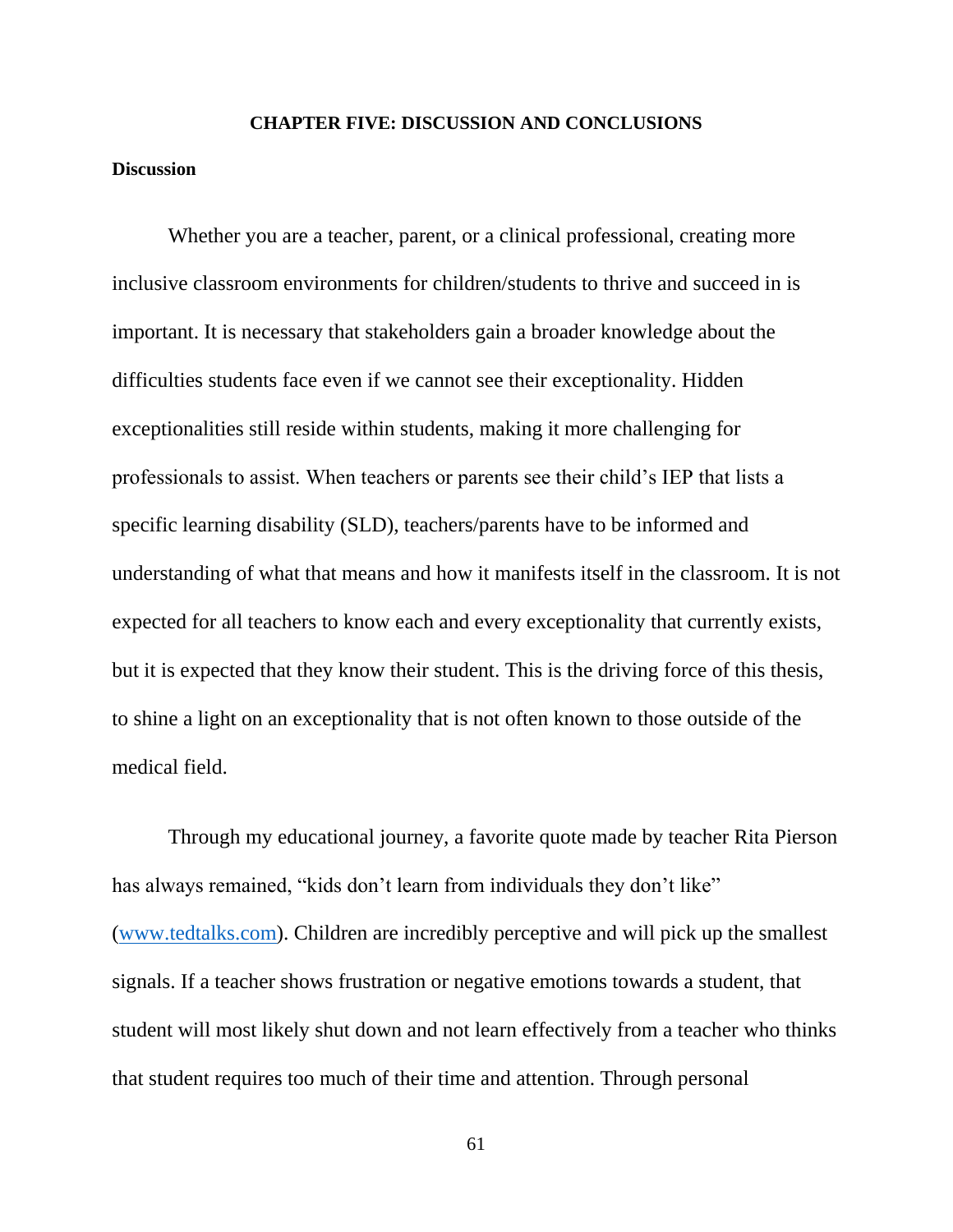experiences, I can say first-hand how damaging it is to have a teacher who does not understand your needs, a teacher who does not know you. To teach students, teachers should desire to educate and make a difference in the lives of their students. Parents who are confused, scared, and worried will reach out to teachers for resources. Teachers need resources, such as the resource guide included in this thesis that will help them support their exceptional students and provide guidance to parents.

# **Implications for Future Research**

While searching for published children's literature with a focus on Expressive Aphasia, unfortunately none were found. This leaves the genre of exceptionalities in children's literature with a gap. Creating a children's book on Expressive Aphasia can decrease the gap and make the affected individuals less alone in their journey both in life and school. By having literature that includes multiple and specific exceptionalities, young readers can look at these works that relates to them, seek comfort, and information.

Published work such as research, surveys, and studies with a focus on children's Expressive Aphasia need to be more accessible to the public. While there is research on adults who gain Expressive Aphasia through TBI, information/studies on how children with Expressive Aphasia deal with schooling need to be made available or conducted. Factors such as the student's home and personal life, may greatly affect them in their studies on top of their exceptionality. By researchers conducting studies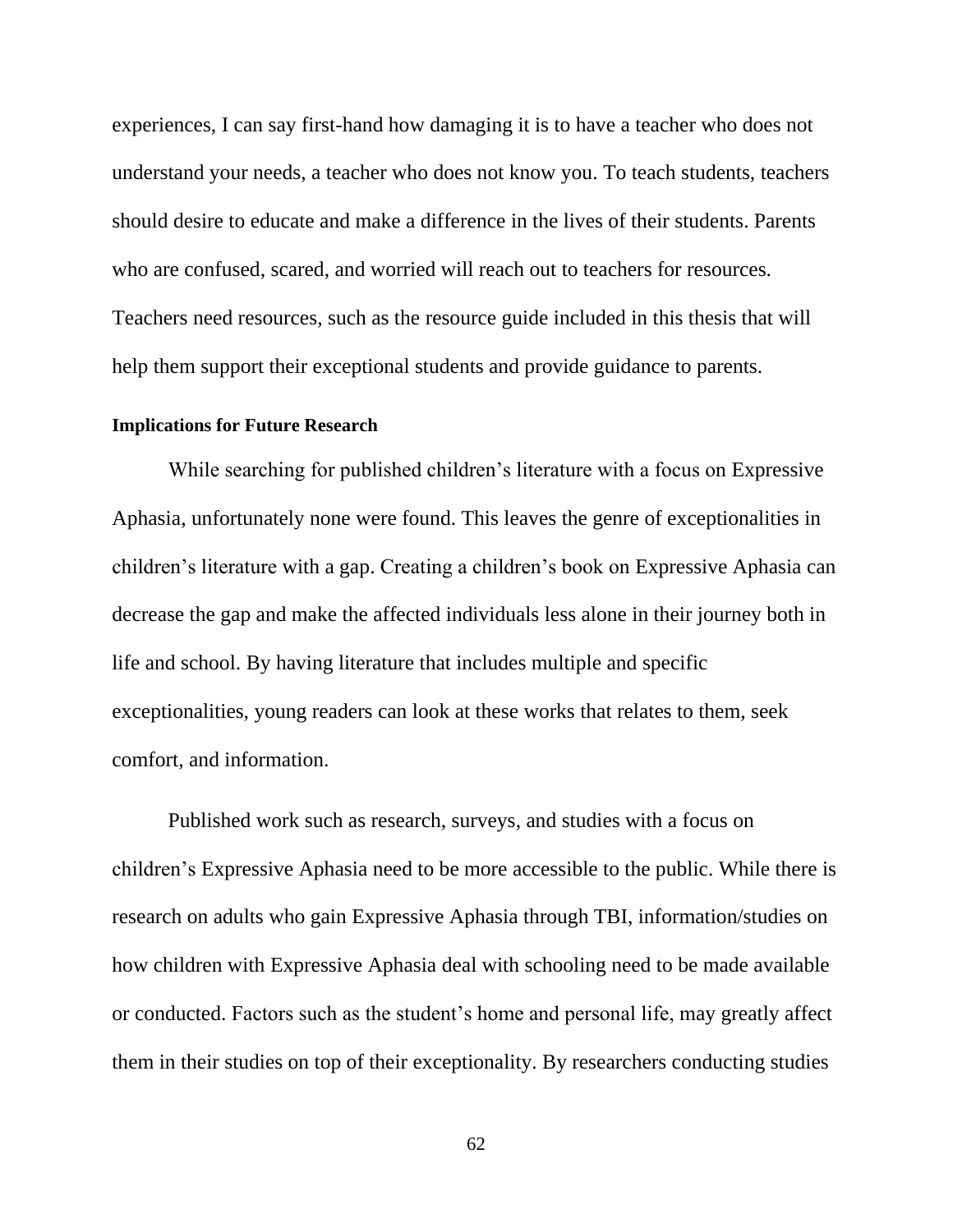corelating on all the factors that can aid or hinder children with Expressive Aphasia, both parents and professionals can better aid those children. Teachers need this information to mold their curriculum to best suit their student(s). Without it they are left in the dark and are left digging for information that is not easy to find. Time is precious for a teacher, they use their spare time creating lessons and accommodations for their students. By giving a teacher a student with an exceptionality they have little to know information on, they have to find time in their limited day to research this disability. This is why it is so crucial for a resource guide that educates and makes finding information easier. Through cutting the time teachers need to research, they can effectively use their time while aiding their students with exceptionalities.

Once teachers have read the resource guide, a survey needs to be conducted on the effectiveness on it. Questions that should be included int the survey are as follows:

- Did the resource guide provide easy to understand information?
- Were you as a teacher able to use the information to create appropriate accommodations?
- How did your students react to the accommodations?
- Did the suggestions prove to be helpful? How?
- What improvements have you seen in your student(s)?
- What has been the most difficult thing for you while teaching your Expressive Aphasia student?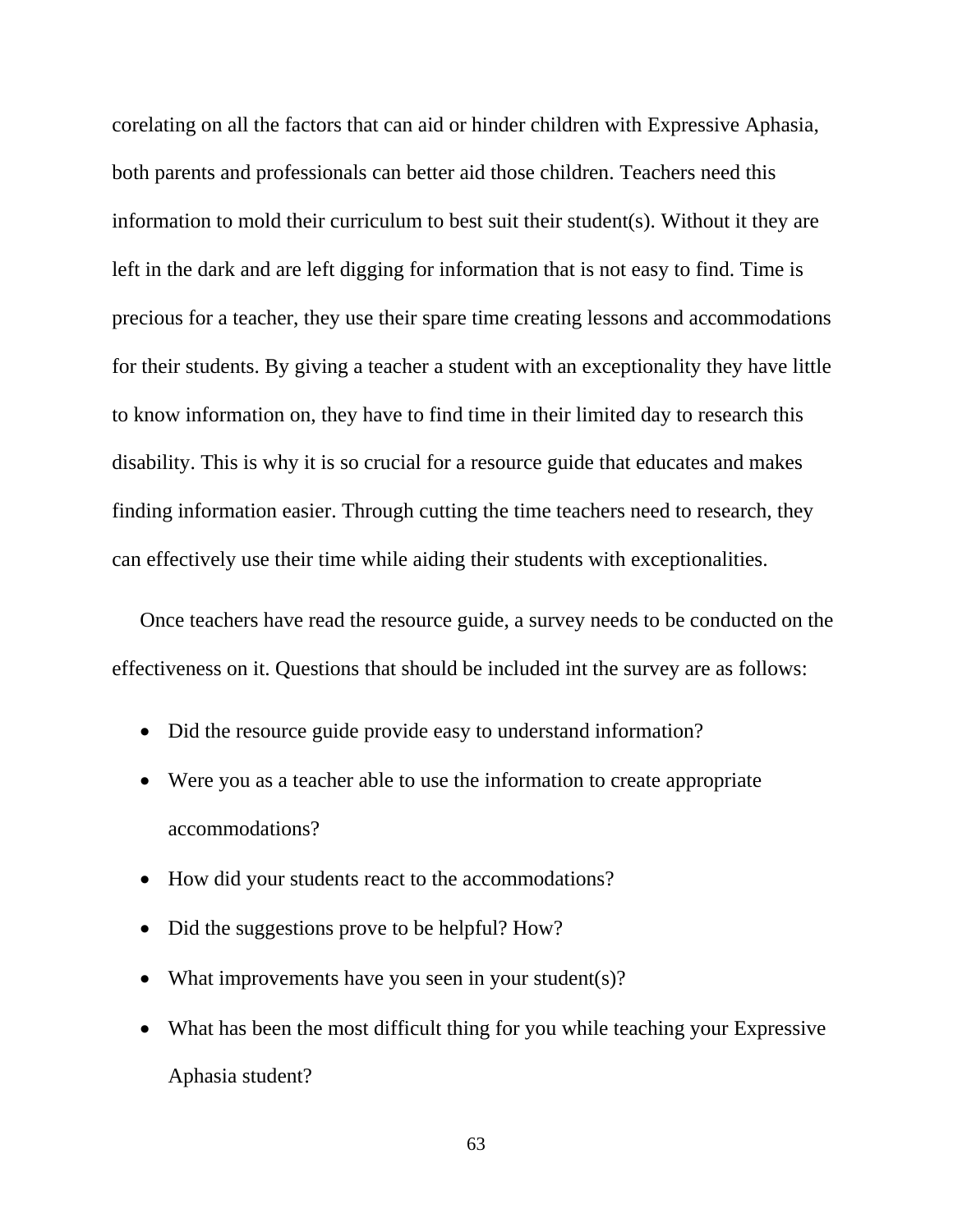- What could professionals in the field of exceptionalities do to help teachers and parents?
- Can you see yourself using this resource guide in years to come?

By teachers or parents answering the questions in the survey, the resource guide's effectiveness will be assessed. If the resource guide has not met the standards of the teachers or parents, then the resource guide will be updated to better suit its readers. Education will always evolve, and its learners as well. That is why resource guides must be updated to suit the needs of its time, so that it can better serve its purpose of helping those who wish to help others.

# **Revisiting Lexie's Story**

Looking back, if educators had resource books that helped them gain the knowledge they needed to help students such as myself, I hope that that would have made the difference for them to effectively teach their exceptional student. My success so far can be mainly attributed to educators who took the time to notice that I was having a difficult time and offered help in a caring way. For me, it was how you approached me that would determine how I would respond to you and your teaching.

My time as a teacher candidate has, without a doubt, opened my eyes to the difference between an average teacher and an effective teacher. Effective teachers care for their student's wellbeing as well as the students' education. An effective teacher works tirelessly to uphold standards of education, realizing that learning does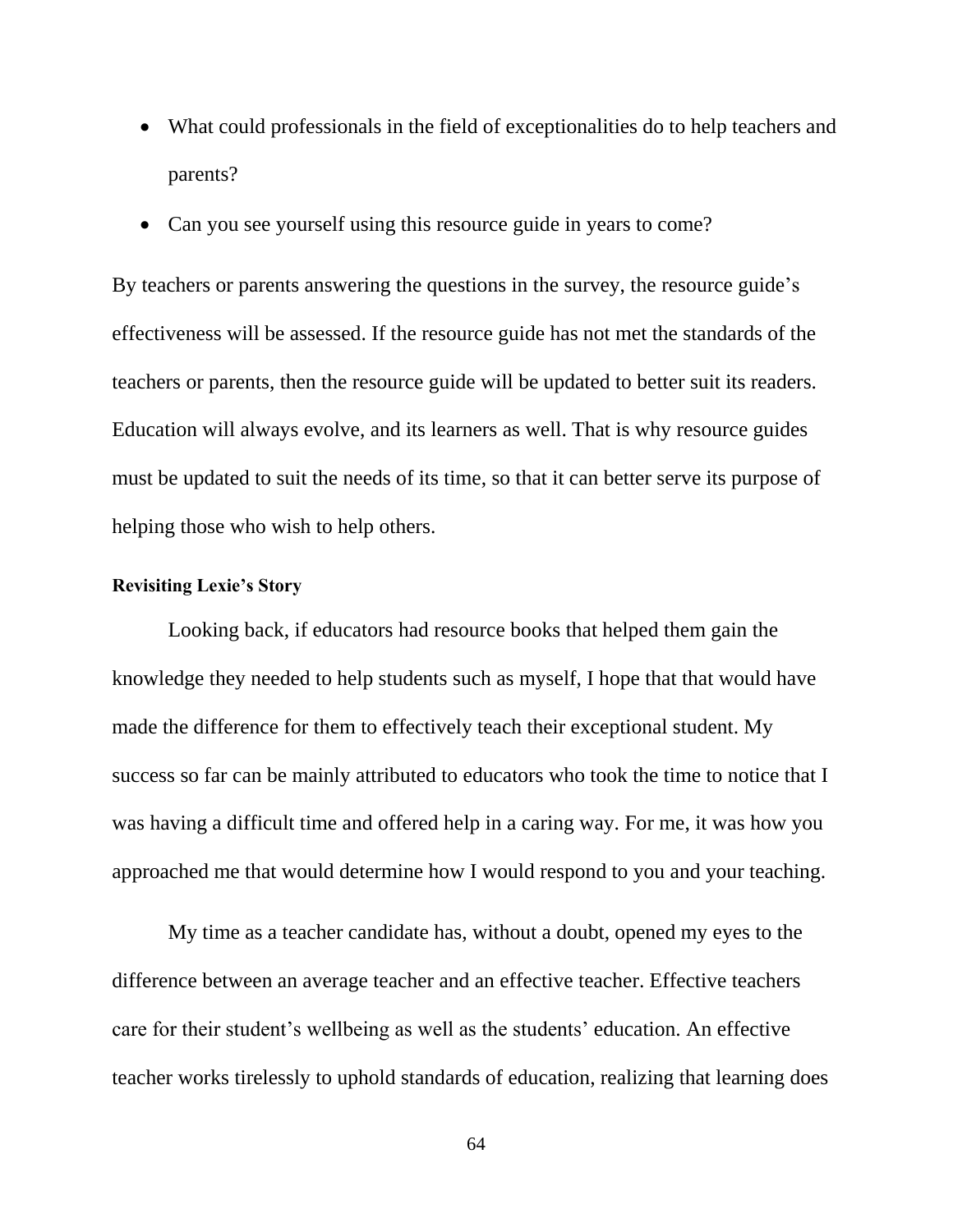not stop once their teaching career begins. I have gained a great empathy for teachers. Teachers have an enormous responsibility to educate young minds. As a community, supporting educators is vital, and will help to mold future leaders.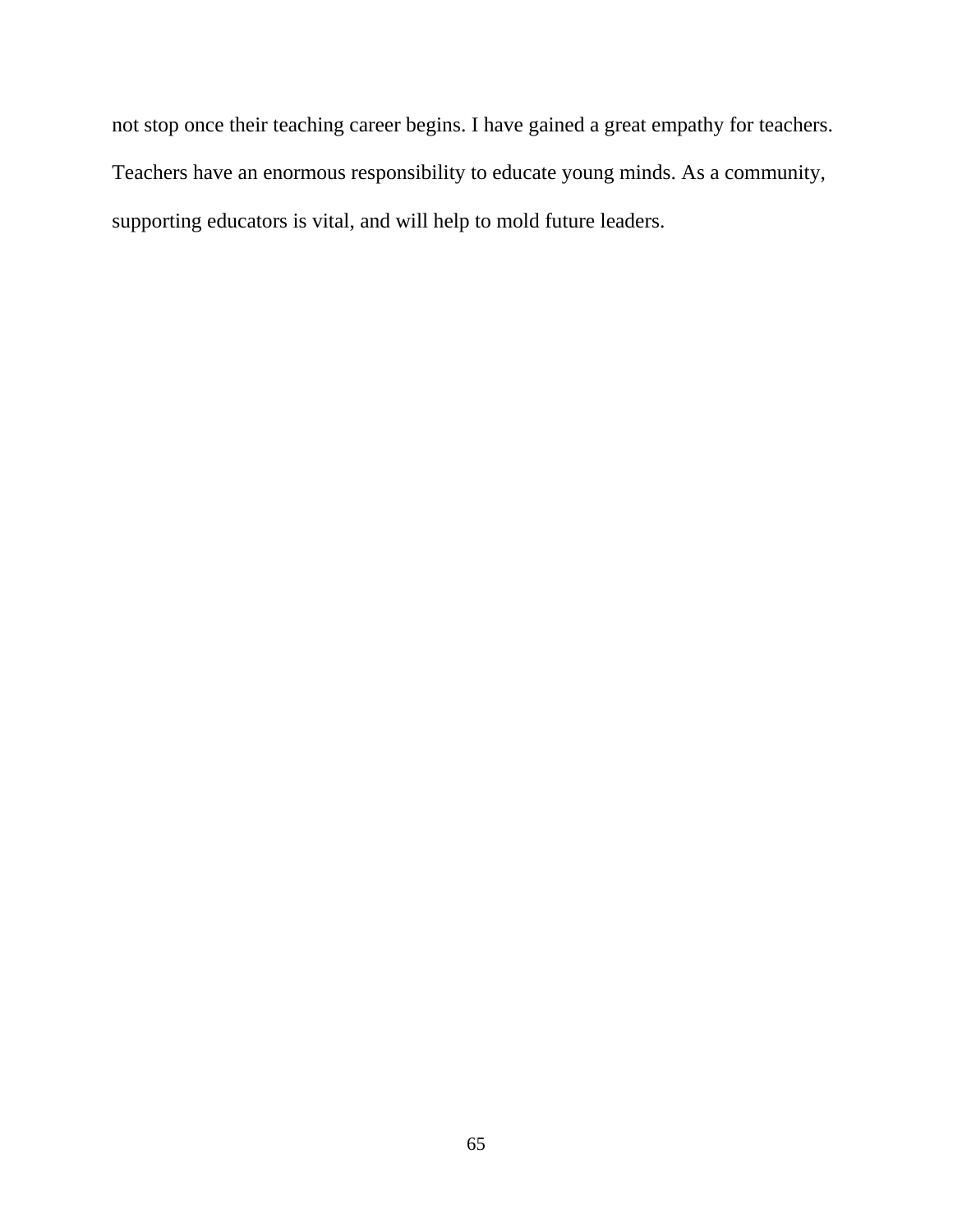#### **REFERENCES**

American Speech-Language-Hearing Association | ASHA. (n.d.). Retrieved from

<https://www.asha.org/>

N.A. *Aphasia and hearing loss*. (2018, May 25). Retrieved from:

[http://www.remaudiology.com/blog\\_menu/aphasia-and-hearing-loss/](http://www.remaudiology.com/blog_menu/aphasia-and-hearing-loss/)

Aphasia. (2018, June 15). Retrieved from<https://www.nidcd.nih.gov/health/aphasia>

- Bishop, D. V., & Leonard, L. B. (2007). *Speech and language impairments in children: Causes, characteristics, intervention and outcome*. Hove, UK: Psychology Press.
- Contact a family. (n.d.). Retrieved from [https://contact.org.uk/medical](https://contact.org.uk/medical-information/conditions/a/aphasia/)[information/conditions/a/aphasia/](https://contact.org.uk/medical-information/conditions/a/aphasia/)

Constant Therapy. *Constant Therapy*, Retrieved from [www.constanttherapy.com/](http://www.constanttherapy.com/)

- Da Fontura, D. R. (2012). *Rehabilitation of language in Expressive Aphasia*. Retrieved from <http://www.scielo.br/pdf/dn/v6n4/1980-5764-dn-6-04-00223.pdf>
- Eisenson, J., & Ogilvie, M. (1983). *Communicative disorders in children*. New York, NY: Macmillan.
- Gonen, M. (2015). *A study on the depiction of disability in illustrated story books*. 50. Retrieved from: [https://search-proquest-](https://search-proquest-com.ezproxy.net.ucf.edu/docview/1716243665?accountid=10003)

[com.ezproxy.net.ucf.edu/docview/1716243665?accountid=10003](https://search-proquest-com.ezproxy.net.ucf.edu/docview/1716243665?accountid=10003)

Hamaguchi, P. M. (1995). *Childhood speech, language, and listening problems*: What every parent should know. New York: Wiley.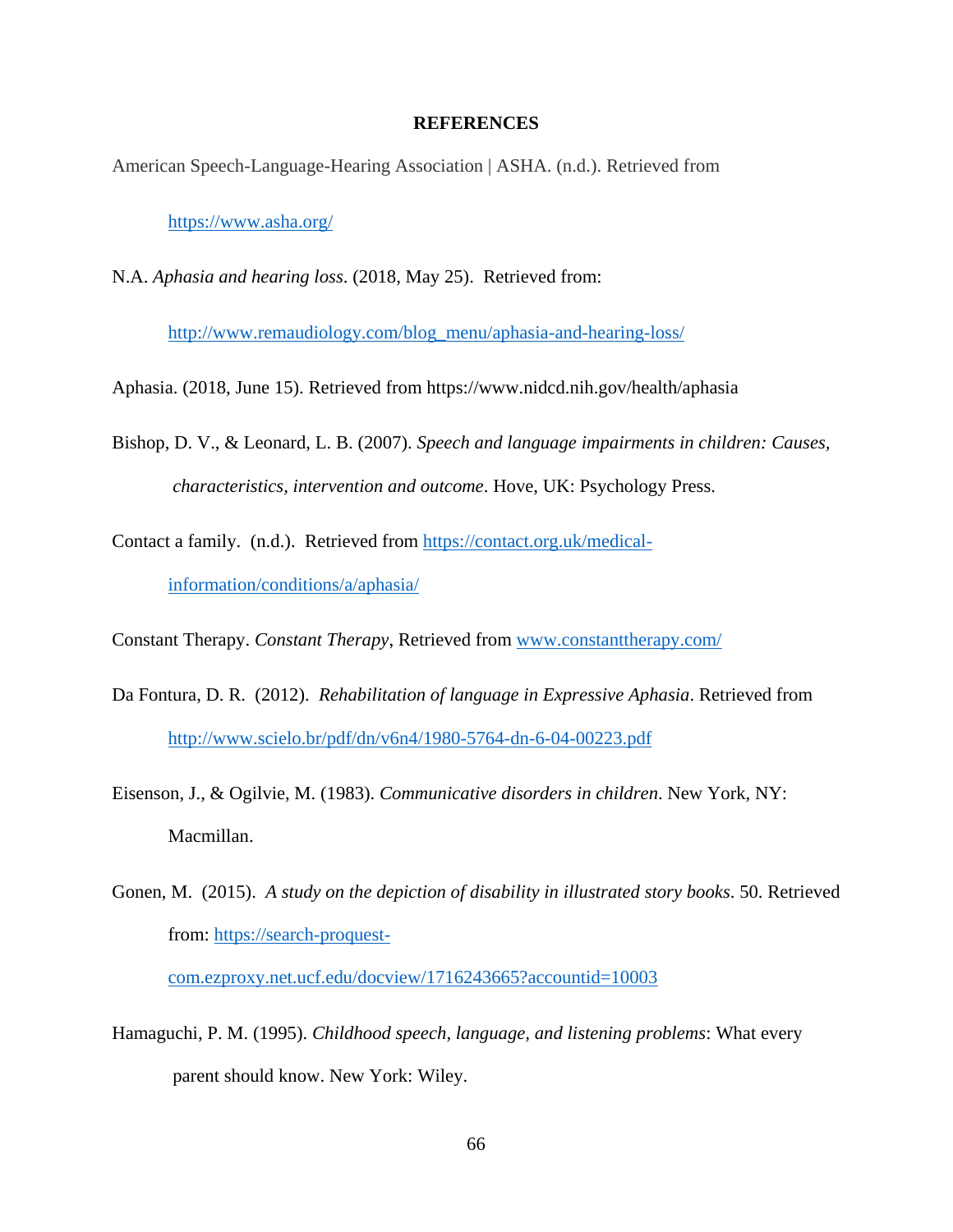Hernandez, N. J. (2016). *The effect of aphasia on quality of life, coping style, and resilience.*  Retrieved from:

<http://stars.library.ucf.edu/cgi/viewcontent.cgi?article=1148&context=honorstheses>

Home. (n.d.). Retrieved April 12, 2018, from<https://www.aphasia.org/>

Hoshi, K., & Miyazato, K. (2016). *Architecture of Human Language from the Perspective of a Case of Childhood Aphasia — Landau–Kleffner Syndrome,10*(0).

Retrieved from:<https://biolinguistics.eu/index.php/biolinguistics/article/view/414/370>

- Jay, V. (2002). *A portrait of history: Pierre Paul Broca*. 126(3). Retrieved from: [https://search](https://search-proquest-com.ezproxy.net.ucf.edu/docview/211972339/8D586B256B214912PQ/1?accountid=10003)[proquest](https://search-proquest-com.ezproxy.net.ucf.edu/docview/211972339/8D586B256B214912PQ/1?accountid=10003)[com.ezproxy.net.ucf.edu/docview/211972339/8D586B256B214912PQ/1?accountid=100](https://search-proquest-com.ezproxy.net.ucf.edu/docview/211972339/8D586B256B214912PQ/1?accountid=10003) [03](https://search-proquest-com.ezproxy.net.ucf.edu/docview/211972339/8D586B256B214912PQ/1?accountid=10003)
- LaPointe, L. L. (2013). *Paul Broca and the origins of language in the brain*. San Diego, CA: Plural Publishing.
- Lee, A. M. (n.d.). *The 13 conditions covered under IDEA*. Retrieved April 07, 2018, from [https://www.understood.org/en/school-learning/special-services/special-education](https://www.understood.org/en/school-learning/special-services/special-education-basics/conditions-covered-under-idea)[basics/conditions-covered-under-idea](https://www.understood.org/en/school-learning/special-services/special-education-basics/conditions-covered-under-idea)

Lees, J., & Urwin, S. (1991). *Children with language disorders*. London, NJ: Whurr.

- Lees, J., & Urwin, S. (1997). *Children with language disorders second edition*. London, NJ: Whurr.
- Mattes, L. J., & Omark, D. R., (1991). *Speech and language assessment for the bilingual*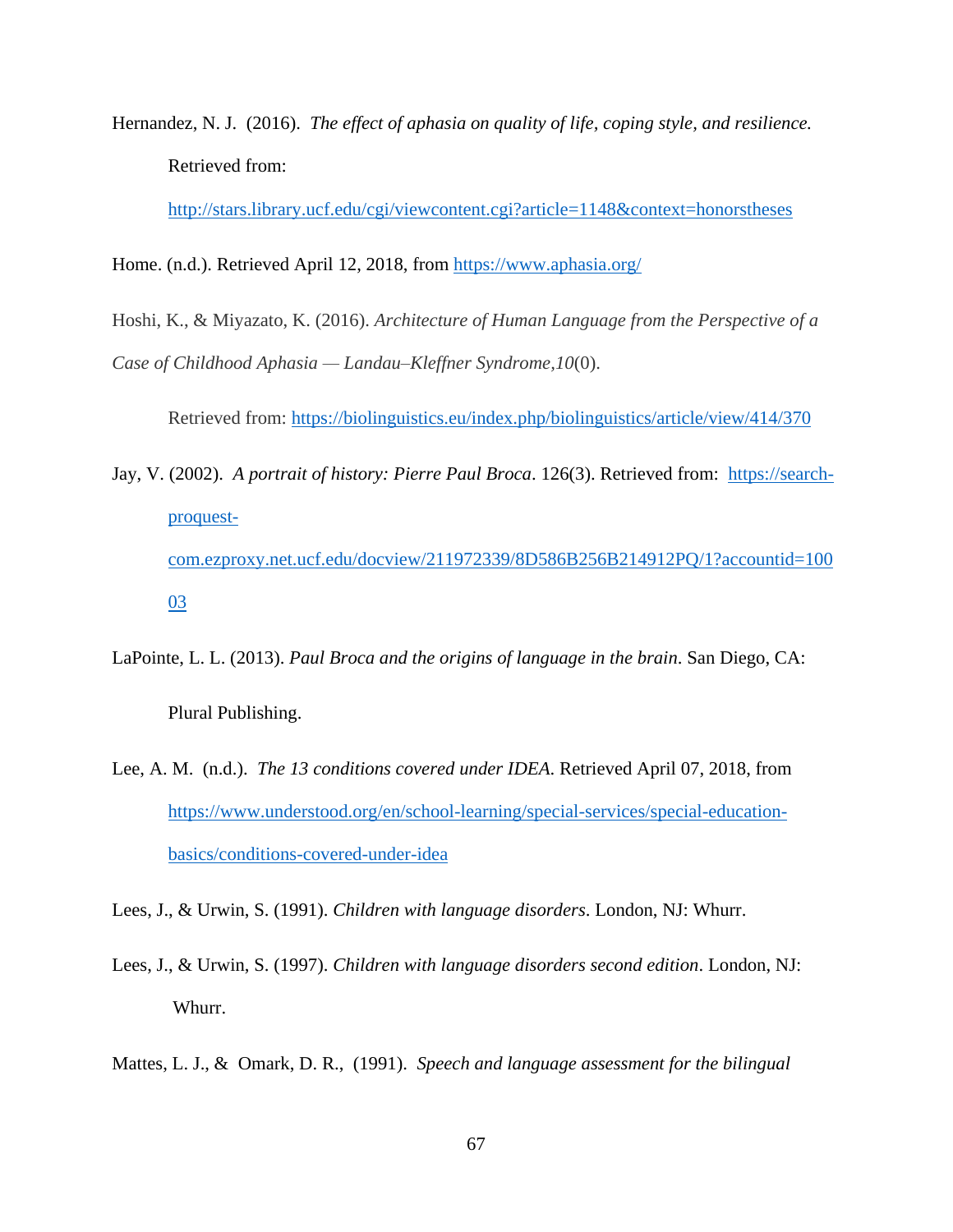*handicapped*. Academic Communication Associates.

- McIsaac, J. (2018). *Easy step-by-step disability information for families.* Retrieved from: <https://exceptionallives.org/>
- Olson, J. L. (1960). *A comparison of sensory aphasic, expressive aphasic, and deaf children on the Illinois test of language ability*. Retrieved from [https://search-proquest](https://search-proquest-com.ezproxy.net.ucf.edu/docview/301835475/28FD050583E240B4PQ/1?accountid=10003)[com.ezproxy.net.ucf.edu/docview/301835475/28FD050583E240B4PQ/1?accountid=100](https://search-proquest-com.ezproxy.net.ucf.edu/docview/301835475/28FD050583E240B4PQ/1?accountid=10003) [03](https://search-proquest-com.ezproxy.net.ucf.edu/docview/301835475/28FD050583E240B4PQ/1?accountid=10003)
- Pennell, C. R. (1967). *A study of state and public school classes in the United States for children with perceptual learning disabilities in language and hearing (aphasia)*. Retrieved from [https://search-proquest](https://search-proquest-com.ezproxy.net.ucf.edu/docview/302291977/B6BEAE6F6146464DPQ/1?accountid=10003)[com.ezproxy.net.ucf.edu/docview/302291977/B6BEAE6F6146464DPQ/1?accountid=10](https://search-proquest-com.ezproxy.net.ucf.edu/docview/302291977/B6BEAE6F6146464DPQ/1?accountid=10003)

#### [003](https://search-proquest-com.ezproxy.net.ucf.edu/docview/302291977/B6BEAE6F6146464DPQ/1?accountid=10003)

Pierangelo, R. (2012). *The special educators survival guide*. Hoboken, NJ: Wiley.

Porter, J. (2015). *Understanding and responding to the experience of disability*. London, ST: Routledge.

Prater, M. A. (2003). *Learning disabilities in children's and adolescent literature: how are they portrayed?* 26. Retrieved from: [http://eds.a.ebscohost.com.ezproxy.net.ucf.edu/eds/pdfviewer/pdfviewer?vid=3&sid=7fe](http://eds.a.ebscohost.com.ezproxy.net.ucf.edu/eds/pdfviewer/pdfviewer?vid=3&sid=7fea3037-cd0f-4fef-893d-8681ae984792%40sessionmgr102) [a3037-cd0f-4fef-893d-8681ae984792%40sessionmgr102](http://eds.a.ebscohost.com.ezproxy.net.ucf.edu/eds/pdfviewer/pdfviewer?vid=3&sid=7fea3037-cd0f-4fef-893d-8681ae984792%40sessionmgr102)

Prater, M. A., Dyches, T. T., & Johnstun, M. (2006). *Teaching students about learning disabilities through children's literature*. Retrieved from: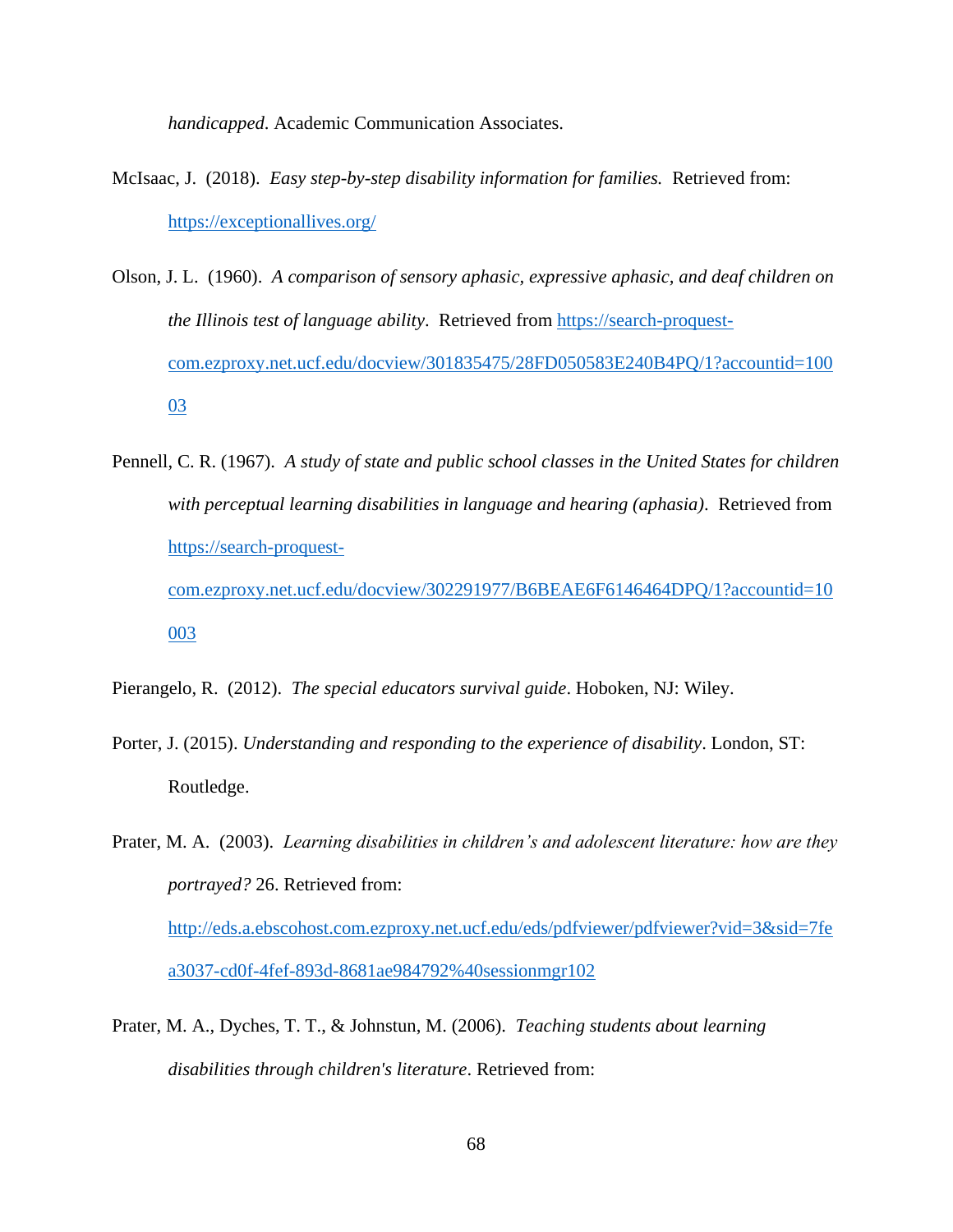[http://eds.a.ebscohost.com.ezproxy.net.ucf.edu/eds/pdfviewer/pdfviewer?vid=3&sid=06d](http://eds.a.ebscohost.com.ezproxy.net.ucf.edu/eds/pdfviewer/pdfviewer?vid=3&sid=06d9e10d-c19a-4f39-b57a-5140e7e292ed@sessionmgr104) [9e10d-c19a-4f39-b57a-5140e7e292ed@sessionmgr104](http://eds.a.ebscohost.com.ezproxy.net.ucf.edu/eds/pdfviewer/pdfviewer?vid=3&sid=06d9e10d-c19a-4f39-b57a-5140e7e292ed@sessionmgr104)

- Price, C. L. (2016). *Exploring representations of characters with disabilities in library books.* 44(6). Retrieved from: [http://eds.a.ebscohost.com.ezproxy.net.ucf.edu/eds/pdfviewer/pdfviewer?vid=3&sid=636](http://eds.a.ebscohost.com.ezproxy.net.ucf.edu/eds/pdfviewer/pdfviewer?vid=3&sid=6368c336-51bc-4ea1-a44f-036826c99e1d%40sessionmgr102) [8c336-51bc-4ea1-a44f-036826c99e1d%40sessionmgr102](http://eds.a.ebscohost.com.ezproxy.net.ucf.edu/eds/pdfviewer/pdfviewer?vid=3&sid=6368c336-51bc-4ea1-a44f-036826c99e1d%40sessionmgr102)
- Rosa's Law: Intellectual Disability Terminology Changes. (2013, May 29). Retrieved from: [https://www.azed.gov/finance/2013/05/29/rosas-law-intellectual-disability-terminology](https://www.azed.gov/finance/2013/05/29/rosas-law-intellectual-disability-terminology-changes/)[changes/](https://www.azed.gov/finance/2013/05/29/rosas-law-intellectual-disability-terminology-changes/)
- Sotto, C. D., & Ball, A. L. (2006). *Dynamic characters with communication disorders in children's literature.* 4, 40-45. Retrieved from [http://eds.b.ebscohost.com.ezproxy.net.ucf.edu/eds/pdfviewer/pdfviewer?vid=3&sid=d70](http://eds.b.ebscohost.com.ezproxy.net.ucf.edu/eds/pdfviewer/pdfviewer?vid=3&sid=d70427d5-707e-49e4-998b-a4b35d0ae6c9@sessionmgr4010) [427d5-707e-49e4-998b-a4b35d0ae6c9@sessionmgr4010](http://eds.b.ebscohost.com.ezproxy.net.ucf.edu/eds/pdfviewer/pdfviewer?vid=3&sid=d70427d5-707e-49e4-998b-a4b35d0ae6c9@sessionmgr4010)
- Stuart, L. (2002). *Spoken language difficulties: Practical strategies and activities for teachers and other professionals*. London, UK: David Fulton.
- The Internet Stroke Center. (n.d.). Retrieved from:

[http://www.strokecenter.org/patients/caregiver-and-patient-resources/aphasia](http://www.strokecenter.org/patients/caregiver-and-patient-resources/aphasia-information/)[information/](http://www.strokecenter.org/patients/caregiver-and-patient-resources/aphasia-information/)

Therapy, C. (n.d.). *8 Aphasia misconceptions: Debunking the myths.* Retrieved from: https://blog.constanttherapy.com/aphasia-myths-debunking-misconceptions-about incidence-intelligence-presentation-aphasia-therapy-timelines-and-more